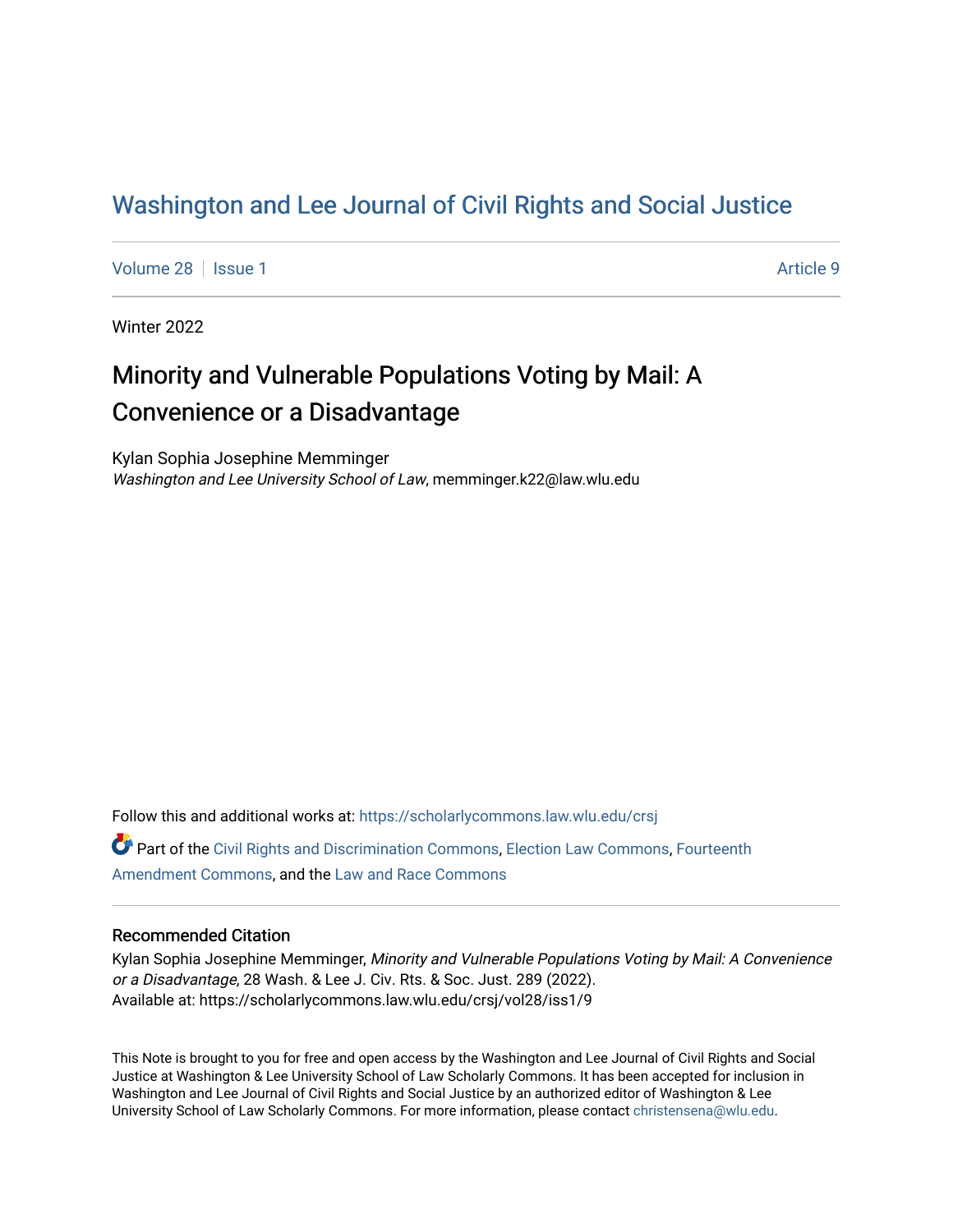## **Minority and Vulnerable Populations Voting by Mail: A Convenience or a Disadvantage**

Kylan Sophia Josephine Memminger\*

## *Abstract*

*Mail-in voting has feverishly gained popularity in the United States over the last few primary and general elections. In light of this new balloting reality, a trend has emerged. Statistics from minority and vulnerable populations reveal that mail-in ballots composed and sent by these groups have been consistently rejected at a higher rate compared to majority populations. This Note begins by surveying the constitutional background for bringing a challenge to voting rights legislation, while confronting the divisive history of legal precedent surrounding these claims. This Note then analyzes the Supreme Court's decision in* Crawford v. Marion County Election Board *and the balancing test from that decision applied to election regulation challenges. This Note will then proceed to identify the legislature's continued attempt to safeguard the election process with the Voting Rights Act of 1965 and discuss the origin and evolution of absentee voting in the United States, pointing out issues faced specifically by minority and vulnerable groups. After a thorough discussion of these issues, this Note will advocate for a cognizable claim of action for disenfranchised minority and vulnerable voters under the Equal Protection Clause of the Fourteenth Amendment, focusing on the application of the balancing test developed in* Crawford *to claims of discriminatory* 

J.D. Candidate, May 2022, Washington and Lee University School of Law. I would like to thank my mentors during the Note writing process, and in particular, my faculty advisor, Professor Sarah C. Haan, who meticulously reviewed my writing and provided invaluable feedback. I would also like to thank Professor Christopher B. Seaman, who encouraged and motivated me to refine my research and explore this topic. Lastly, I would like to extend appreciation to my mom, dad, and close friends for their continuous optimism, patience, and support along the way.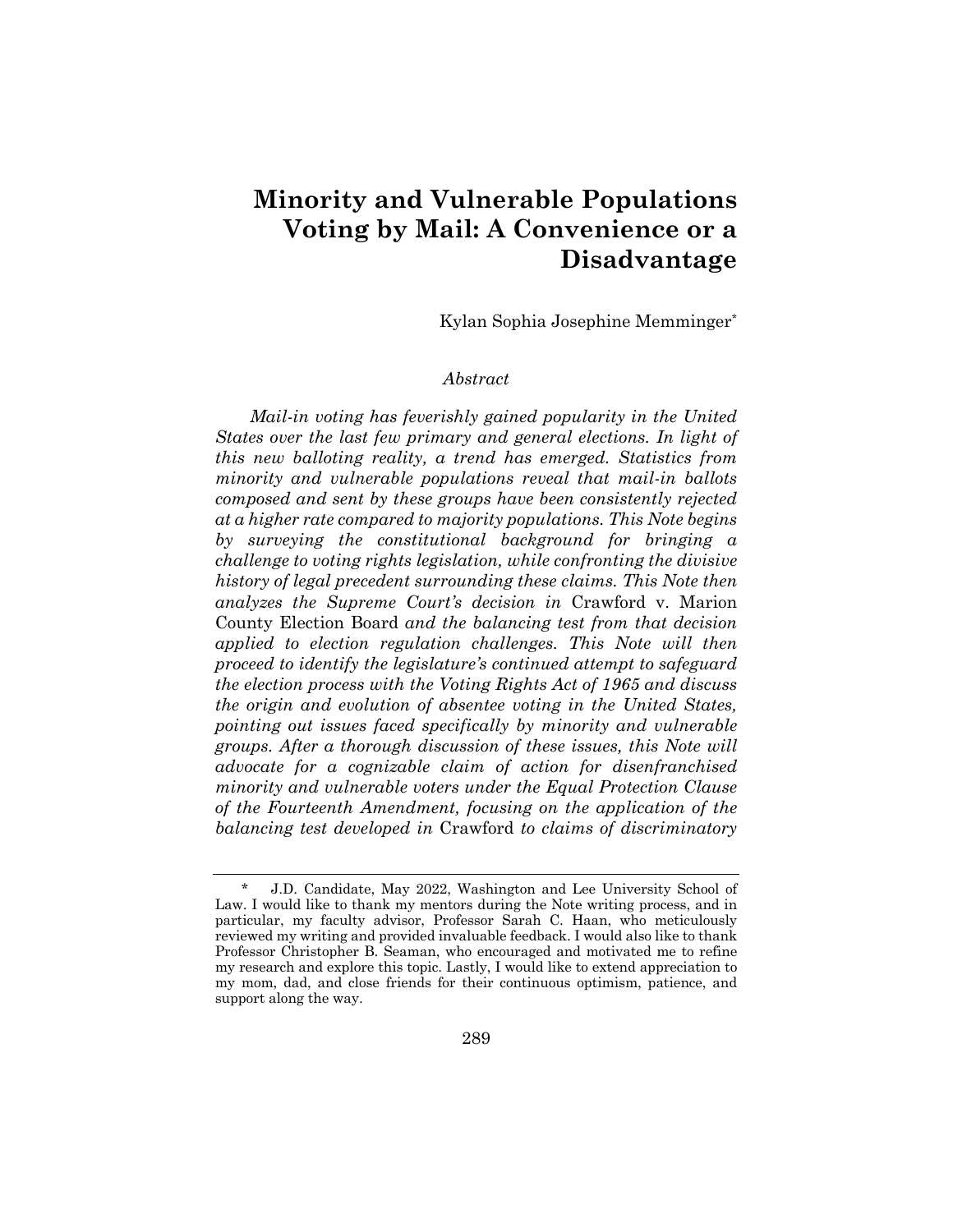*voting practices, manipulating the test to give less deference to how individual state's justify strict mail-in voting regulations. This Note will emphasize the broader utilization of mail-in voting system moving forward and the importance of correcting systemic errors to provide unrestricted access to the ballot.*

## *Table of Contents*

| A. Constitutional Protections Against Voter Discrimination 296 |  |  |
|----------------------------------------------------------------|--|--|
|                                                                |  |  |
| a. Crawford v. Marion County Election Board 298                |  |  |
|                                                                |  |  |
|                                                                |  |  |
| III. Federal Protections Against Discriminatory Election       |  |  |
|                                                                |  |  |
| A. History of the Voting Rights Act of 1965 303                |  |  |
| 1. The Coverage Formula in Section 4 and its Effect on States  |  |  |
|                                                                |  |  |
|                                                                |  |  |
|                                                                |  |  |
| B. The Realities of Vote Denial and Vote Dilution Under        |  |  |
|                                                                |  |  |
|                                                                |  |  |
| 2. Brnovich v. Democratic National Committee  318              |  |  |
|                                                                |  |  |
|                                                                |  |  |
|                                                                |  |  |
| a. State Justifications for Absentee Voting Restrictions. 325  |  |  |
| b. Issues Faced by Minority and Vulnerable Populations in      |  |  |
|                                                                |  |  |
| V. Minority and Vulnerable Populations Deserve Protection      |  |  |
| Surrounding the Right to Cast an Absentee Ballot Under the     |  |  |
|                                                                |  |  |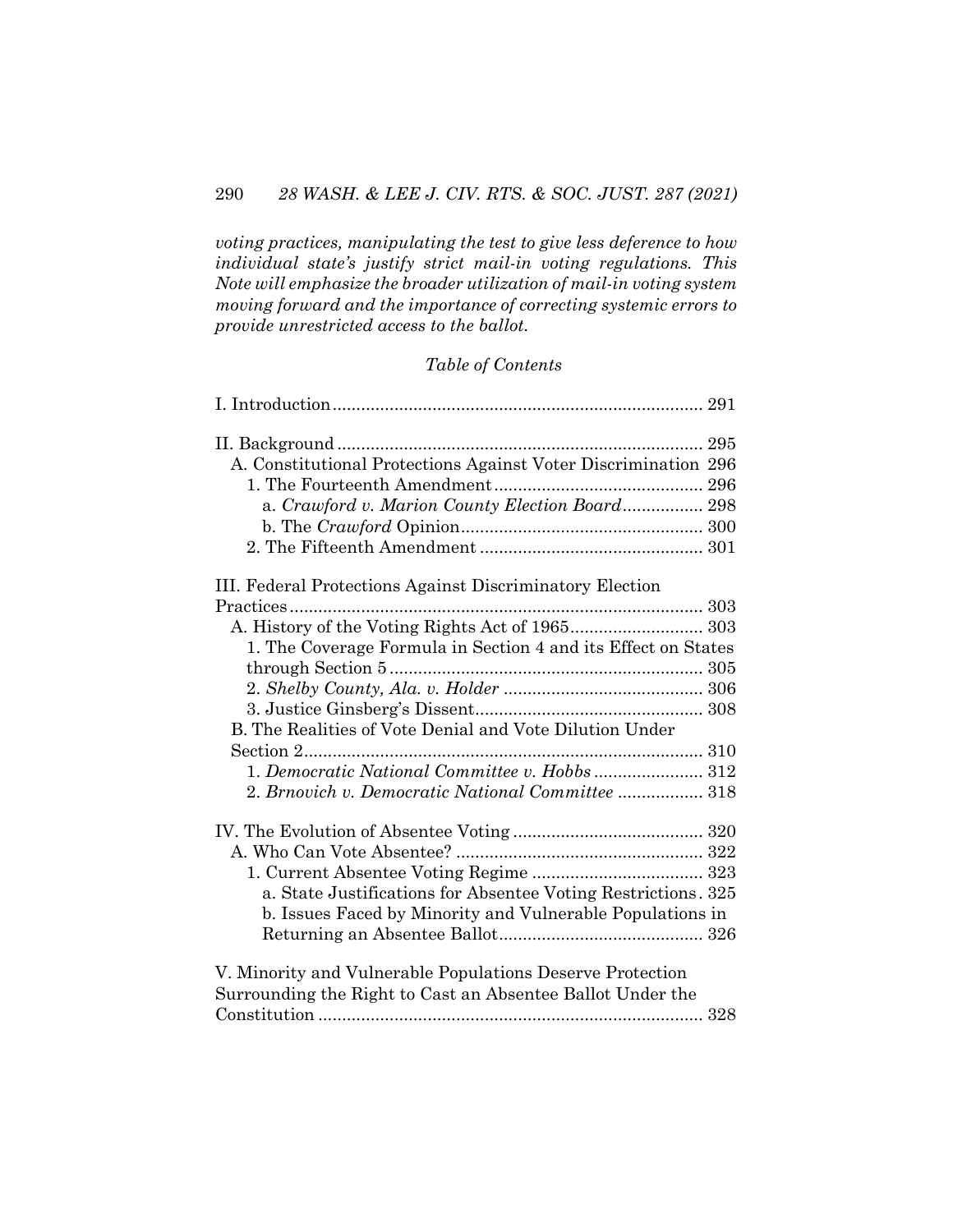| A. The Equal Protection Clause of the Fourteenth Amendment |  |
|------------------------------------------------------------|--|
| Should Provide Protection to Disenfranchised Minority and  |  |
|                                                            |  |
|                                                            |  |
|                                                            |  |
|                                                            |  |

#### *I. Introduction*

Minority and vulnerable populations—those that have suffered from a historical lack of universal suffrage—are continuing to be disproportionately affected by voting rights legislation.1 Specifically, in the wake of the growing popularity of mail-in voting, rejection rates of ballots from these groups are consistently higher compared to other populations.2 Imagine that a middle-aged Black woman named Catherine was planning to vote by mail in the general election on November 3rd, 2020. She and her two voting-age sons were also planning to vote by mail, and all three of them were registered to vote in North Carolina, a state that requires a witness to verify the ballot was completed accurately.3 They served as each other's witnesses and mailed their ballots in accordance with North Carolina absentee voting procedures by October 30th, 2020.

A few days later, on November 3rd, Catherine arrived home from work at 7 p.m. and received an email from the county board of elections that a deficiency had been assessed in her ballot. It was Catherine and her sons' first time voting by mail, and they forgot

<sup>1</sup>*. See* Nicholas O. Stephanopoulos, *Disparate Impact, Unified Law*, 128 YALE L.J. 1566, 1594 (2019) (advising that electoral practices that result racial discrepancies should be banned).

<sup>2</sup>*. See* Michael McDonald, *North Carolina Early Voting Statistics*, U.S. ELECTIONS PROJECT (Nov. 4, 2020), (reporting that the rejection rate of absentee ballots from Black, Hispanic, and Native Americans were 1.8%, 2%, and 2.7% respectively, compared to 0.5% of White ballots rejected) [https://perma.cc/WJ2V-V4YD].

<sup>3</sup>*. See Detailed Instructions for Voting by Mail*, NORTH CAROLINA STATE BOARD OF ELECTIONS (2020) (providing instructions for mail-in voters to comply with in returning their absentee ballots) [https://perma.cc/67BH-FF74].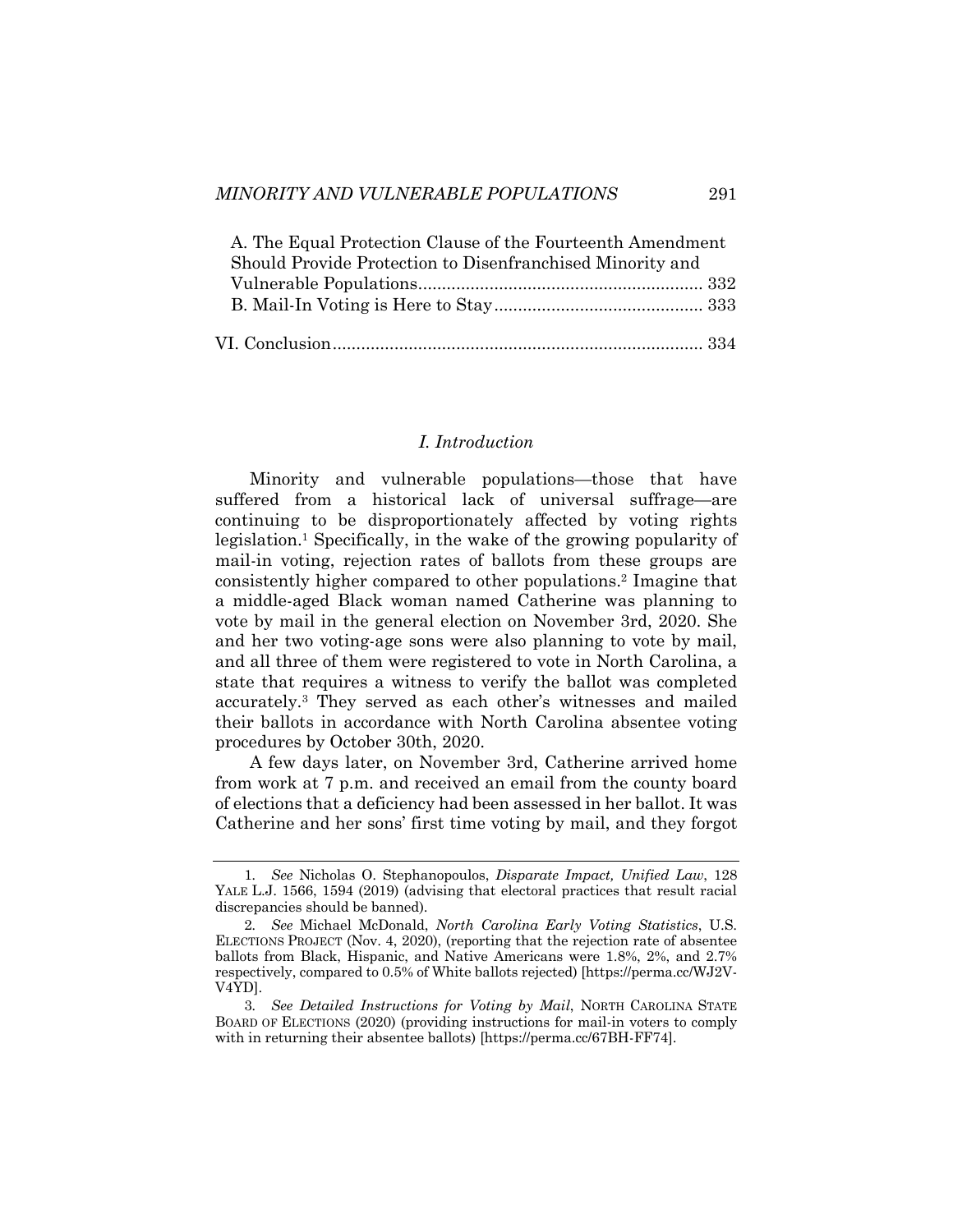to sign the back of each other's envelopes. As a result, their votes were not counted. Catherine and her two sons realized they were unable to correct the error by mail, as it was Election Day, and all ballots must be postmarked by that day to be counted.4 Catherine and her sons then rushed to their closest polling location, only to find a line that was wrapped around the outside of the building. The polls closed at 7:30 p.m., it was 7:35 p.m., and because they were not in line before the polls closed, they were unable to cast their ballots in the 2020 general election.

Now imagine Alan, an eighty-three-year-old man with macular degeneration, an eye disorder common in people over fifty that causes impaired vision.5 Alan was planning to vote absentee in the 2020 general election. He resided and was registered to vote in Tennessee, a state that required a valid excuse to vote by absentee ballot.<sup>6</sup> Alan was over the age of sixty, therefore he was able to vote by mail in the election.7 To properly submit his ballot, he had to complete the ballot in compliance with state mandates, and sign it to verify completeness and accuracy.8 Upon submission, Alan's signature was matched to the signature on his voting registration application, and if the county administrator of elections determined it was "not the same," the ballot would be rejected.9

That is exactly what happened to Alan, as his ballot was rejected due to a mismatched signature. His macular degeneration has affected his ability to read and write printed words the way he did when he completed his voter registration, and his signature now looks much different. Although Alan did have the choice to

<sup>4</sup>*. See id*. (specifying that for a mail-in ballot to be counted, it must be postmarked by Election Day).

<sup>5</sup>*. See Dry Macular Degeneration*, MAYO CLINIC (Dec. 11, 2020) (explaining that macular degeneration causes reduced vision in one or both eyes, increased blurriness of printed words, and other visual impairments) [https://perma.cc/UR2A-BTNT].

<sup>6</sup>*. See Absentee By-Mail Ballot Information*, TENNESSEE SECRETARY OF STATE (2020), (clarifying what is considered a valid excuse to vote by absentee ballot) [https://perma.cc/K9ZU-CWZ3].

<sup>7</sup>*. See id*. (elaborating on absentee voting regulations in Tennessee).

<sup>8</sup>*. See id*. (emphasizing the importance of a voter's signature on an absentee ballot).

<sup>9</sup>*. See* TENN. CODE. ANN. § 2-202(b) (West 2021) (stating that if a signature is not the found to be the same, then the ballot will be rejected).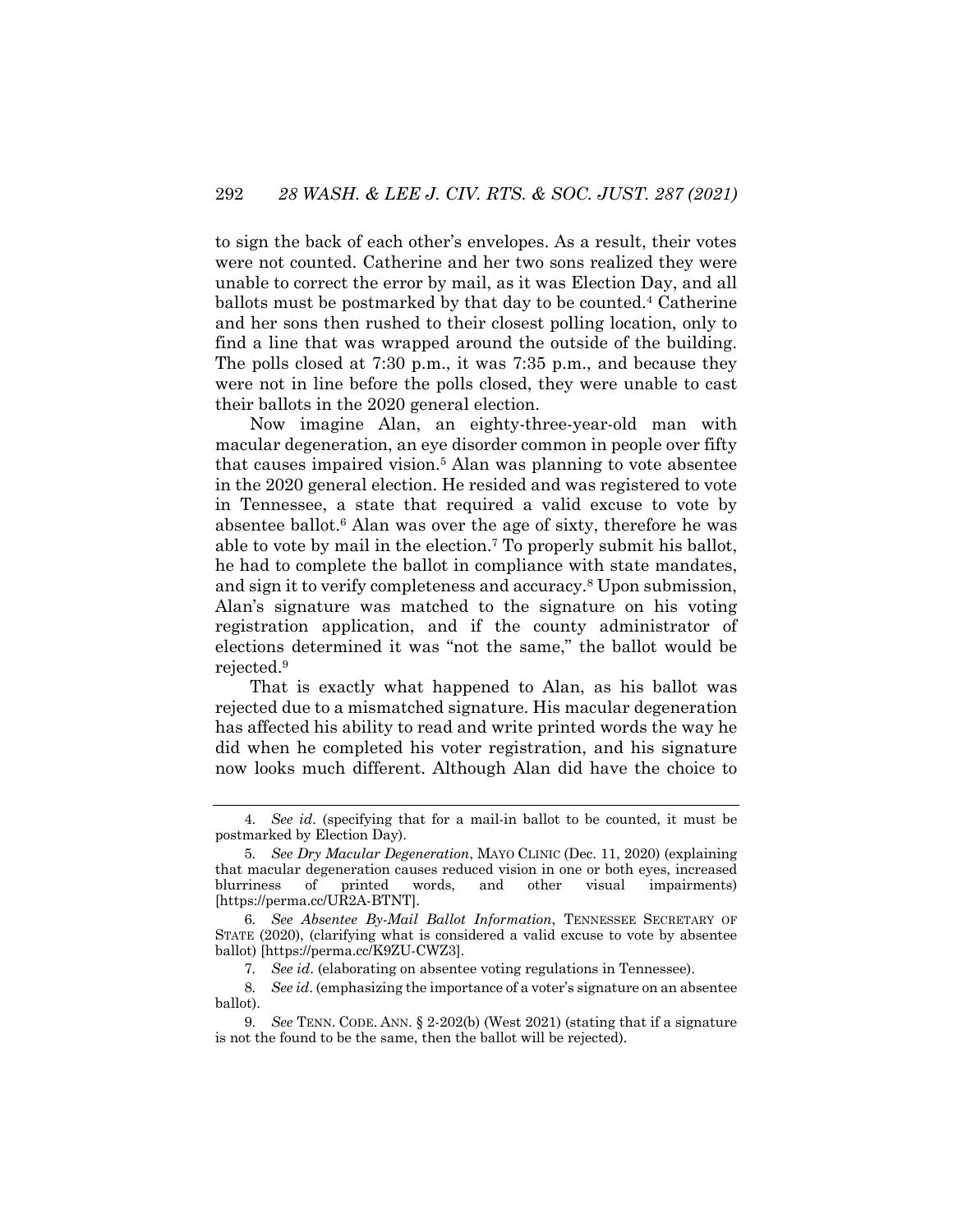have assistance in casting his ballot<sup>10</sup>, Alan's signature does not resemble his signature prior to his disorder and did not get verified. His absentee ballot was rejected, and Alan had no opportunity to correct his ballot after the fact. This issue was litigated in the Sixth Circuit, which concluded that the signature matching requirement did not pose a concrete or imminent threat of harm, despite the lack of opportunity to correct the deficiency.11 Alan did not feel well enough to make it to the polls on Election Day, so he was unable to cast a vote in the 2020 general election.

The above scenarios are just two examples; however, they are exemplary of the disenfranchisement that can occur upon mailing ballots.12 Treatment of absentee ballots is a very important issue, and this Note will focus on how historically discriminated minority and vulnerable groups deserve constitutional protection on the right to cast a mail-in ballot.<sup>13</sup>

This Note proceeds as follows. Part II<sup>14</sup> will elaborate on the divisive history of voting rights legislation and precedent in our country.15 It will begin with an explanation of the constitutional background and then proceed to identify and analyze the Supreme Court case *Crawford v. Marion County Election Board*, <sup>16</sup> that has been fundamental in assessing the constitutionality of voting regulations.17 The *Crawford* decision is the cornerstone for an analysis of whether there are conceivable protections afforded to minority and vulnerable groups attempting to cast an absentee

<sup>10</sup>*. See* 52 U.S.C. § 10508 (2018) (specifying that "any voter who requires assistance to vote by reason of blindness, disability, or inability to read or write may be given assistance by a person of the voter's choice, other than the voter's employer or agent of that employer or officer or agent of the voter's union.").

<sup>11</sup>*. See* Memphis A. Philip Randolph Inst. v. Hargett, 978 F.3d 378, 390 (2020) (finding that no irreparable harm was demonstrated).

<sup>12</sup>*. See* Stephanopoulos, *supra* note 1, at 1582 (recognizing the treatment of absentee ballot issues in the judicial system to be integral to providing a fair election administration).

<sup>13</sup>*. See* discussion *infra* Part V.

<sup>14</sup>*. See* discussion *infra* Part II.

<sup>15</sup>*. See* discussion *infra* Part II.

<sup>16</sup>*. See* Crawford v. Marion Cnty. Election Bd. 553 U.S. 181, 203 (2008) (holding that an Indiana election law requiring photo identification did not violate the Equal Protection Clause).

<sup>17</sup>*. See id*. at 189 (establishing a framework for evaluating the burden a state law imposes on a voter).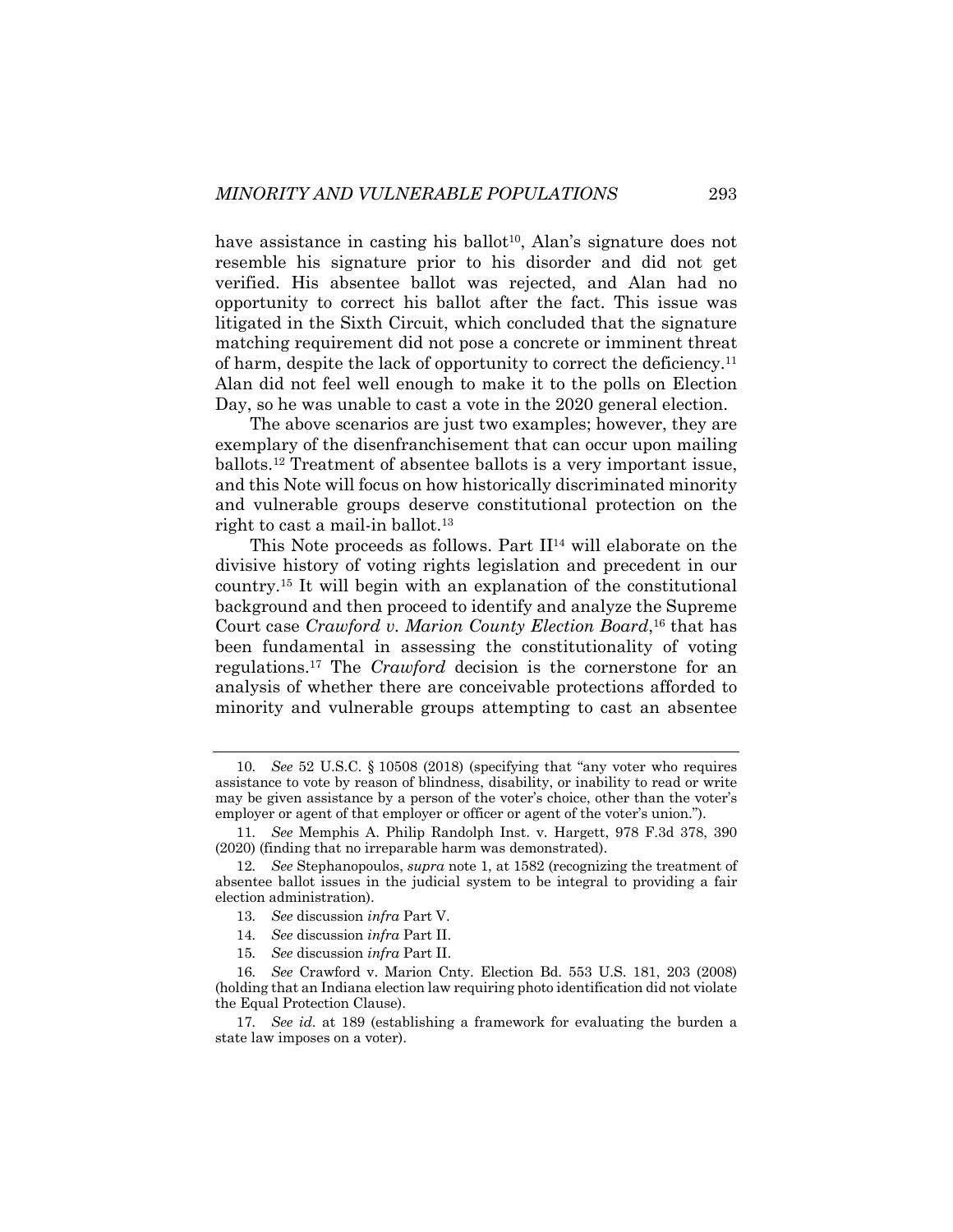ballot.18 There, the Supreme Court proffers a balancing test that has the potential be manipulated and applied to evaluate absentee voting regulations that disproportionately affect minority and vulnerable groups.19

Part III<sup>20</sup> will explore how the legislature has attempted to regulate anti-discriminatory practices and promote fairness in election procedures through the Voting Rights Act of 1965 and subsequent corresponding legislation.

Part  $IV^{21}$  will discuss the origins of absentee voting and expound on the growing popularity of submitting a vote by mail. The section proceeds by pointing out issues minority and vulnerable groups face in casting a mail-in ballot and identifies common absentee voting regulations and state justifications for implementation.

Part  $V^{22}$  will advocate for a cognizable claim of action for disenfranchised minority and vulnerable voters under the Equal Protection Clause of the Fourteenth Amendment. There has been a small amount of scholarship about this issue.<sup>23</sup> However, this argument will focus on the application of the balancing test developed in *Crawford* to claims of discriminatory voting practices, while providing a recommendation for courts to give less deference to the state justifications for mail-in ballot regulations that are shown to disproportionately affect minority and vulnerable groups.24 The argument will conclude by emphasizing the broader utilization of the mail-in voting system moving forward and

<sup>18</sup>*. See id*. at 191–204 (employing the balance test on claims of disenfranchisement by the absentee ballot regime).

<sup>19</sup>*. See id*. at 189 (weighing state justifications against the burdens imposed on voters); *see also* discussion *infra* Part V.

<sup>20</sup>*. See* discussion *infra* Part III.

<sup>21</sup>*. See* discussion *infra* Part IV.

<sup>22</sup>*. See* discussion *infra* Part V.

<sup>23</sup>*. See* Sal H. Lee, *Judicial Review of Absentee Voting Laws: How Courts Should Balance State Interests Against the Fundamental Right to Vote Going Forward*, 105 IOWA L. REV. 799, 821–23 (2020) (arguing that the *Crawford*  balancing test should be applied to absentee voting claims, yet proposing that the burden should be shifted to the state to provide sufficient justifications for any voting requirement that imposes a burden on a voter).

<sup>24</sup>*. See* discussion *infra* Part V.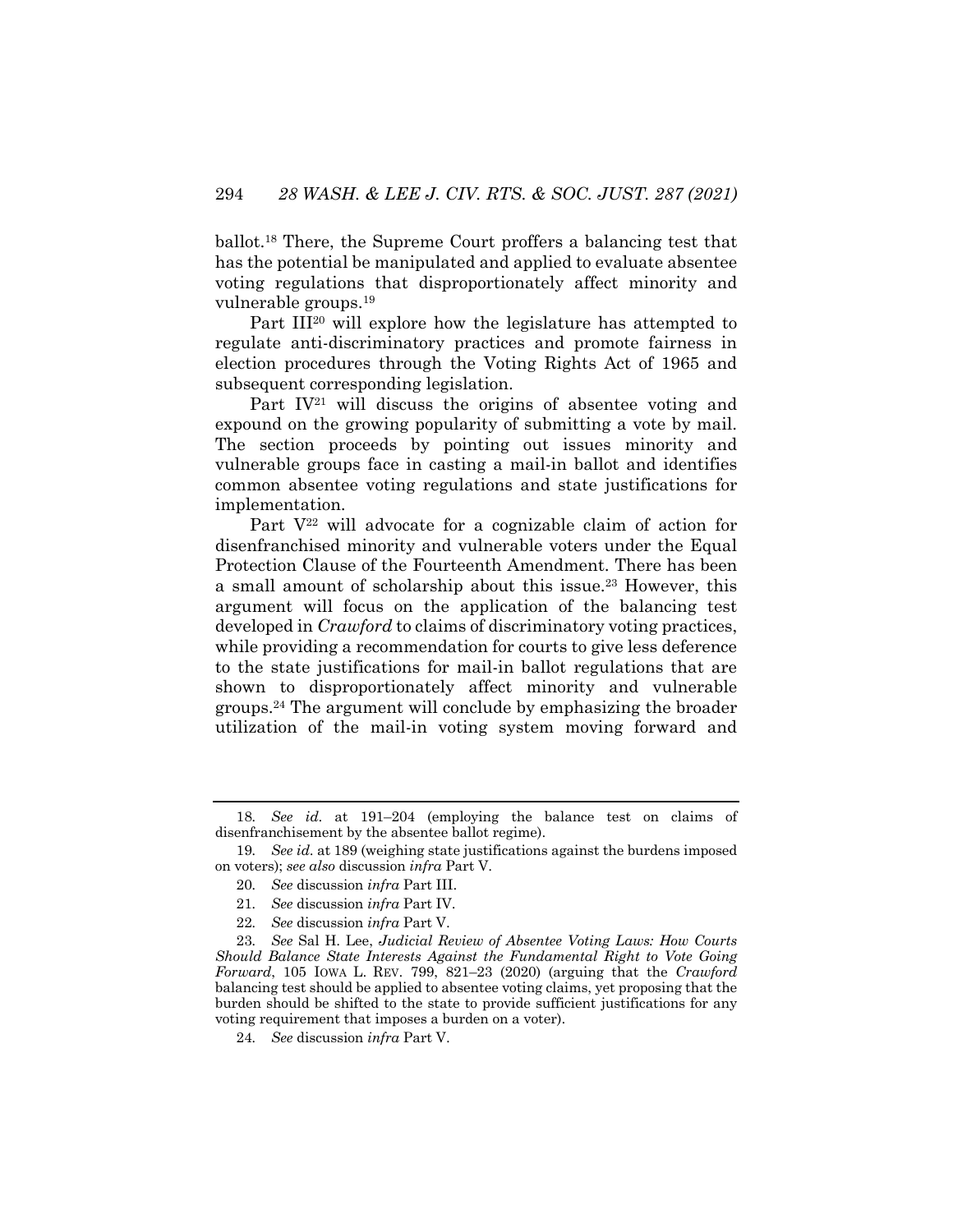importance of rectifying systemic errors to provide more unrestricted access to the ballot.25

## *II. Background*

Racially motivated challenges to election law have surfaced in American jurisprudence over the last century.<sup>26</sup> As these challenges are brought forward, judicial interpretations of cases pertaining to voting rights issues have simultaneously evolved.27 This section summarizes the evolution of election law in the form of claims brought in the interest of disenfranchised minority voters. It sets the stage for an analysis of modern society's shift to an overall increase in absentee voting among all voter populations, and the subsequent impact on minority and vulnerable voters.28 As society hosts more elections that permit voters choose to mail-in votes, there is a persistent disparity of rejected ballots between majority and minority voter populations.29 This section will identify the legal background for challenging this disparity and facilitate the discussion of whether these disparaged groups have the potential to be afforded protections under the constitution or the Voting Rights Act.30

<sup>25</sup>*. See* discussion *infra* Part V.

<sup>26</sup>*. See* Paul Moke & Richard B. Saphire, *The Voting Rights Act and the Racial Gap in Lost Votes*, 58 HASTINGS L. J. 1, 1–3 (2006) (analyzing the "racial gap" in lost votes between Black and White voters in recent elections through litigation that had been brought forward based on allegations of voter disenfranchisement).

<sup>27</sup>*. See* Terry v. Adams, 345 U.S. 461, 467–68 (1953) (extending the reach of Fifteenth Amendment protections against racial discrimination to state action).

<sup>28</sup>*. See* EAVS DEEP DIVE: EARLY, ABSENTEE AND MAIL VOTING, U.S. ELECTION ASSISTANCE COMM'N, Oct. 17, 2017, at 2 (distinguishing voting trends in the 21st century from earlier voting procedures and elaborating on the current trends that include increased rates of early, absentee, and mail voting) [https://perma.cc/NS3W-FPNL].

<sup>29</sup>*. See* Curt Devine & Drew Griffin, *Georgia County Tosses Out Hundreds of Minority Absentee Ballots*, CNN (Oct. 21, 2018, 9:05 AM) (publicizing that more than 300 of 595 rejected absentee ballots from an election in a Georgia county belonged to Asian Americans and African Americans, emphasizing the disparate treatment of minority voters) [https://perma.cc/BK8R-M5HD].

<sup>30</sup>*. See* discussion *infra* Part II.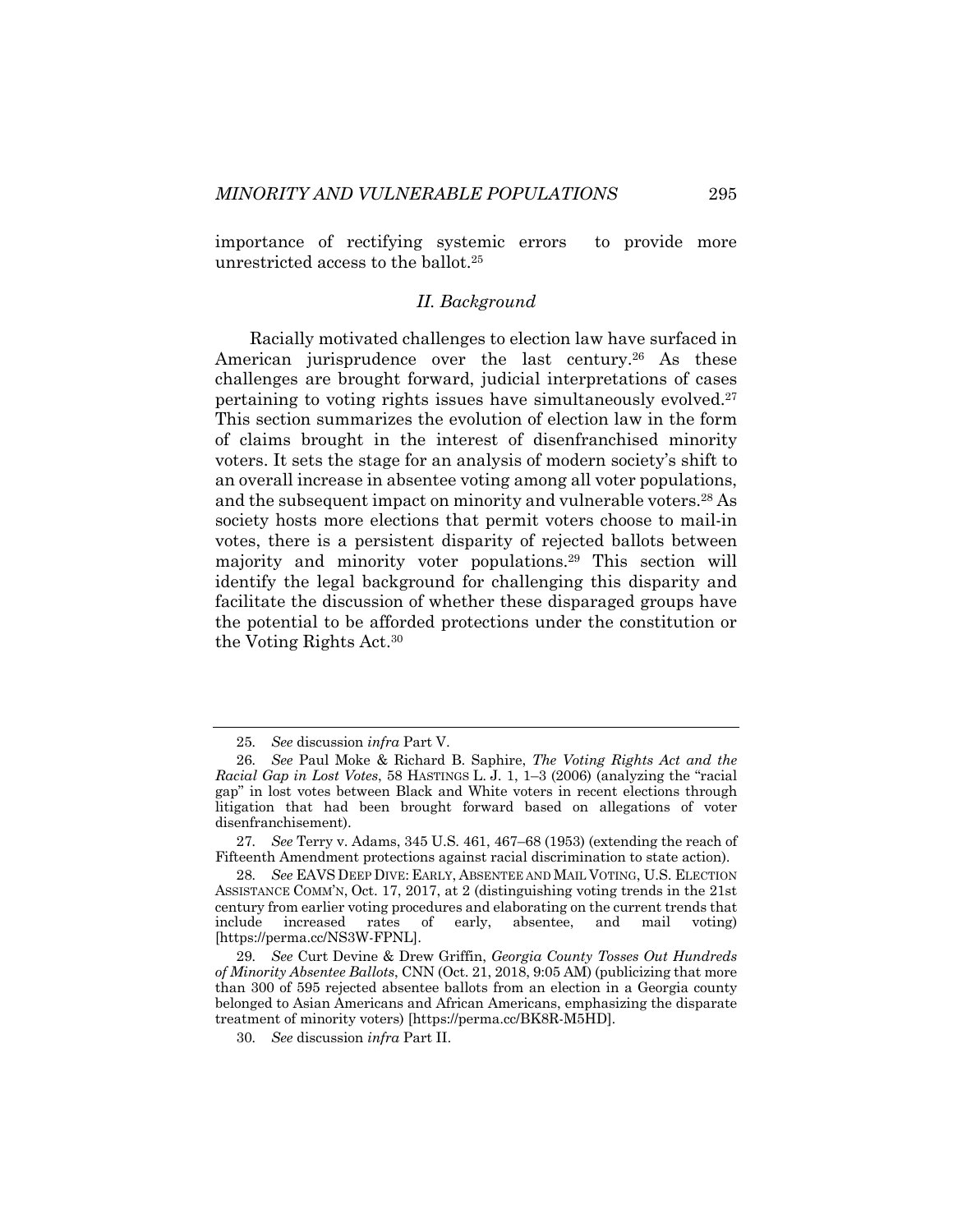#### *A. Constitutional Protections Against Voter Discrimination*

The individual states have the power to control the "times, places and manner of holding Elections" pursuant to Article I of the United States Constitution.31 Various constitutional amendments and federal laws have been enacted to elaborate on the protections of United States citizens' voting rights.32 The amendments have focused on expanding protections against discrimination based on age, gender, race, and pecuniary interests.33 This section will elaborate on the constitutional amendments that have been enacted to prohibit discrimination against minority populations and subsequent Supreme Court decisions ruling on challenges to these provisions.34

## *1. The Fourteenth Amendment*

The Fourteenth Amendment<sup>35</sup> was adopted into the United States Constitution in the immediate aftermath of the American Civil War to prevent states from making or enforcing laws that would abridge the privileges or immunities of citizens of the United States.36 This amendment grants the states leeway in prescribing election restrictions that impose reasonable burdens on ballot

<sup>31.</sup> U.S. CONST. art. I, § 4.

<sup>32</sup>*. See Voting and Election Laws*, USA GOV, https://www.usa.gov/votinglaws (last updated June 18, 2021) (summarizing the advancements in United States voting laws) [https://perma.cc/9YKU-GWWB].

<sup>33</sup>*. See id*. (enumerating the Fifteenth, Nineteenth, Twenty-Fourth, and Twenty-Sixth Amendments and their effects on voting rights in the United States).

<sup>34</sup>*. See* discussion *infra* Part II.

<sup>35.</sup> U.S. CONST. amend. XIV, § 1.

<sup>36</sup>*. See* William W. Van Alstyne, *The Fourteenth Amendment, the "Right" to Vote, and the Understanding of the Thirty-Ninth Congress*, WM. & MARY FACULTY PUBL'N 779, 42–43 (1965) (explaining that the "Reconstruction Committee" of the thirty-ninth congress enacted the Fourteenth Amendment to further objectives of prohibiting states from disenfranchising their citizens).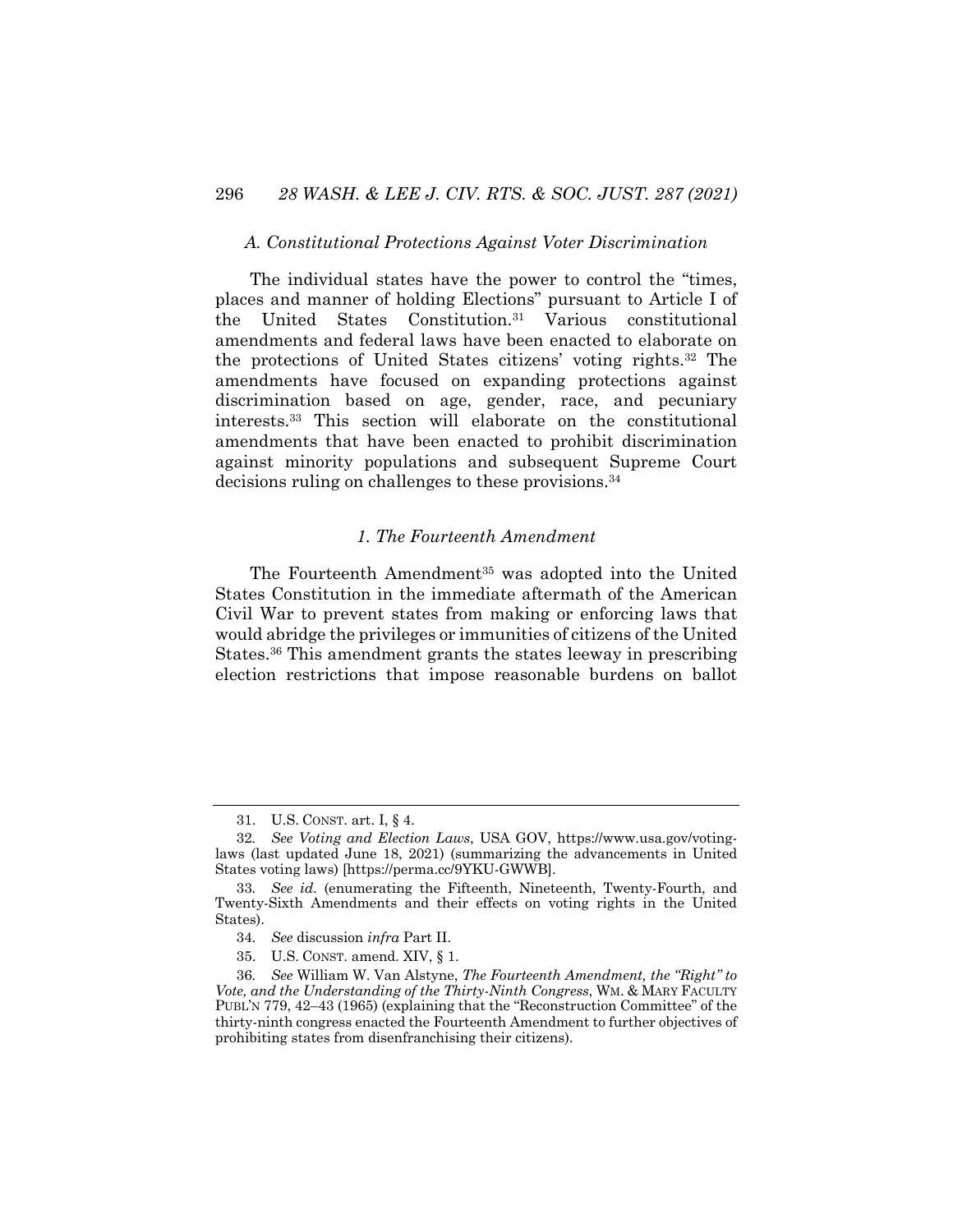access.37 The obligation of determining the extent of "reasonable" burdens has traditionally been in the hands of the state judiciary.38

Despite this margin of unique privilege, the states are prohibited from placing burdens on their citizens' right to vote that are not reasonably justified by the states important regulatory interest.39 The asserted injury to the right to vote is weighed against the specific interests alleged by the state as justifications for the implementation of the election procedure or rule and a determination is made about whether the restriction is reasonable.40

The Fourteenth Amendment includes an Equal Protection Clause.41 The Equal Protection Clause has often been asserted as a basis for voting discrimination claims and analyzed by the Supreme Court to evaluate challenges to voting laws that disproportionately effect minority and vulnerable groups.42 The Supreme Court has held that when challenges to voting rights are asserted under the Equal Protection Clause, the judiciary must review the challenge to ensure it is closely scrutinized and carefully confined.43 This is because a the right to vote is

40*. See id*. at 789 (employing a balancing test to evaluate if a ballot restriction is considered a reasonable burden).

43*. See* Harper v. Virginia State Bd. of Elections, 383 U.S. 663, 670 (1966) (examining a challenge to a Virginia poll tax and declaring it unconstitutional in violation of the Fourteenth Amendment Equal Protection Clause).

<sup>37</sup>*. See* Burdick v. Takushi, 504 U.S. 428, 441 (1992) (upholding Hawaii's prohibition on write-in voting as a reasonable burden on voters that was constitutionally valid).

<sup>38</sup>*. See id*. at 428 (filing a claim in the district court for the District of Hawaii to determine whether Hawaii's election laws reasonably permitted mail-in voting).

<sup>39</sup>*. See* Anderson v. Celebrezze, 460 U.S. 780, 788–89 (1983) (explaining that comprehensive state election codes are for the purpose of upholding the integrity of the election proves and that the state's important regulatory interests are generally sufficient to justify reasonable, non-discriminatory restrictions).

<sup>41</sup>*. See* U.S. CONST. amend. XIV, § 1 ("No state shall make or enforce any law which shall abridge the privileges or immunities of citizens of the United States . . . nor deny to any person within its jurisdiction equal protection of the laws.").

<sup>42</sup>*. See* Nixon v. Condon, 286 U.S. 73, 88–89 (1932) (holding that a state law denying Blacks the right to vote violates the Fourteenth Amendment and is inconsistent with the Equal Protection Clause).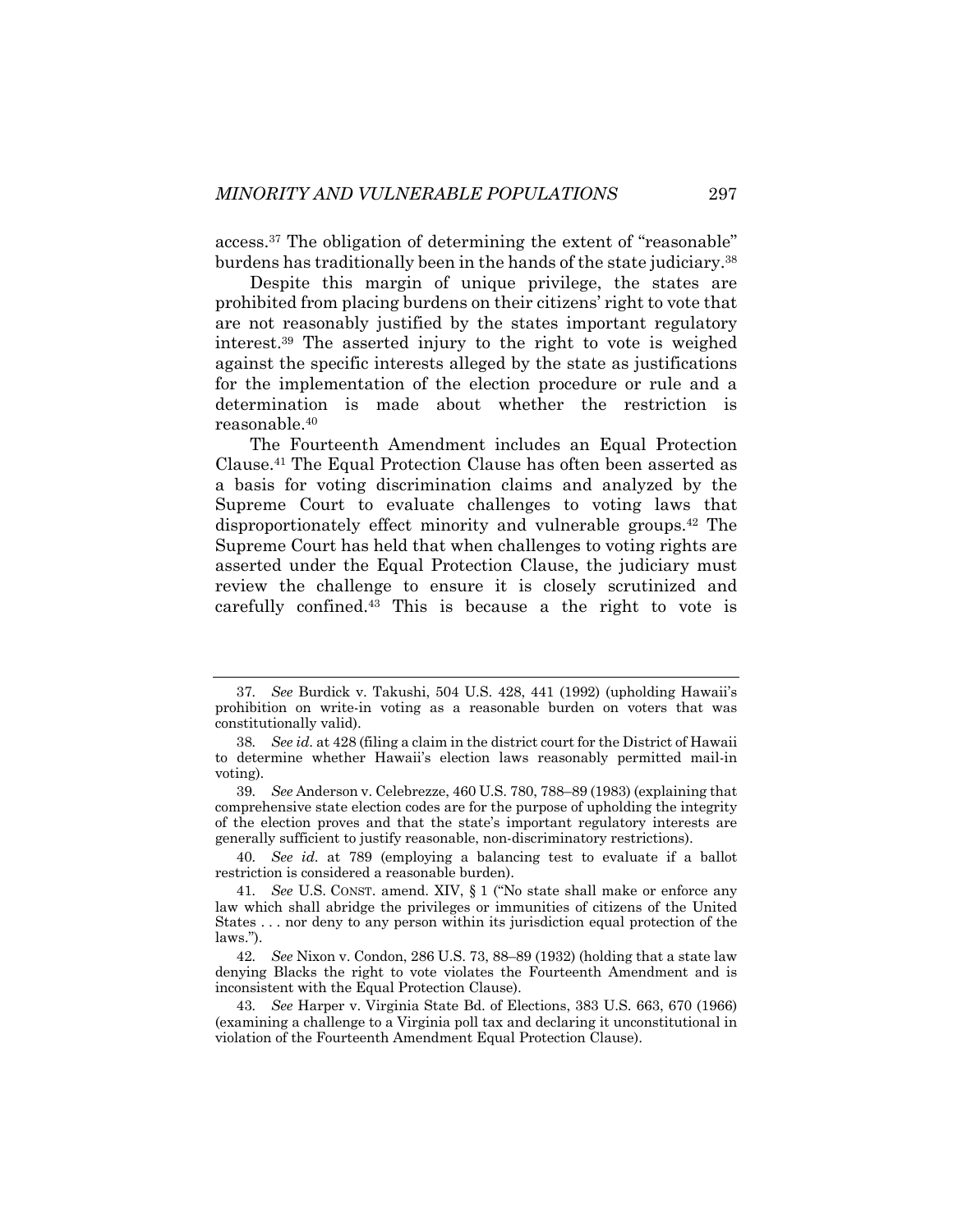considered a fundamental right and liberty that deserves protection from the unsubstantiated governmental interference.44

### *a.* Crawford v. Marion County Election Board

In 2008, the Supreme Court heard a challenge under the Fourteenth Amendment to an Indiana State law<sup>45</sup> that required a government issued photo identification as a requirement to vote.46 The question presented was whether, under the Fourteenth Amendment, the State's justifications were sufficient to rationalize a voting restriction imposed on voters.47 The Court held in favor of the State, finding that the State interests were neutral and sufficiently strong, and that State election law did not create any "excessively burdensome requirements" on any class of voters and therefore, did not violate the Fourteenth Amendment.48

The State election law at issue in *Crawford*<sup>49</sup> required citizens voting in person either early or on election day to present government-issued photo identification in both primary and general elections.50 No photo identification was required to be eligible to register to vote, and if a voter was able to verify their residence and identity, the State provided free photo identification.51 The photo identification requirement did not apply

<sup>44</sup>*. See id*. (applying the judicial scrutiny of a fundamental right and liberty to the right to vote and emphasizing that it is especially necessary when the challenge involves wealth or race).

<sup>45.</sup> IND. CODE. ANN. § 3–11–8–25.1(e) (West 2019).

<sup>46</sup>*. See* Crawford v. Marion Cnty. Election Bd. 553 U.S. 181, 185 (2008) (framing the question before the Court).

<sup>47</sup>*. See id*. at 191 (focusing on the relevant and legitimate state interests to decide whether the statute violates the Fourteenth Amendment).

<sup>48</sup>*. See id*. at 202–04 (weighing the interests of the State against the burden on the voters to determine the constitutionality of the statute).

<sup>49</sup>*. See id*. at 185 (challenging a State election law in the Supreme Court that imposes a requirement on citizens to present photo identification issued by the government prior to voting).

<sup>50</sup>*. See id*. at 186 (requiring citizens to obtain and show valid photo identification issued by the government to vote in person).

<sup>51</sup>*. See Crawford*, 553 U.S. at 186. (defining the procedure a voter undergoes to obtain photo identification to be in compliance with the statute).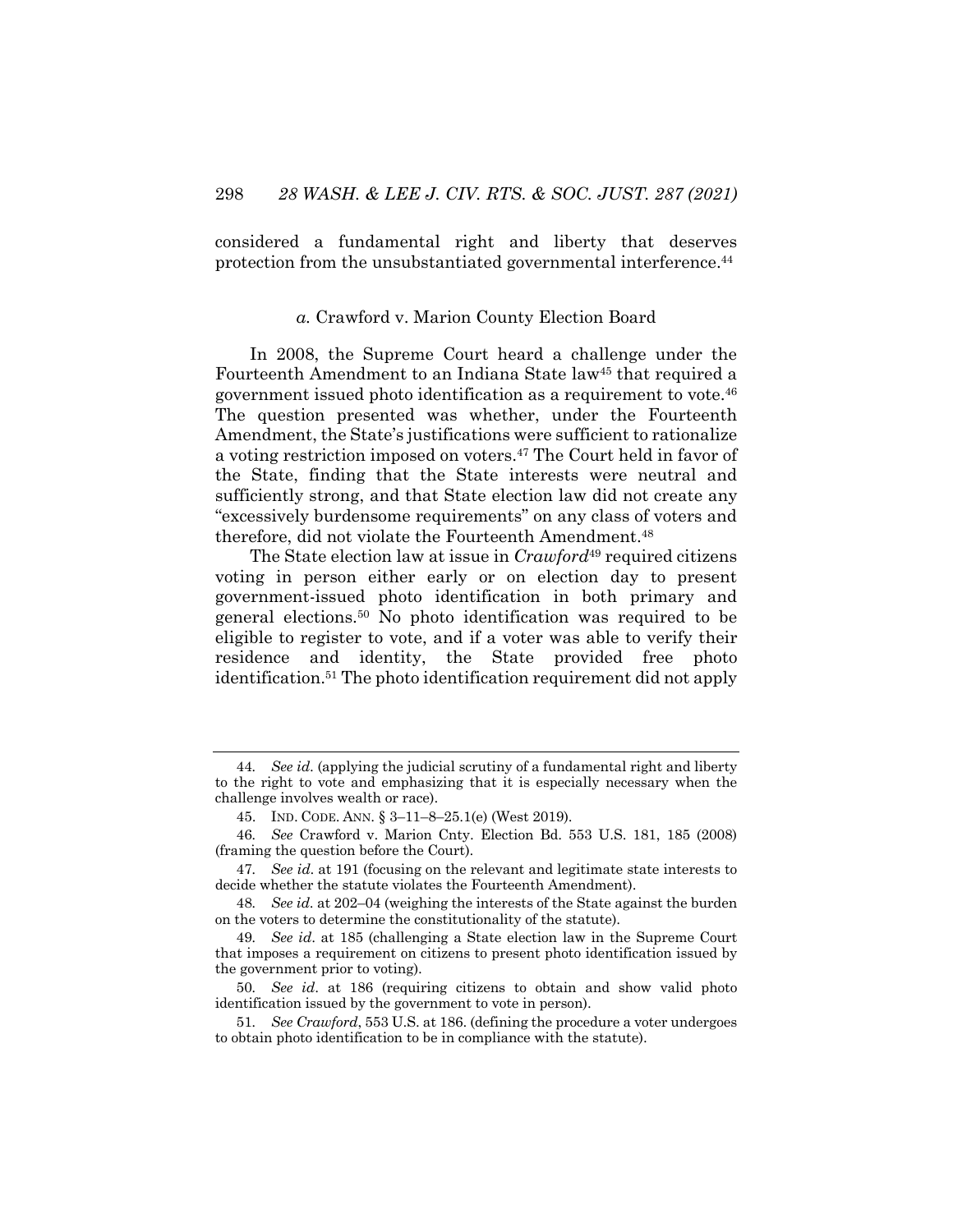to absentee ballots submitted by mail.<sup>52</sup> The statute also contained exceptions for citizens who lived and voted in a state-licensed facility.53

Under the statute, if a voter was indigent or had a religious objection to being photographed, an affidavit had to be executed within ten days at the circuit court clerk's officer for the ballot to be counted.54 If a voter was unable to present photo identification at the polls, there was an opportunity to file a provisional ballot and proof of photo identification had to be produced within ten days at the circuit court clerk's office for the ballot to be counted.<sup>55</sup>

Plaintiffs, the Indiana Democratic Party and the Marion County Democratic Central Committee ("the State"), filed suit in the district court, seeking judgment to declare the statute invalid and to enjoin its enforcement.56 Plaintiffs alleged that the photo identification requirement "substantially burdened the right to vote in violation of the Fourteenth Amendment."57 Further, Plaintiffs attacked the State's justification for the requirement, and argued that it is an "unjustified burden" on voters who are not able to readily obtain government-issued identification.58 The district court granted summary judgment in favor of the State<sup>59</sup>, and the court of appeals in the Seventh Circuit affirmed.<sup>60</sup>

<sup>52</sup>*. See id*. (distinguishing between when the photo identification requirement applies, and when it does not apply).

<sup>53</sup>*. See id*. (providing a nursing home as an example of a state-licensed facility where a resident would be exempt from the requirement).

<sup>54</sup>*. See id*. (demonstrating the voting process for a person who has inability to obtain government photo identifications or has moral objections to being photographed).

<sup>55</sup>*. See id*. (explaining the course of action for a voter who does not present identification when casting a ballot to ensure the ballot is cast in conformity with the statute).

<sup>56</sup>*. See Crawford*, 553 U.S. at 186–87 (summarizing the basis for Plaintiffs' claim).

<sup>57</sup>*. See id*. at 187 (encapsulating the allegations that Plaintiffs' purported in the district court).

<sup>58</sup>*. See id*. (arguing that the photo identification requirement is neither necessary nor appropriate as a method of avoiding election fraud, a justification offered by the State for imposing the statute).

<sup>59</sup>*. See id*. at 187–88 (finding that there was no evidence of any voters who would have their right to vote unduly burdened by the state requirement).

<sup>60</sup>*. See id*. at 188 (concluding that the burden on voters was offset by the state's legitimate objective of reducing the risk of election fraud).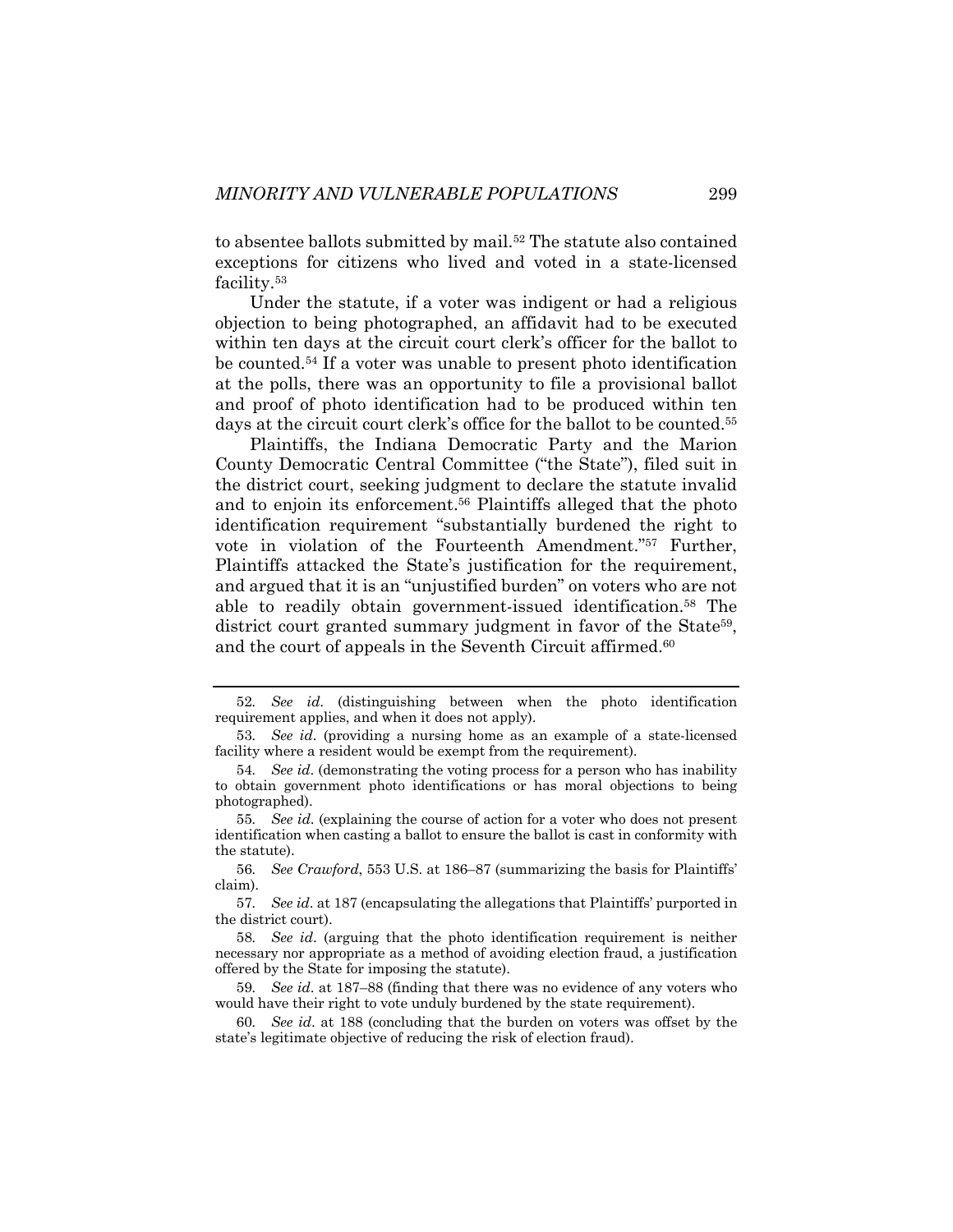#### *b. The* Crawford *Opinion*

In a plurality opinion authored by Justice John Paul Stevens, the Court delivered judgment in favor of the State.<sup>61</sup> The Court found the statute requiring government-issued photo identification to vote was supported by legitimate state interests that offset any burdens placed on voters.62

Justice Stevens began by evaluating the state interests put forth in justifying the statute. $63$  Election modernization, the prevention of voter fraud, and the safeguarding of voter confidence were all analyzed against the burden of obtaining and producing a valid government-issued photo identification.<sup>64</sup> The State's interest in election modernization was supported by then-recent federal legislation indicating Congress's belief that photo identification is a reliable method of establishing voter qualifications.65

The interest of preventing voter fraud by requiring photo identification was narrowly construed by the Court as an interest in averting in-person voter impersonation.<sup>66</sup> The Court acknowledged that there was no record of any fraud occurring in the State at any time in its history.67 However, the Court reasoned that because this type of fraud had occurred in other parts of the country, and preventing it served to maintain an "orderly administration" and "accurate recordkeeping," a sufficient

<sup>61</sup>*. See* Crawford v. Marion Cnty. Election Bd. 553 U.S. 181, 184–204 (2008) (weighing the two competing claims and delivering judgment in favor of the State).

<sup>62</sup>*. See id.* at 204 (concluding that the burden on voters did not outweigh the state interests put forward to support the statute).

<sup>63</sup>*. See id.* at 191 (analyzing the interests that the State has identified to justify the potential burdens that the statute imposes on voters).

<sup>64</sup>*. See id.* at 192–200 (listing the State interests applied as justifications for the photo identification requirement).

<sup>65</sup>*. See id.* at 192–94 (verifying the State's interests in issuing a photo identification by comparing federal legislation that encompasses similar requirements as a means to improve the integrity of the election process).

<sup>66</sup>*. See Crawford*, 553 U.S. at 194 (narrowing the inquiry to voter fraud that could reasonably occur if the state statute was not upheld).

<sup>67</sup>*. See id.* at 194–95 (pointing out that there is no evidence that the State has experienced voter fraud of this kind in its history).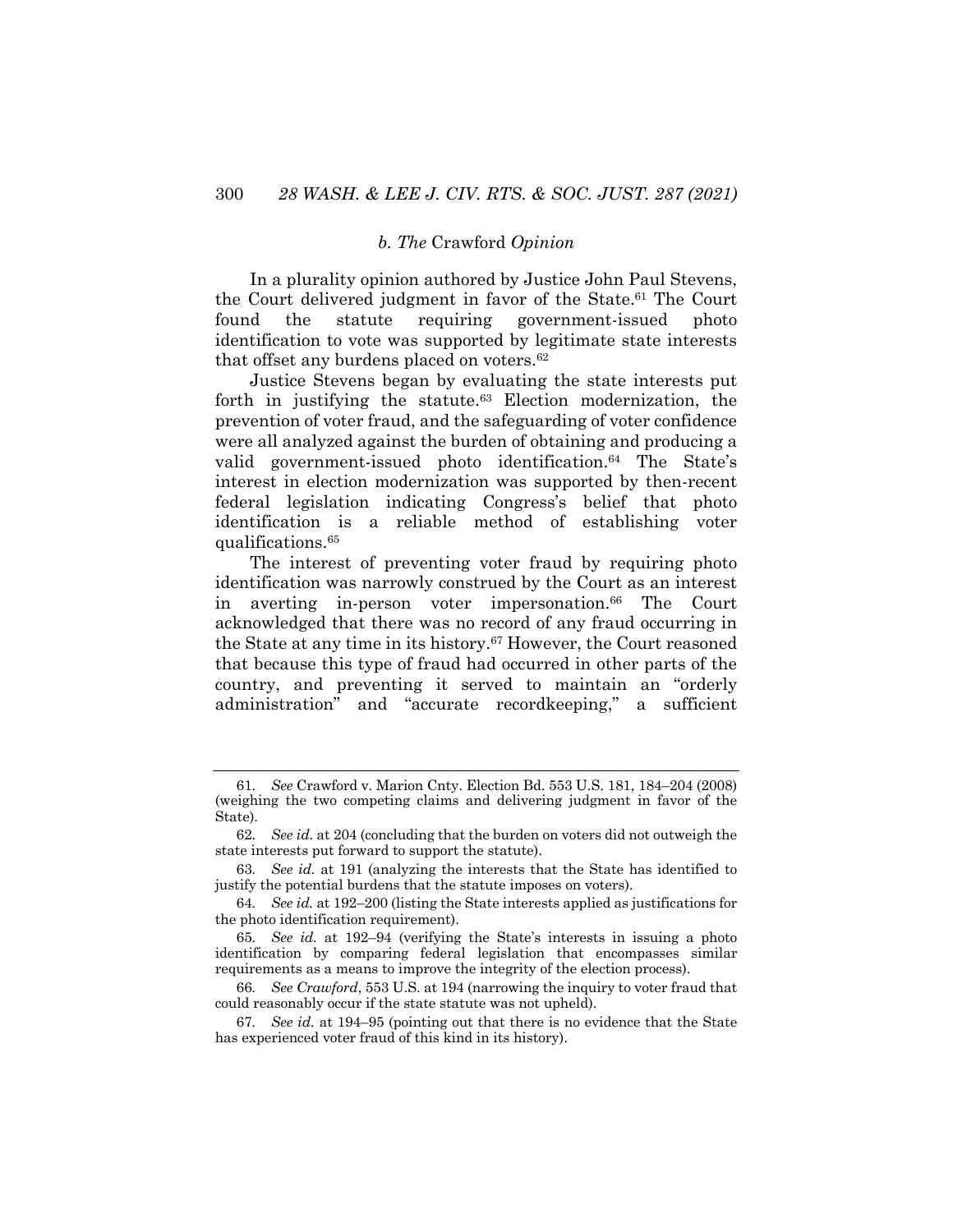justification existed to uphold the statute. <sup>68</sup> The Court rationalized that the interest of safeguarding voter confidence to determine that it was not only closely related to the State's interest, but also possessed an independent significance of promoting the democratic process.69

The Court addressed the burdens inherent in the preservation of the photo identification requirement.70 Ultimately, Justice Stevens concluded that the burdens were "neither so serious nor so frequent" to deem that the state statute was unconstitutional under the Fourteenth Amendment.71 Further, the Court acknowledged burdens imposed on eligible voters that do not have photo identification that were compliant with the statute.72 The Court pointed to the alternative method of compliance unambiguously provided in the statute—casting a provisional ballot—as adequate means of rectifying any potential burdens.<sup>73</sup>

#### *2. The Fifteenth Amendment*

The Fifteenth Amendment<sup>74</sup> to the United States Constitution was enacted into law as a consequence of the pervasive racial

<sup>68</sup>*. See id.* at 195–96 (reasoning that the interest of preventing voter fraud in this manner is supported by examples throughout other parts of the country and would simultaneously benefit the State's administrative goals).

<sup>69</sup>*. See id.* at 197 (finding that public confidence in the electoral process will encourage participation in the democratic process).

<sup>70</sup>*. See id.* at 197 (providing examples of burdens that a voter may "lose his photo identification," "have his wallet stolen on the way to the polls," or "not resemble the photo identification" because of cosmetic changes).

<sup>71</sup>*. See Crawford*, 553 U.S. at 198 (characterizing the burdens as "life's vagaries" and determining that they do not pose constitutional issues).

<sup>72</sup>*. See id.* at 198–99 (clarifying that the burdens imposed on people who do not possess the required identification are the most relevant burdens to the issue).

<sup>73</sup>*. See id.* at 198–99 (rationalizing that the severity of the burdens are mitigated by the ability to cast a provisional ballot, and provide proper identification, or execute a required affidavit at the circuit court clerk's office within ten days).

<sup>74.</sup> U.S. CONST. amend. XV, § 1 ("[T]he right of citizens of the United States to vote shall not be denied or abridged by the United States or by any State on account of race, color, or previous condition of servitude"); U.S. CONST. amend. XV, § 2. ("[T]he congress shall have power to enforce this article by appropriate legislation").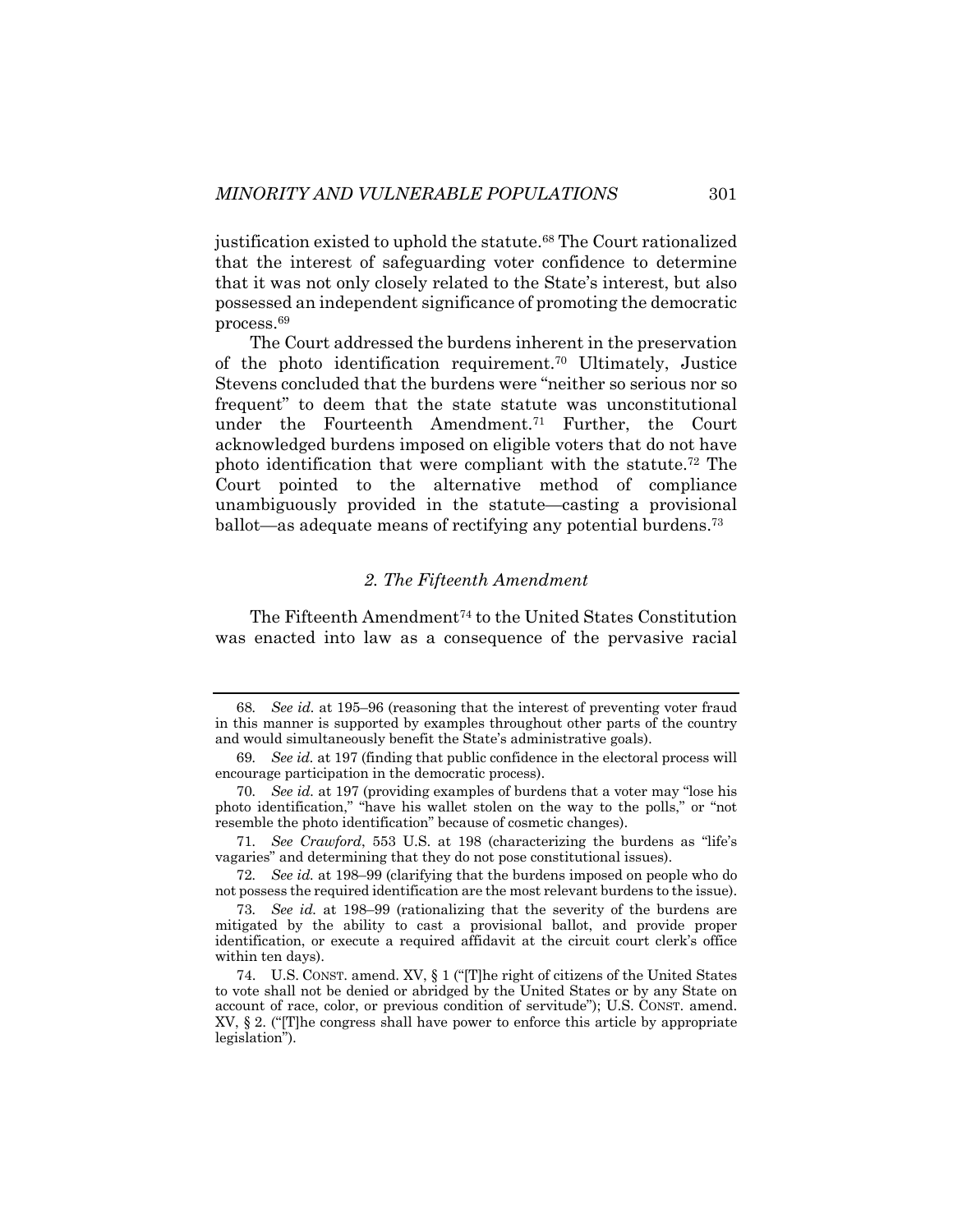disparity following the American Civil War.75 To comprehensively analyze the racial disparity in mail-in voting, it is vital to discuss the Fifteenth Amendment's broad voting protections on account of "race, color, or previous condition of servitude."76 To effectuate this provision, Congress is granted the power to enforce by enacting appropriate legislation.77

Despite the passage of this amendment, some states fashioned ancillary barriers to voting that disproportionately affected minority populations, such as literacy tests.<sup>78</sup> Immediately after the passage of the Fifteenth Amendment, Congress ratified the Enforcement Act of 187079 to apply the contours of the Fifteenth Amendment directly against the denial of the right to vote on account of race or color and attempt to eliminate any accompanying discrimination.80 An amendment to the Enforcement Act furthered these objectives by establishing a system of federal supervision of state elections.<sup>81</sup> Despite these legislative commitments, Congress repealed a majority of the provisions of the enforcement act by 1894.82

The United States was still experiencing persistent and unrelenting racism in the federal and state electoral process during the nineteenth century through a variety of state-enacted election restrictions intended to disenfranchise Black voter

79. Enforcement Act, ch. 114, 16 Stat. 140 (1870).

81*. See* Act of Feb. 28, 1871, ch. 99, 16 Stat. 433 (requiring the federal supervision of state elections).

82*. See* Act of Feb. 8, 1894, ch. 25, 28 Stat. 36 (repealing the provision that concerned federal supervision of state elections).

<sup>75</sup>*. See* John Marby Mathews, LEGISLATIVE AND JUDICIAL HISTORY OF THE FIFTEENTH AMENDMENT 11–13 (1909) (synthesizing the general purpose of the enactment of the Fifteenth Amendment to a method of requiring the individual States to ensure Black suffrage in their respective election processes).

<sup>76.</sup> U.S. CONST. amend. XV, § 1.

<sup>77.</sup> U.S. CONST. amend. XV, § 2.

<sup>78</sup>*. See Voting and Election Laws*, USA GOV (last updated Sept. 1, 2020) (explaining that states continued to restrict access to voting after the enactment of the Fifteenth Amendment) [https://perma.cc/BGJ9-9U2B].

<sup>80</sup>*. See* Act of May 31, 1870, ch. 114, § 22, 16 Stat. 145–46 (establishing that it is a federal crime to violate state laws governing election processes); Act of May 31, 1870, ch. 114, §§ 4–6, 19, 16 Stat. 141, 144 (stating that a private or official interference with a citizen's right to vote is a criminal offense); Act of May 31, 1870, ch. 114, §§ 20, 22, 16 Stat. 145 (mandating that a fraudulent act relating to the registration of voters or count of ballots is a violation of federal law).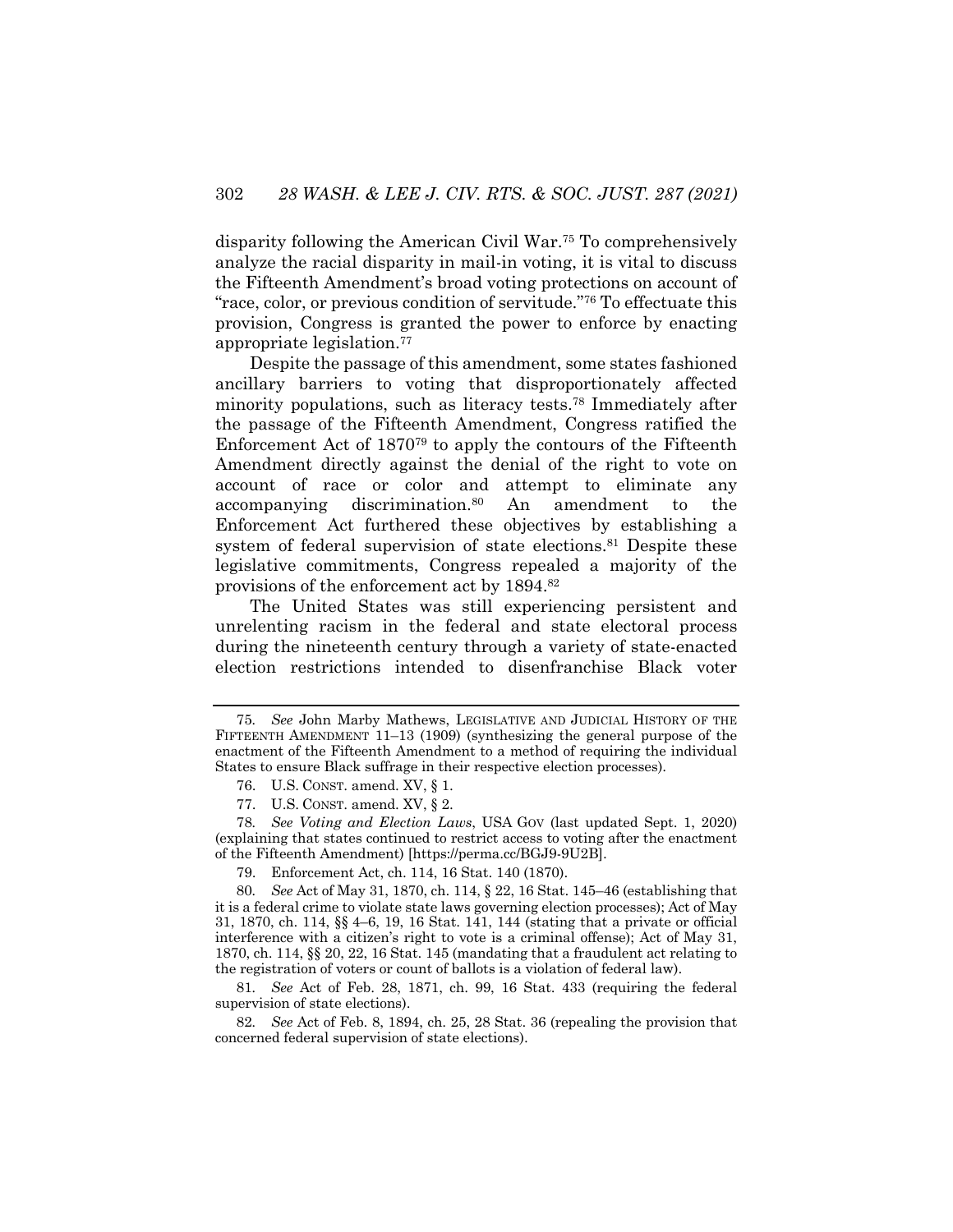populations.83 The Fifteenth Amendment served as a basis for affording constitutional protections and enacting federal voting rights laws in the interest of voters who are discriminated against based on race, color, or otherwise.84

## *III. Federal Protections Against Discriminatory Election Practices*

In an effort to compound the protections afforded to voters inherent in the constitution, Congress has enacted federal legislation to combat rampant discrimination in election law.85 The expansive legislation has provided a framework for an abundance of claims filed on behalf of disenfranchised voters.86 This section will explore the history, extent, and availability of those claims, and will end with a case discussion of a state absentee ballot provision that disproportionately affected minority voters.87

#### *A. History of the Voting Rights Act of 1965*

The Voting Rights Act of 1965<sup>88</sup> was passed by the Eighty-Ninth Congress as a federal law with the intention to supplement the protections of the Fourteenth and Fifteenth Amendments to the United States Constitution and to explicitly prohibit racial discrimination in voting.89 The Voting Rights Act prohibits nationwide voter discrimination based on race, color, or

<sup>83</sup>*. See* Robert J. Deichert, *The Fifteenth Amendment at a Crossroads*, 32 U. CONN. L. REV. 1075, 1080–1081 (2000) (elaborating on the state's defiance of the Fifteenth Amendment through subterfuge in the form of restrictions that proved to disproportionately affected Black voters).

<sup>84</sup>*. See id.* (reiterating the confines of the Fifteenth Amendment protections).

<sup>85</sup>*. See* Moke & Saphire, *supra* note 26, at 15 (asking how the copious amount of American voting laws applies to the racial gap in voting).

<sup>86</sup>*. See id.* (pointing out that the Supreme Court has interpreted the Voting Rights Act broadly in an effort to curb voter discrimination).

<sup>87</sup>*. See* discussion *infra* Part I.

<sup>88.</sup> 42 U.S.C. § 1973 (2018).

<sup>89</sup>*. See* Brian K. Landsberg, FREE AT LAST TO VOTE: THE ALABAMA ORIGINS OF THE 1965 VOTING RIGHTS ACT 11–12 (UNIV. PRESS OF KAN. 2007) (examining the origins of the 1965 Voting Rights Act and proclaiming that it arose from a systematic violation of the Fifteenth Amendment by state and local officials).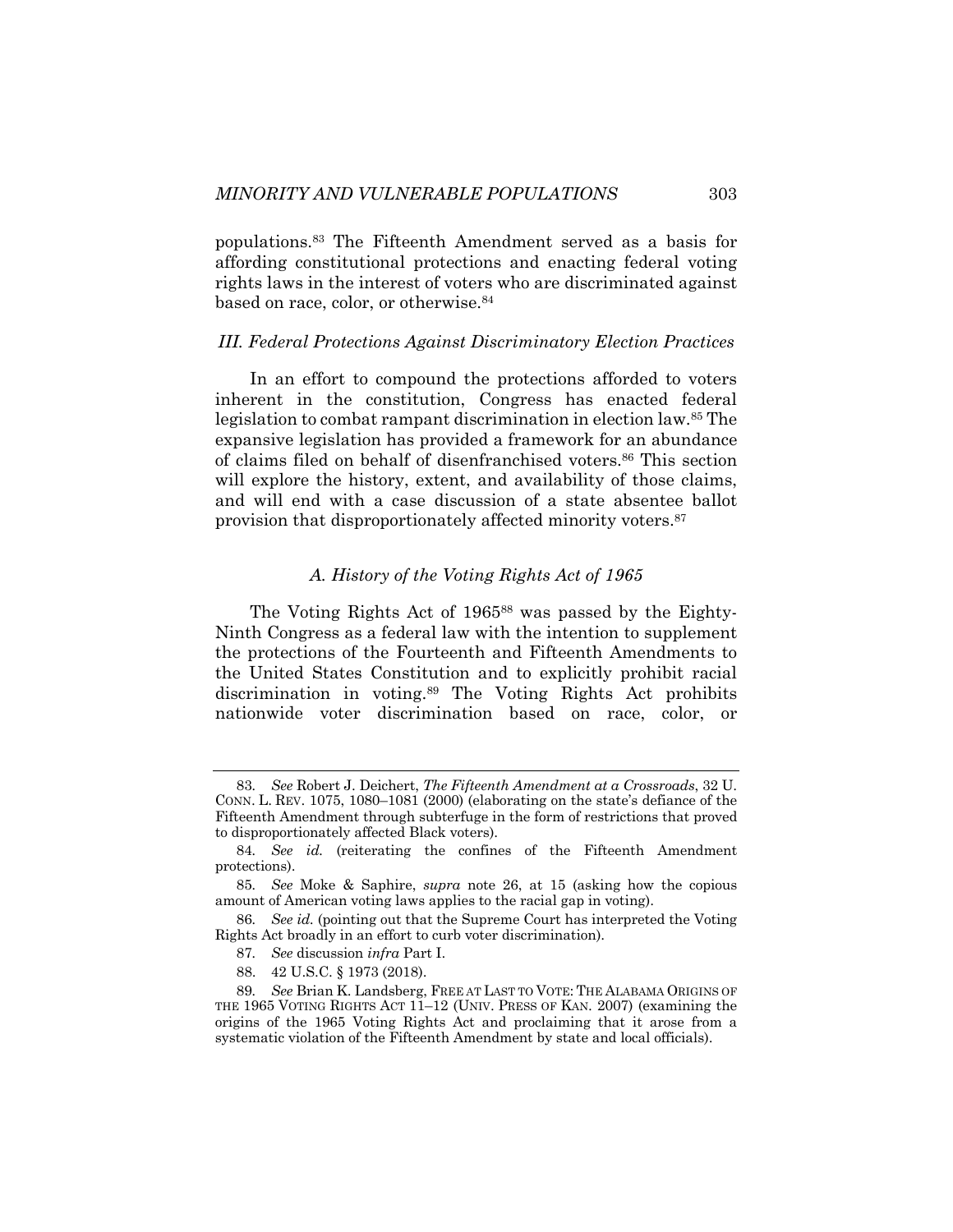membership in a language minority group.90 A discussion of the Voting Rights Act is relevant in assessing the protections afforded to minority and vulnerable voters when returning an absentee ballot.91

Two main purposes for enacting the Voting Right Act emerge from the copious legislative history of the Act.92 First, Congress felt "confronted" by the duplicitous evil of voter discrimination that was preserved in the United States despite the equal protection commands of the constitution.93 Second, Congress was interested in replacing the previous remedies that proved to be unsuccessful with more elaborate measures that would generate compliance with the Fifteenth Amendment.<sup>94</sup>

Passage of the Act was also largely in response to indirect efforts by the states to disenfranchise minority voters in the electoral process.95 The Voting Rights Act is not a permanent piece of legislation, yet Congress regularly extends the sections of the act for numerous years at a time.<sup>96</sup> The last extension of the law was in 2006, for a period of twenty-five years.<sup>97</sup>

94*. See id.* (interpreting the need for new legislation in the realm of voter discrimination as an indication that remedies prescribed in the past were unsuccessful at curing racial bias in the electoral framework).

<sup>90</sup>*. See Voting and Election Laws*, USA GOV, (last updated Sept. 1, 2020) (paraphrasing the widespread protections of the Voting Rights Act) [https://perma.cc/BGJ9-9U2B].

<sup>91</sup>*. See* Landsberg, *supra* note 89, at 13 (providing that the Voting Rights Act allows for robust protections of minority and vulnerable voting groups).

<sup>92</sup>*. See* South Carolina v. Katzenbach, 383 U.S. 301, 309 (1966) (summarizing the relevant considerations from the abundance of committee hearings and floor debates that surrounded the passage of the Voting Rights Act).

<sup>93</sup>*. See id.* (opining that Congress considered voter discrimination an insidious evil that required legislative action).

<sup>95</sup>*. See* Gilda R. Daniels, *Unfinished Business: Protecting Voting Rights in the Twenty-First Century*, 81 GEO. WASH. L. REV. 1928, 1936–37 (2013) (analyzing the passage of the Voting Rights Act of 1965 as a response to states impending poll taxes, literacy tests, and a multitude of other barriers to restrict minority populations).

<sup>96</sup>*. See History of Federal Voting Rights Laws*, U.S. DEP'T OF JUST., (last updated July 28, 2017) (describing that Congress has the power to extend sections of the Voting Rights Act for specific periods of time) [https://perma.cc/5PUY-RCZG].

<sup>97</sup>*. See id*. (pointing out that Congress most recently renewed the provisions of the Voting Rights Act in 2006).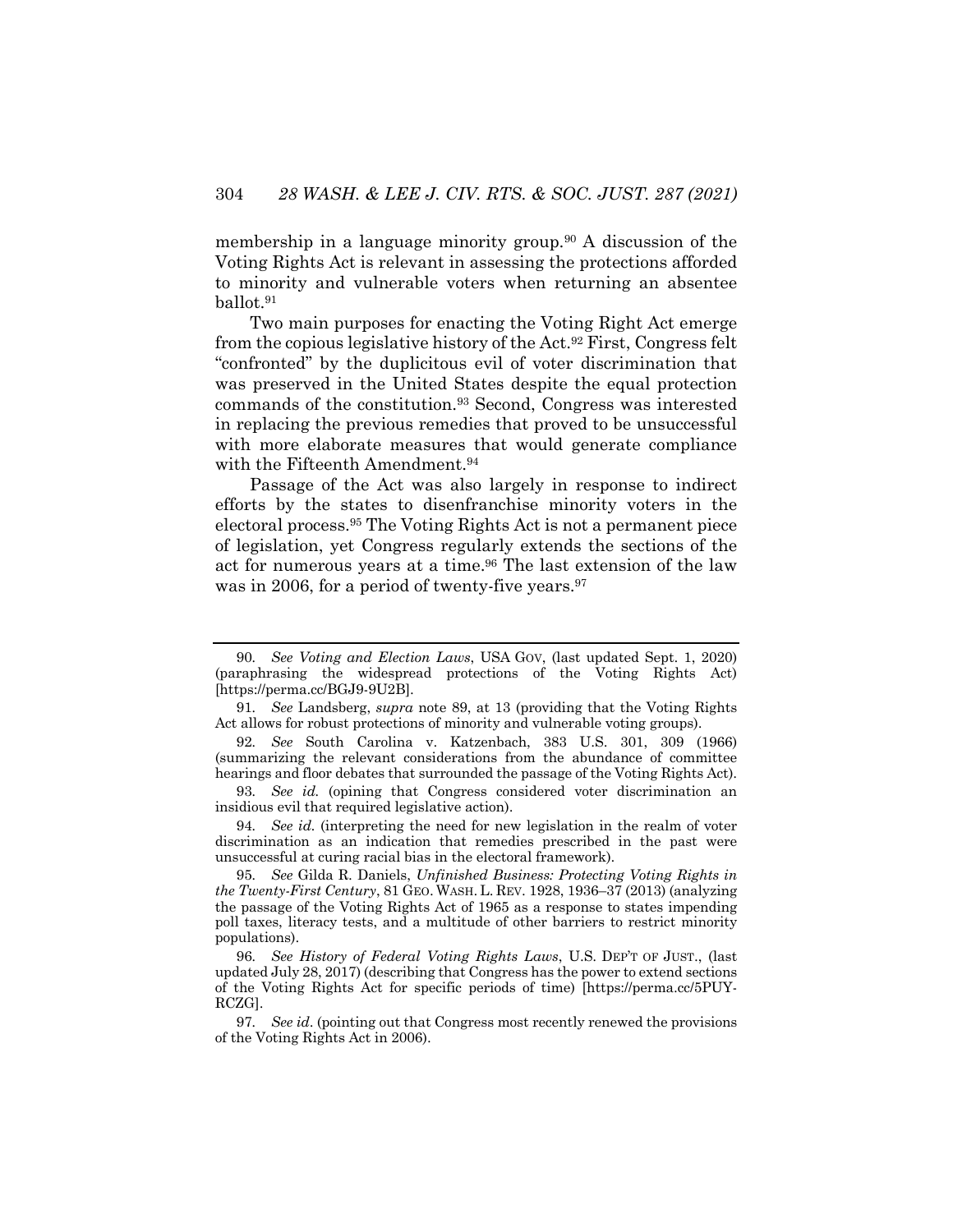To best understand the judicial protection against voting discrimination, this Section will proceed with a discussion of prominent sections of the Voting Rights Act and noteworthy decisions that incorporated those sections.98

## *1. The Coverage Formula in Section 4 and its Effect on States through Section 5*

Prior to 2013, the Voting Rights Act prohibited states from enacting election practices that either have a discriminatory purpose or effect through the operation of two sections working in tandem. <sup>99</sup> Section 4(b) contained a coverage formula that was used to determine whether a specific state was carrying out election procedures that were discriminating against racial populations.100 The first element analyzed was whether the state was utilizing any tests that voter applicants had to pass to be given the opportunity to vote.101 Examples of these tests include literacy tests, or assessments that a person had good moral character.102 The second element of the formula was a determination by the Director of the Census of whether less than fifty percent of voting aged citizens were registered to vote, or that less than fifty percent of voting aged citizens voted in the 1964 presidential election.103 The coverage formula was renewed and extended regularly until 2006,

<sup>98</sup>*. See* discussion *infra* Part I.

<sup>99</sup>*. See Statutes Enforced by the Voting Section*, U.S. DEP'T OF JUST., (last updated Sept. 11, 2020) (explaining that Section 4 sets out a formula used to determine which states are subject to the restrictions laid out within Section 5) [https://perma.cc/6Q6N-3VWD].

<sup>100</sup>*. See Section 4 of the Voting Rights Act*, U.S. DEP'T OF JUST., (last updated May 5, 2020) (commentating on the purpose of enacting Section 4(b) in the scope of voting rights legislation) [https://perma.cc/3H82-VRR7].

<sup>101</sup>*. See id.* (paraphrasing the first subset of criteria that state election procedures had to meet to comply with Section 4(b)).

<sup>102</sup>*. See id.* (laying out examples of tests that states were not permitted to use in their election practices because of the discriminatory effect on populations).

<sup>103</sup>*. See id.* (expanding on the second element of the coverage formula established in Section 4(b)).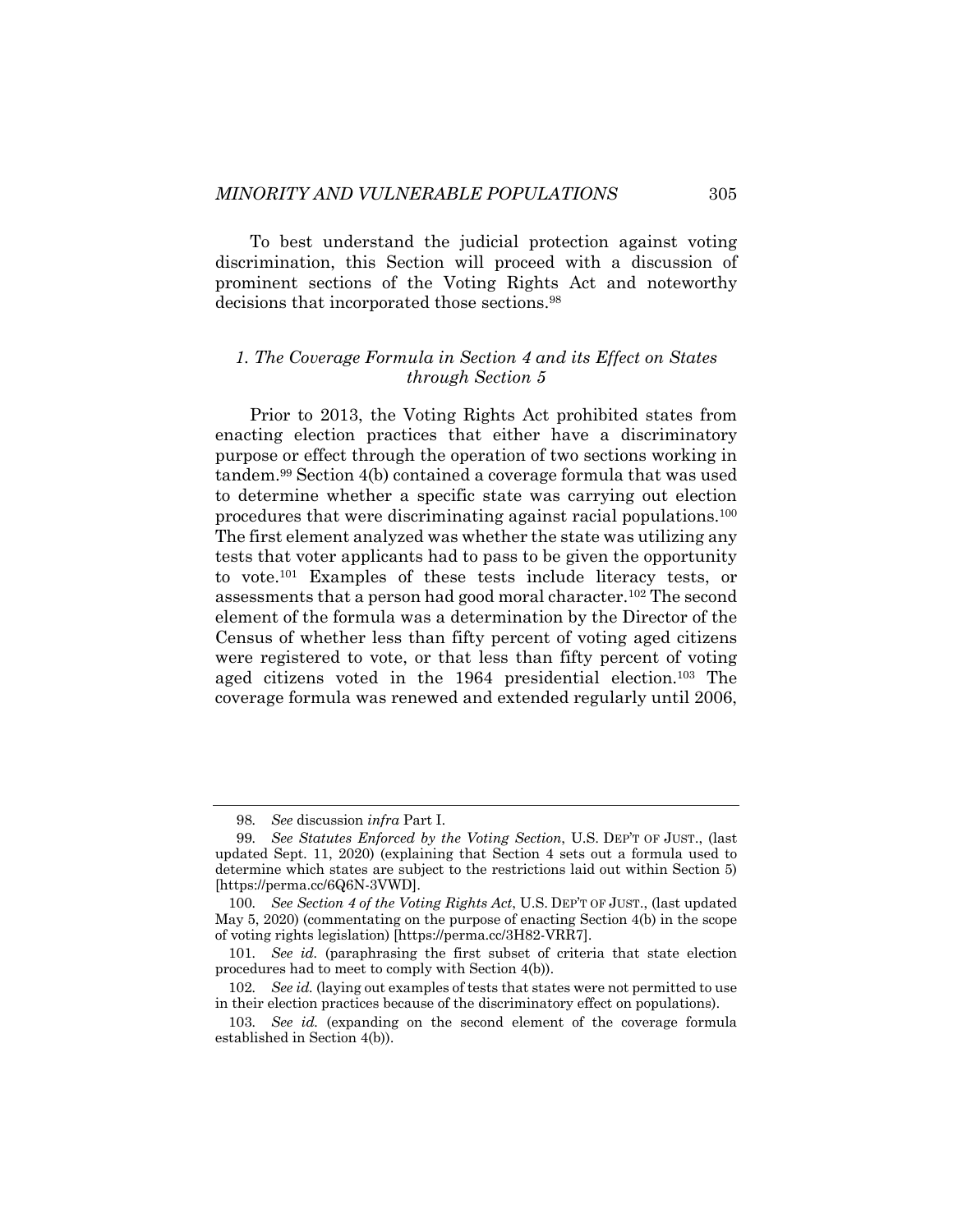and was also modified to address voting discrimination against language minority groups.<sup>104</sup>

Another section of the Act functioned to enforce these ambitious requirements.105 Section 5 applied to states that fell within the coverage framework set forth in Section  $4(b)$ .<sup>106</sup> These states' and their political subdivisions were considered "covered" and were not permitted to amend their election practices or procedures unless they were proven to not have a discriminatory purpose or effect.107 To determine the effect of the proposed election law, covered states were required to have either an administrative review by the Attorney General or a lawsuit in the United States district court for the District of Columbia before enacting a new voting procedure.108 The provisions within Section 5 persisted by legislative extension until the coverage formula in Section 4(b) was ruled unconstitutional by the Supreme Court in 2013, leaving Section 5 virtually irrelevant to the election regulatory scheme.<sup>109</sup>

## *2.* Shelby County, Ala. v. Holder

In 2013, the Supreme Court held that Section 4(b), a historically controversial provision of the Voting Rights Act, as unconstitutional.110 Shelby County is located in Alabama, a state that previously met the coverage formula under Section 4(b) and

<sup>104</sup>*. See id.* (detailing the reoccurrence expansion of the coverage formula throughout the history of voting legislation).

<sup>105</sup>*. See About Section 5 of the Voting Rights Act*, U.S. DEP'T OF JUST., https://www.justice.gov/crt/about-section-5-voting-rights-act (last updated Sept. 11, 2020) (explaining that section 5 targets states with election practices that have a discriminatory purpose or effect) [https://perma.cc/8C26-D7QS].

<sup>106</sup>*. See id.* (naming jurisdictions as "covered" if they met the criteria in Section 4(b)).

<sup>107</sup>*. See id.* (elaborating on the process for covered states to enact new voting legislation).

<sup>108</sup>*. See id.* (defining the two processes that a covered state can go through to prove that a proposed voting restriction does not abridge the right to vote for any populations).

<sup>109</sup>*. See id.* (Ginsberg, J., dissenting) (stating that Section 5 was effectively overruled when the Supreme Court ruled Section 4(b) as unconstitutional).

<sup>110</sup>*. See* Shelby Cnty. v. Holder, 570 U.S. 529, 557 (2013) (holding that Section 4(b) of the Voting Rights Act, permitting a coverage formula used to prevent states from flagrant voter discrimination, was unconstitutional).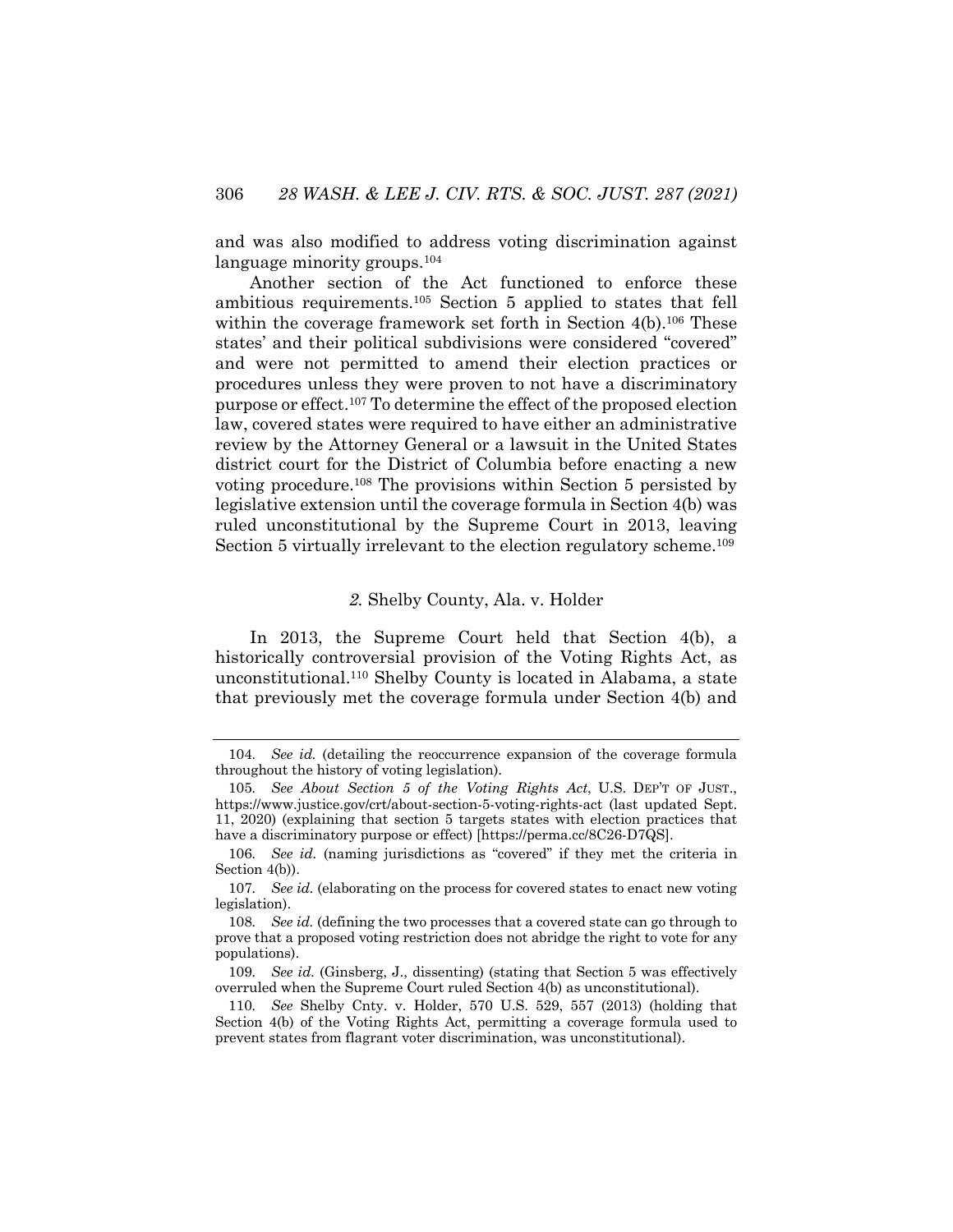required federal preclearance before enacting a voting restriction.111 Shelby County sued the U.S. Attorney General in the District of Columbia, claiming that Section 4(b) and Section 5 were facially unconstitutional.112 The district court ruled against the County, finding that the statutory framework was constitutionally sound, and the court of appeals affirmed.<sup>113</sup> In a 5–4 opinion authored by Justice Roberts, the Supreme Court reversed the district court and the court of appeals, holding that section 4(b) was unconstitutional.<sup>114</sup> The Court did not issue a holding on Section 5, leaving room for Congress to potentially draft another coverage formula based on warranting conditions.115 This holding was primarily based on principles of state autonomy and equal sovereignty among the states.<sup>116</sup>

The Court found that Section 4(b) did not satisfy these foundational tenets of the Constitution, as the preclearance requirement permitted federal intrusion on state policymaking.117 Further, the Court acknowledged that the coverage formula in Section 4(b) was based on expired data and could no longer pass constitutional muster as the disparate voter turnout no longer existed.118

Throughout the dicta of the opinion, the Court noted that the abysmal discriminatory voting processes that originally justified the provisions contained within Sections 4 and 5 no longer existed

<sup>111</sup>*. See id.* at 540–41 (establishing Shelby County's standing).

<sup>112</sup>*. See id.* at 541–42 (examining the background of the constitutional challenge heard by the Supreme Court).

<sup>113</sup>*. See id.* (reviewing the procedural history to explain that the court drastically departed from the preceding decisions).

<sup>114</sup>*. See id.* at 557 (determining that the coverage formula under Section 2 did not comply with the requirements of the constitution).

<sup>115</sup>*. See Shelby Cnty.*, 570 U.S. at 557 (acknowledging that in the future the climate of election restrictions may require a coverage formula to address voter discrimination).

<sup>116</sup>*. See id.* at 543–44 (analyzing the constitutional guarantee of state sovereignty in conjunction with the "fundamental principle of equal sovereignty").

<sup>117</sup>*. See id.* at 544–45 (reckoning that allowing federal approval of a state law conflicts with the state sovereignty inherent in our constitution and could result in an interference with state legislative decisions).

<sup>118</sup>*. See id.* at 547–51 (pointing out that our modern society does not face the same discriminatory issues as the culture at the time the original coverage formula was developed as the voter turnout gap has dramatically narrowed).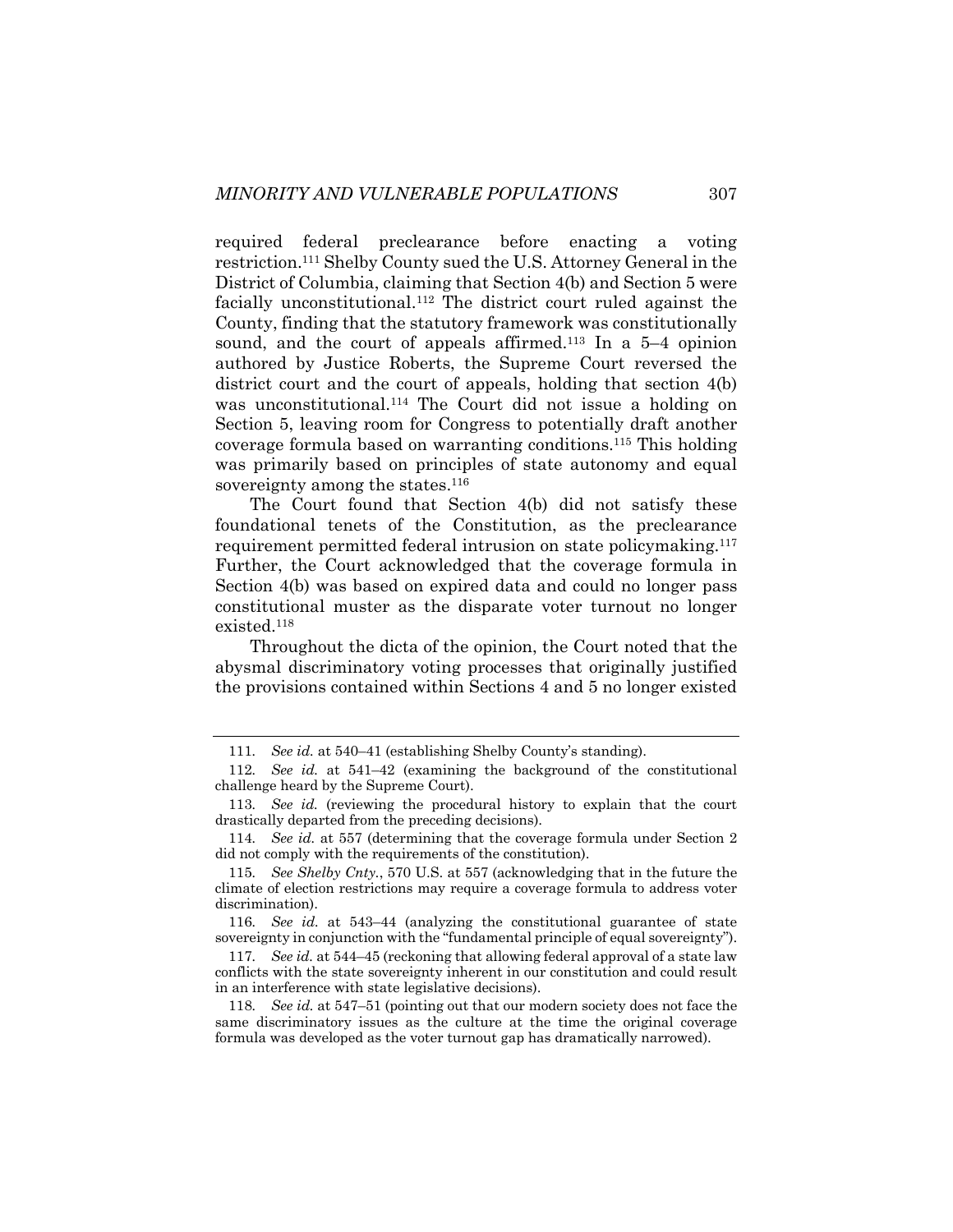in those jurisdictions, and therefore no preclearance was required.119 Simultaneously, the Court gave apparent recognition that voting discrimination still existed in the United States.120 Despite the radical decision, the Court emphasized that judicial remedy for voting discrimination still, and would permanently, exist under Section 2.121 Justice Roberts hesitated to overrule an act of Congress, yet the record compelled "no choice but to declare § 4(b) unconstitutional."<sup>122</sup> Ultimately, the Court agreed with Shelby County and found that the preclearance requirement exceeded the authority of the Constitution.123

## *3. Justice Ginsberg's Dissent*

Justice Ginsberg, with the support of three more Justices, authored a dissent that took a position of continued enforcement of the provisions in dispute.124 Justice Ginsberg argued that Congress had the ability to enact and renew the Voting Rights Act, and more specifically, Sections 4(b) and 5, through the power to enforce the Fourteenth and Fifteenth Amendments.125 Support for this notion was cited through legislative history and previous

<sup>119</sup>*. See id.* at 535 (finding that voting conditions have considerably departed from the excessive discrimination that supported the passage of Section 4(b)).

<sup>120</sup>*. See Shelby Cnty.*, 570 U.S. at 536 (retreating from the original perspective laid out by the court that voting discrimination was not a substantial issue).

<sup>121</sup>*. See id.* at 537, 557 (highlighting that Section 2 does not apply in the present case yet exists as a ban on racial discrimination).

<sup>122</sup>*. See id.* at 556–557 ("[S]triking down an act of Congress is the gravest and most delicate duty that this Court is called on to perform.") (quoting Blodgett v. Holden, 275 U.S. 142, 148 (1927)).

<sup>123</sup>*. See id.* at 557 (finding that our current needs do not require the burdens imposed on the states by permitting the coverage formula).

<sup>124</sup>*. See* Shelby Cnty. v. Holder, 570 U.S. 529, 559–94 (2013) (Ginsberg, J., dissenting) (arguing that Congress operated by legitimate authority when enacting and renewing Sections 4(b) and 5).

<sup>125</sup>*. See id.* at 566 (contending that congressional power to enforce the Fourteenth and Fifteenth Amendments commands "substantial deference").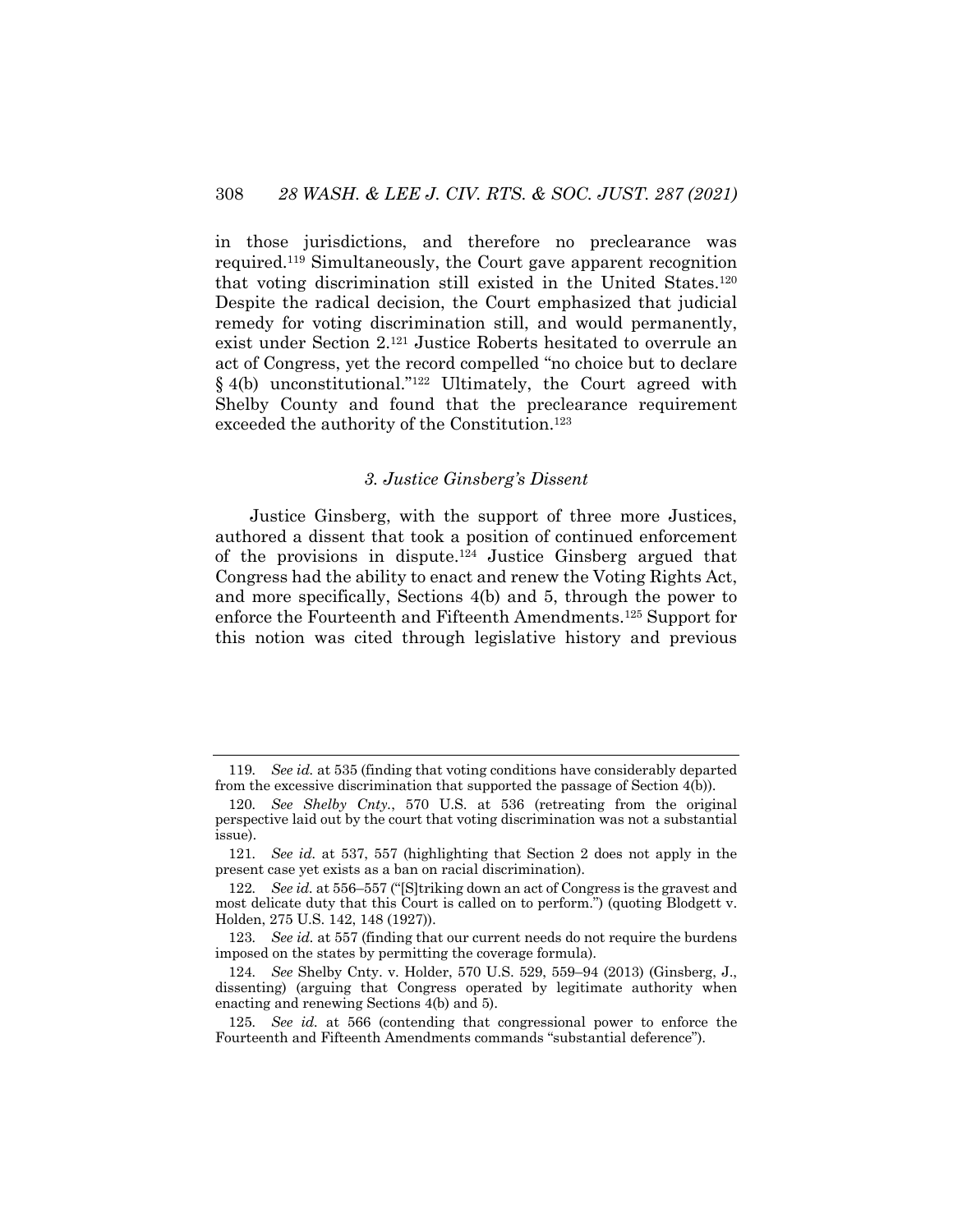precedent that permitted congressional authority to prevent state abuse and disregard of these amendments.126

The dissent was premised on the notion that Congress did not have unlimited authority, and that the means taken within their enforcement powers must have rationally advanced a legitimate objective.127 Justice Ginsberg found that here, the congressional reauthorization of the preclearance requirements satisfied the rational-basis test for three reasons.128

First, the extensive legislative record that supported the initial legislation warranted significant deference.129 Second, the inherent limitation Congress built into the act when it required reauthorization exemplified the intention to review the current needs of the federal voting scheme and modify accordingly.130 Third, the recognized improvement in voting discrimination should have served as a signal that the preclearance requirements were operating as intended, and indicated no reason to invalidate the applicable provisions.131 Additionally, Justice Ginsberg recognized the limitations of requiring plaintiffs to only rely on Section 2 litigation when submitting a voting discrimination case.132

Ultimately, Justice Ginsberg concluded that Section 4(b) should not be invalidated, and that the preclearance requirements,

<sup>126</sup>*. See id.* at 567–68 (explaining that the Fifteenth Amendment provides Congress with enforcement powers to enact appropriate legislation to combat state discriminatory practices).

<sup>127</sup>*. See id*. at 569–70 (purporting that the proper standard for judicial review is the rational-basis test, and that the court should review the congressional record accordingly).

<sup>128</sup>*. See id*. at 569 (listing justifications for congressional reauthorization of the provisions that create and enforce the federal preclearance requirements).

<sup>129</sup>*. See Shelby Cnty.*, 570 U.S at 569 (recognizing that Congress is entitled to consider the legislative record when the legislation was initially enacted and when it was renewed to determine if the rational-basis test is met).

<sup>130</sup>*. See id*. (giving Congress deference in their decision to renew the preclearance provisions).

<sup>131</sup>*. See id*. (providing an explanation for the decreased disparity in voter turnout and attributing the improvements to the implementation and enforcement of the preclearance requirements).

<sup>132</sup>*. See id*. at 572 (finding that a voting discrimination claim under Section 2 is an "inadequate substitute" for preclearance requirements as it attacks discriminatory practices retroactively, as opposed to the preclearance requirements, which defy discrimination proactively).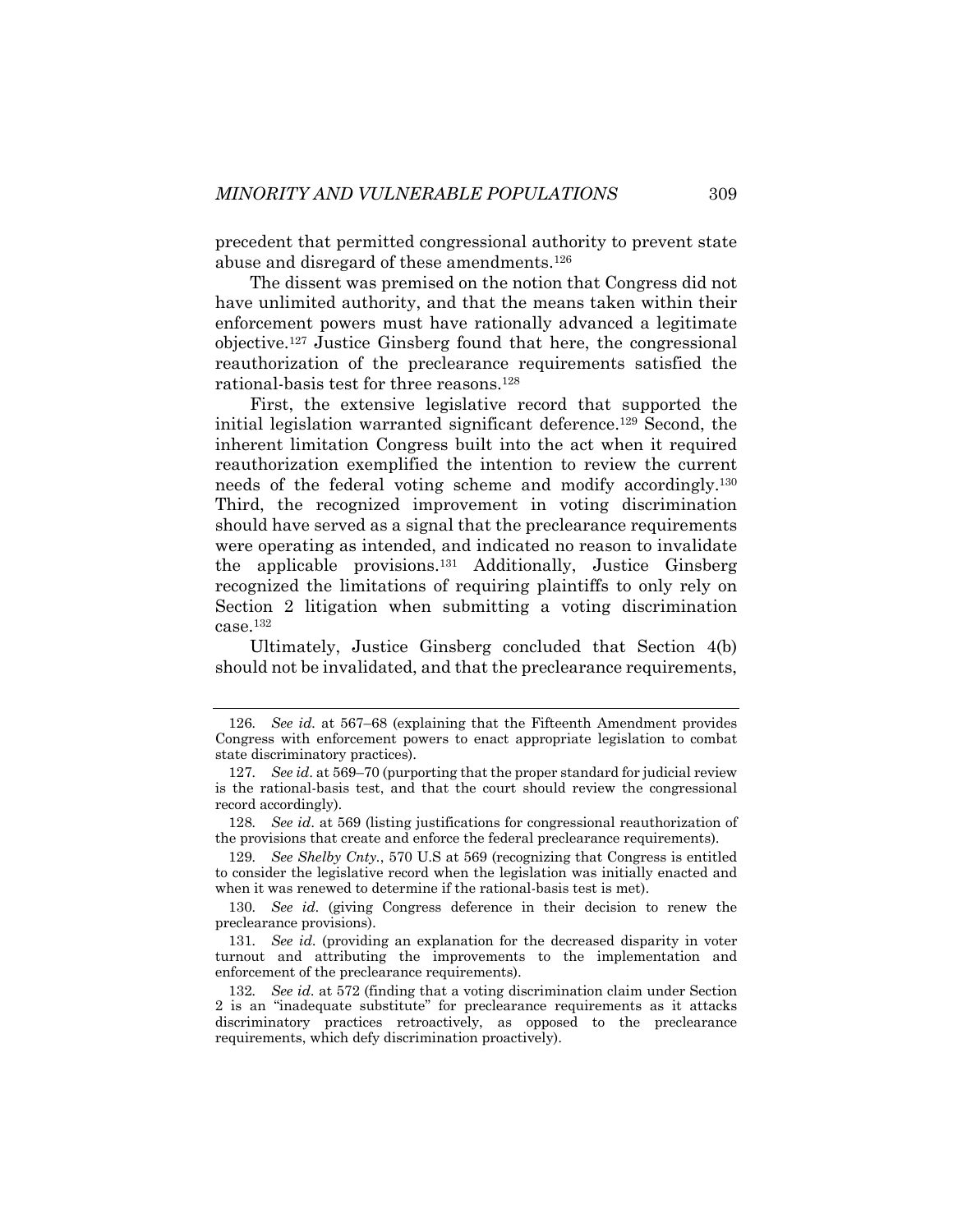as they were enacted, have made strides toward fulfilling the commands of the Fifteenth Amendment to reduce voting discrimination.133

## *B. The Realities of Vote Denial and Vote Dilution Under Section 2*

Section 2 of the Voting Rights Act was enacted to prohibit both first-generation and second-generation barriers to voting by banning any state "standard, practice, or procedure" that "results in a denial or abridgement of the right of any citizen of the United States to vote on account of race or color."134 It was originally successful in eliminating only first-generation barriers to voting, which are regulations fashioned to exclude populations from voting based solely on a discriminatory purpose.135 Excluding an entire race from voting in a state election, based solely on race, is an example of a first-generation barrier to voting.136

Despite the progress made towards phasing out voter inequality in the wake of the Voting Rights Act, state and local elections were not entirely impervious to discriminatory practices.137 Second-generation barriers imposed by state election laws limit the influence that minority voters have on the election process through incidental constraints on the election process targeted directly at minority and vulnerable populations.138

136*. See id*. (providing that first-generation barriers serve to exclude entire classes of people from the right to vote).

137*. See* Jamelia N. Morgan, *Disparate Impact and Voting Rights: How Objections to Impact-Based Claims Prevent Plaintiffs from Prevailing in Cases Challenging New Forms of Disenfranchisement*, 9 ALA. C.R. & C.L. L. REV. 93, 95 (2018) (purporting that second-generation barriers evolved to indirectly insulate political institutions from integration as a response to the elimination of firstgeneration barriers).

138*. See id*. at 95–96 (analyzing the effects of second-generation barriers as an impairment on the strength of the minority vote).

<sup>133</sup>*. See id*. at 593 (identifying the positive impact the preclearance requirements had on reducing voter discrimination in our country).

<sup>134.</sup> 42 U.S.C. § 1973 (2018).

<sup>135</sup>*. See* Jenigh J. Garrett, *The Continued Need for the Voting Rights Act: Examining Second-generation Discrimination*, 30 ST. LOUIS UNIV. PUB. L. REV. 77, 81 (2010) (defining a first-generation barrier to voting, and the regulatory impact the Voting Rights Act had on eradicating them from the electoral system in the United States).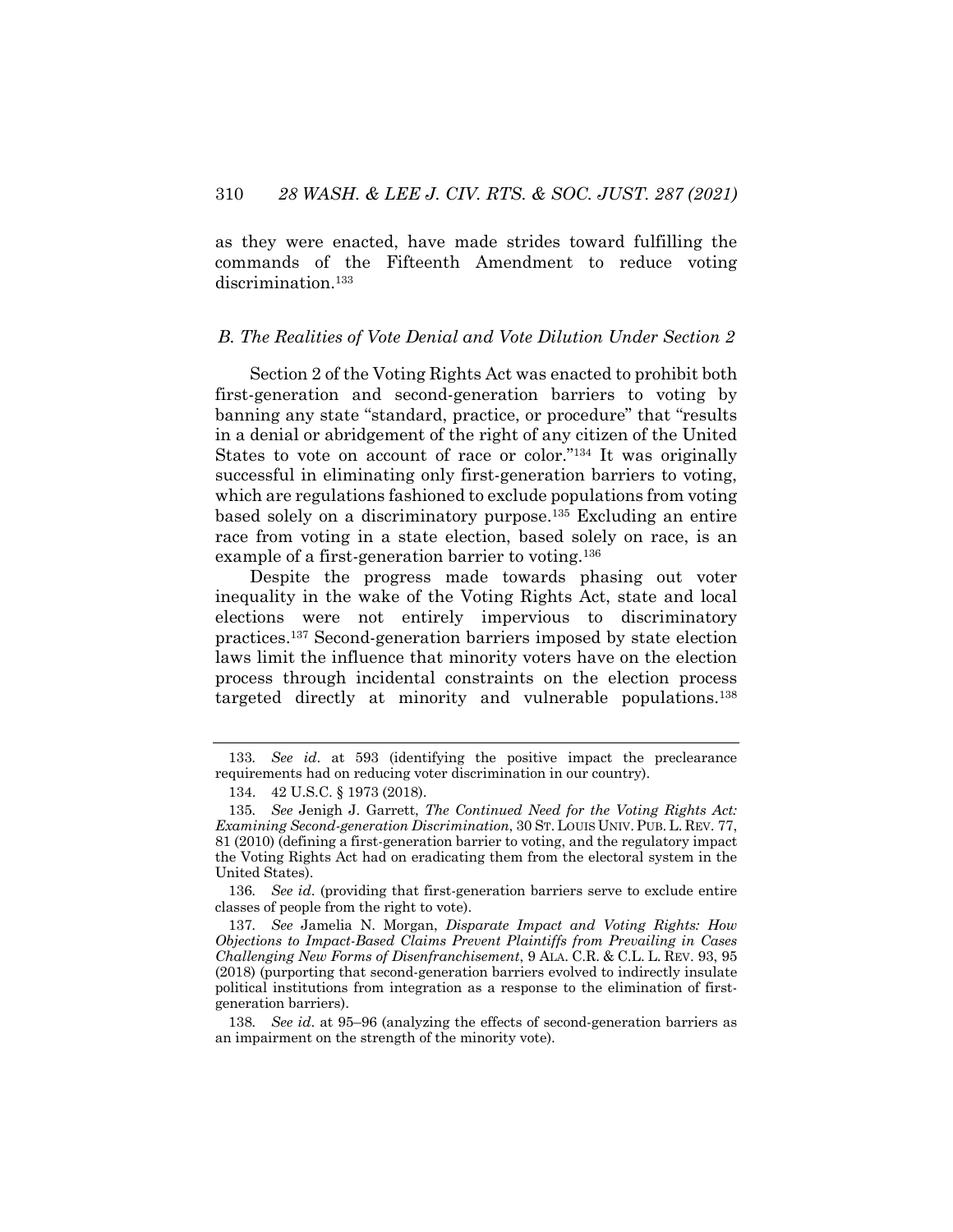Implementing these barriers involves manipulation of an electoral structure to disproportionately exclude minority populations from the electoral process.139 Examples of second-generation barriers to voting are redistricting a county to diminish the impact of the minority vote, or disenfranchising a felon from the opportunity to vote.140

Under Section 2, voters are permitted to seek judicial review if they believe that a state or local government has limited voting rights on the basis of race, color, or membership in a language minority group.141 Claims brought under this title are typically characterized as "vote denial" or "vote dilution."142 Vote denial happens when a person is directly denied the opportunity to cast a ballot or have their vote accurately counted.143 Vote dilution occurs when the strength of a person's vote is diminished by state electoral practices.144 Section 2 arguably has the largest impact on federal voting requirements as it effectively acts as an enforcement mechanism to guarantee the commands of the Fifteenth Amendment.<sup>145</sup>

In 1982, Congress amended Section 2 to include language that reads "results in a denial or abridgement,"146 replacing the original

141. 42 U.S.C. § 1973 (2018).

142*. See* Morgan, *supra* note 137, at 97 (distinguishing between vote denial and vote dilution by the ultimate impact on voter populations).

143*. See id*. (expounding on the direct impact of vote denial).

<sup>139</sup>*. See id*. at 96 (evaluating the negative implications of second-generation barriers on the influence minority populations have on an election's outcome).

<sup>140</sup>*. See id*. at 96–97 (proffering a second-generation barrier utilized to exclude the minority vote); *see also* Daniel P. Tokaji, *The New Vote Denial: Where Election Reform Meets the Voting Rights Act*, 57 S.C. L. REV. 689, 691 (2006) (providing "felon disenfranchisement" as an example of a second-generation barrier used to denial a class of persons the right to vote).

<sup>144</sup>*. See id*. (paraphrasing the consequences of vote dilution on minority populations).

<sup>145</sup>*. See id*. (elaborating on the legislative foundation of vote denial and vote dilution).

<sup>146</sup>*. See* Daniel P. Tokaji, *Applying Section 2 to the New Vote Denial*, 50 HARV. C.R.-C.L. L. REV. 439, 443 (describing the impact the congressional amendment on the original Section 2 had on shifting the burden of proof from the state's "purpose" to discriminate by the electoral law in question to the "effect" the state's electoral law in question had on discrimination).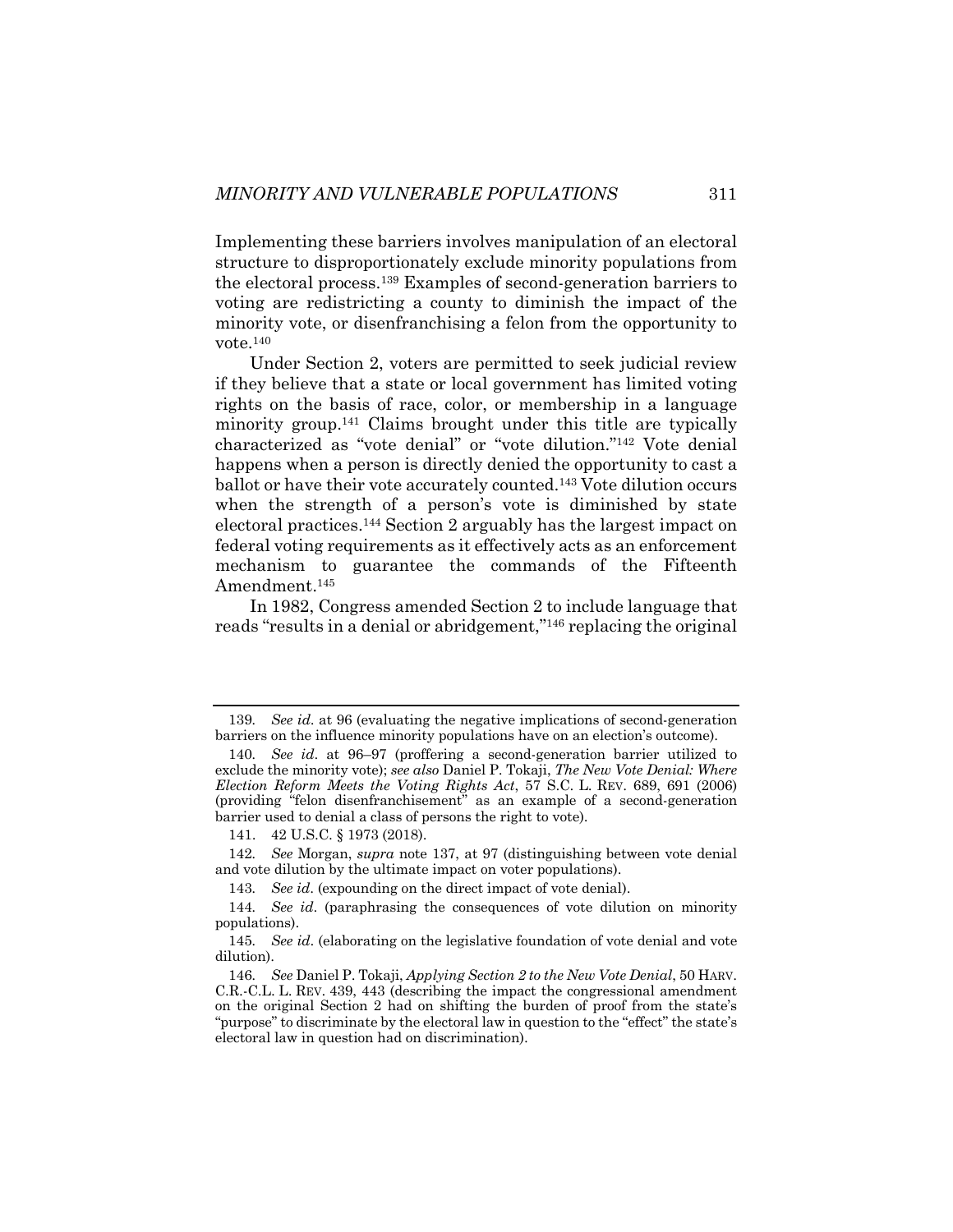dialect mimicking the Fifteenth Amendment.147 Scholars have determine that by making this amendment, Congress intended for Section 2 to provide protection against voting laws that either intentionally, or unintentionally, racially discriminated.148 The Supreme Court in *Thornburg v. Gingles*<sup>149</sup> defined the appropriate question to ask in a vote dilution case as "whether as a result of the challenged practice or structure plaintiffs' do not have an equal opportunity to participate in the political process and elect candidates of their choice."150

The protections afforded by Section 2 are permanently enforceable and apply across all jurisdictions in the United States.151 Section 2 is violated if, "based on the totality of the circumstances," protected citizens "have less opportunity than other members of the electorate to participate in the political process."152 The Supreme Court has identified several factors that courts may consider in evaluating the totality of the circumstances.153

## *1.* Democratic National Committee v. Hobbs

In 2020, the Ninth Circuit heard a challenge to two Arizona state election laws on the premise that they were in violation of the Voting Rights Act, the First, Fourteenth, and Fifteenth

152. 42 U.S.C. § 1973(b) (2018).

<sup>147</sup>*. See* Voting Rights Act of 1965, Pub. L. 89–110, § 2, 79 Stat. 437, 437 (1965) ("No voting qualification or prerequisite to voting, or standard, or practice, or procedure shall be imposed or applied by any State or political subdivision to deny or abridge the right of any citizen of the United States to vote on account of race or color.").

<sup>148</sup>*. See* Tokaji, *supra* note 146, at 443–44 (purporting that Congress's amendment to Section 2 intended to overrule a Supreme Court decision that extended the reach of Section 2 only to protections against intentional discrimination).

<sup>149</sup>*. See* Thornburg v. Gingles, 478 U.S. 30, 44 (1986) (stating the questions to ask to establish Section 2 violations).

<sup>150</sup>*. See id*. (quoting the Senate Report to the 1982 Amendments).

<sup>151</sup>*. See* Shelby Cnty. v. Holder, 570 U.S. 529, 537 (distinguishing Section 2 of the Voting Rights Act from Section 5, stating that Section 2 is permanent and widespread).

<sup>153</sup>*. See Gingles*, 478 U.S. at 36–37 (listing the factors that should be examined to determine if Section 2 of the Voting Rights Act is violated).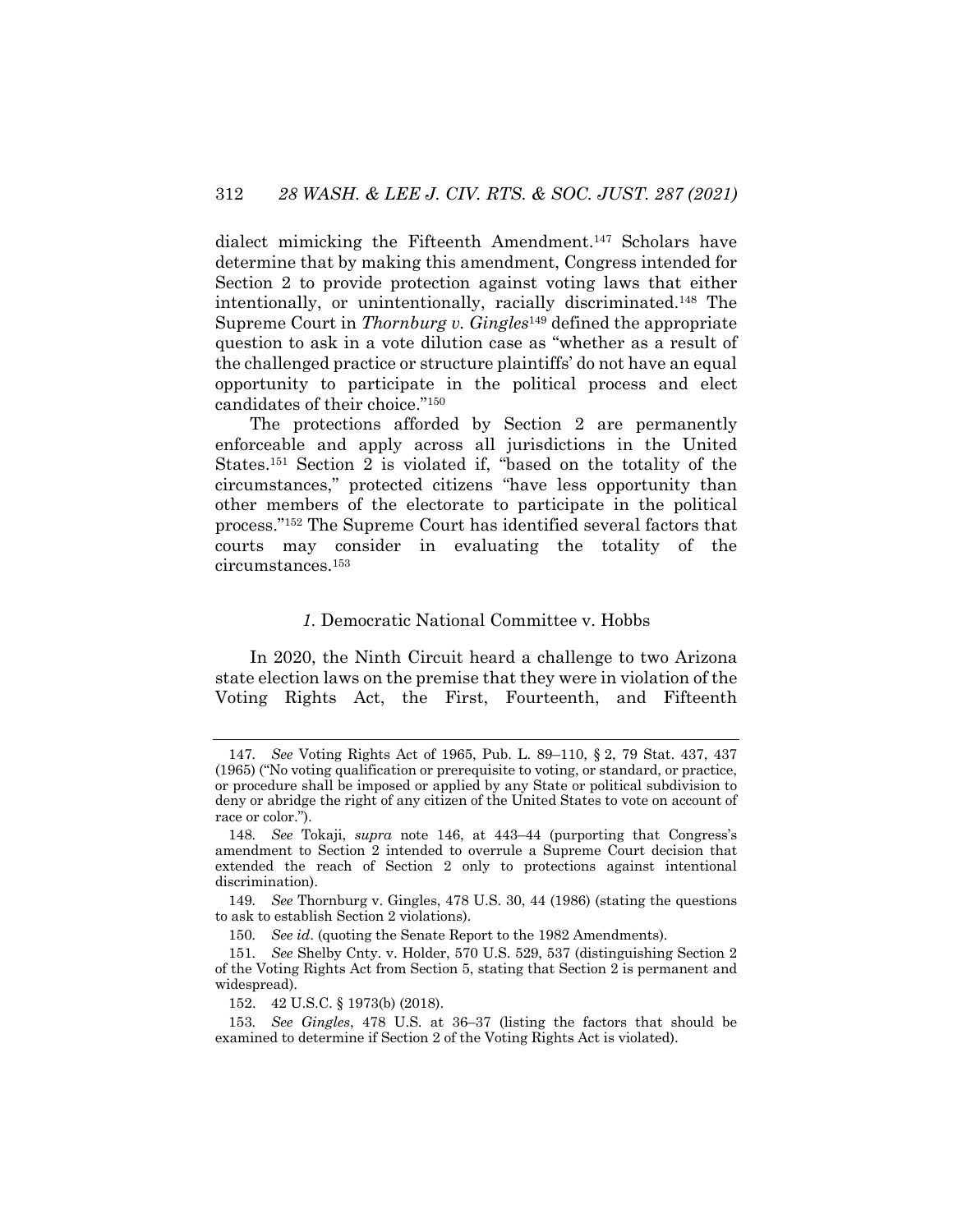Amendments to the United States Constitution.<sup>154</sup> The first law challenged was Arizona's out-of-precinct policy155 of completely discarding, rather than partially counting, ballots cast by voters in the wrong precinct.156 The second law challenged a statute ("H.B. 2023")157 that criminalized the third party collection and delivery of another person's absentee ballot.158

Plaintiff, the Democratic National Committee ("DNC"), sued Arizona's Secretary of State and Attorney General in federal district court.<sup>159</sup> The DNC argued that the out-of-precinct policy and H.B. 2023 violated Section 2 of the Voting Rights Act because they disparately affected minority groups voting privileges.160 The DNC further claimed that H.B. 2023 violated Section 2 of the Voting Rights Act and the Fifteenth Amendment because it was enacted with discriminatory intent.161 Lastly, the DNC contended that both laws violated the First and Fourteenth Amendments because they unduly burdened the minority vote.162 The district court found in favor of the State on all of the claims.163 The DNC

<sup>154</sup>*. See* Democratic Nat'l Comm. v. Hobbs, 948 F.3d 989, 999 (2020) (rehearing a case *en banc* that challenged Arizona election laws).

<sup>155</sup>*. See* ARIZ. REV. STAT. § 16–122 (Lexis 1994) (providing that for a vote to be counted, voter must vote in their specifically assigned precinct).

<sup>156</sup>*. See Hobbs*, 948 F.3d at 999 (asserting that the procedure of wholly discarding votes cast in a precinct other than that in which a voter is registered is a violation of the Constitution and the Voting Rights Act).

<sup>157</sup>*. See* ARIZ. REV. STAT. §§ 16–1005(H), (I) (Lexis 2016) (criminalizing the collection and return of another voter's absentee ballot).

<sup>158</sup>*. See* Democratic Nat'l Comm. v. Hobbs, 948 F.3d 989, 999 (9th Cir. 2020) (denouncing the policy that effectuated the statute that prohibited third party collection and return of ballots).

<sup>159</sup>*. See id*. (summarizing the initial action that led to the litigation).

<sup>160</sup>*. See id*. (arguing that Section 2 protections against discriminatory voting practices prevents the application of the Arizona voting laws).

<sup>161</sup>*. See id*. (claiming that H.B. 2023 was ratified with racial prejudice in violation of Section 2 and the Fifteenth Amendment).

<sup>162</sup>*. See id*. (contending that the First and Fourteenth Amendment provide protections for minority groups that are disproportionately affected by the enactment of the voting regulations at issue).

<sup>163</sup>*. See Hobbs*, 948 F.3d at 998 (ruling in favor of Arizona in the district court).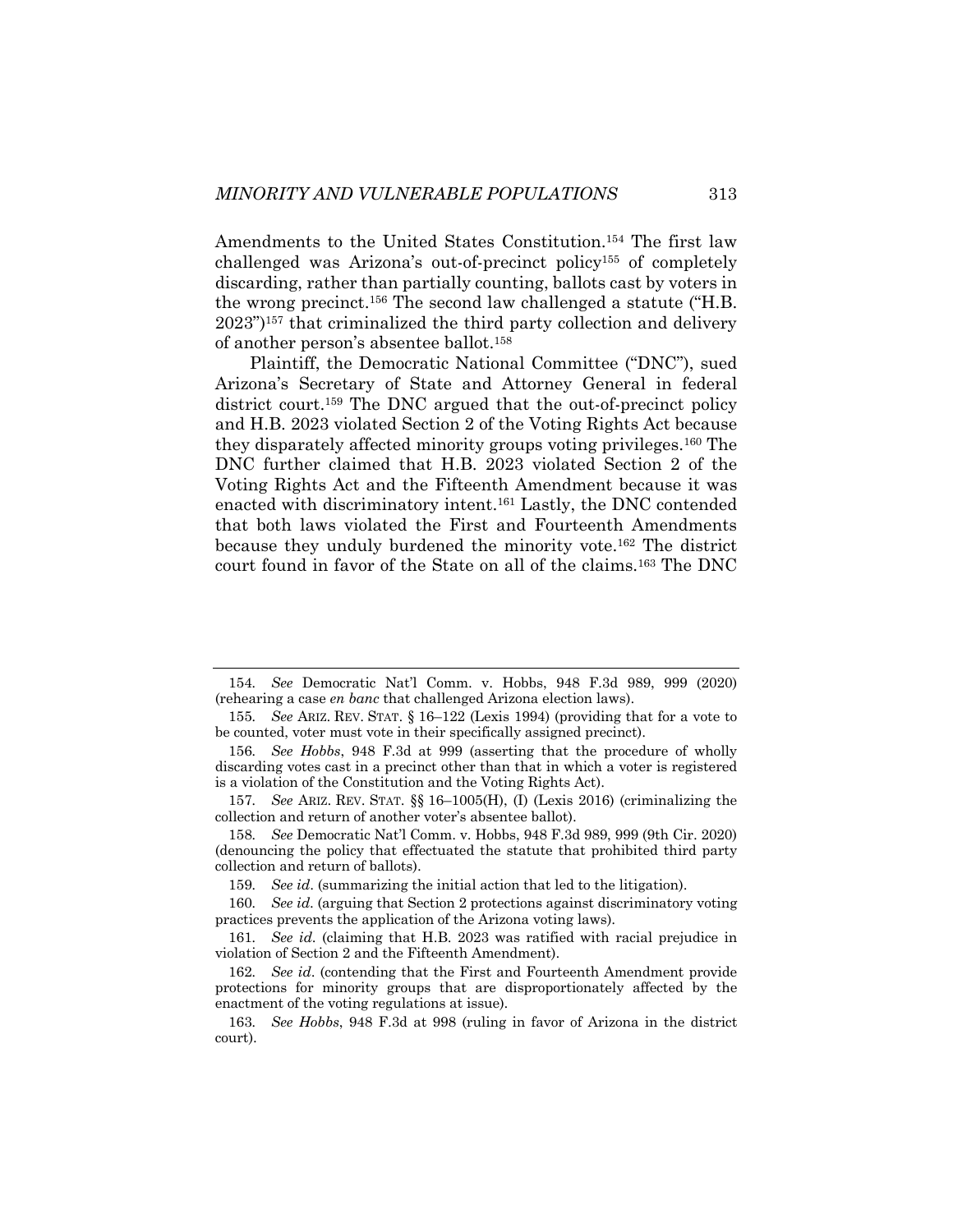appealed the case to the Ninth Circuit and the judgement was affirmed.164

Following that decision, a majority of non-recused, active judges voted to rehear the case *en banc*. <sup>165</sup> Judge William A. Fletcher opened his opinion for the Ninth Circuit by declaring that the right to vote is the foundation of our democracy.166 The court evaluated both Arizona state election laws under the "results test" found within section 2 of the Voting Rights Act.167 The first step of the test was to ask whether, the law at issue resulted in a disparate burden on a protected class.168 The second step of the test was more complex.169 It asked whether, under the totality of the circumstances, the disparate burden on minority voters was linked to social and historical conditions in Arizona so as "to cause an inequality in the opportunities enjoyed by minority and white voters to elect their preferred representatives."170

The court began its analysis of out-of-precinct policy under the first prong of the results test by identifying uncontradicted evidence, presented in the district court that established minority voters comprised discarded out-of-precinct votes at a rate of two to one.171 Throughout the inquiry, multiple errors in the district court's analysis were debunked.172 For example, the district court concluded that because the amount of out-of-precinct votes was

<sup>164</sup>*. See id*. (affirming the decision by a three-judge panel of the Ninth Circuit).

<sup>165</sup>*. See id*. (ordering the case to be reheard *en banc*).

<sup>166</sup>*. See id*. at 998–99 (emphasizing the basic right to vote is essential to maintain a democratic society) (quoting Earl Warren, *The Memoirs of Earl Warren* 306 (1977)).

<sup>167</sup>*. See id.* at 1011–33 (analyzing the effects of the election laws under the framework developed in the Supreme Court for Section 2 claims).

<sup>168</sup>*. See id*. at 1012 (asking if voters have an equal opportunity to participate in the political process despite the existence of the voting regulation at issue).

<sup>169</sup>*. See Hobbs*, 948 F.3d at 1011 (describing that step two involves an investigation into the election law at issue and the specific historical and social context in the state in which it was enacted).

<sup>170</sup>*. See id*. (enumerating the second prong of the results test) (quoting Thornburg v. Gingles, 478 U.S. 30, 47 (1986) (alteration in original)).

<sup>171</sup>*. See id.* at 1014 (pointing out that minority voter groups were primarily disadvantaged by the out-of-precinct policy).

<sup>172</sup>*. See id*. at 1014–16 (finding that the district court had correct data but failed to apply it in a manner that recognized the apparent injustice).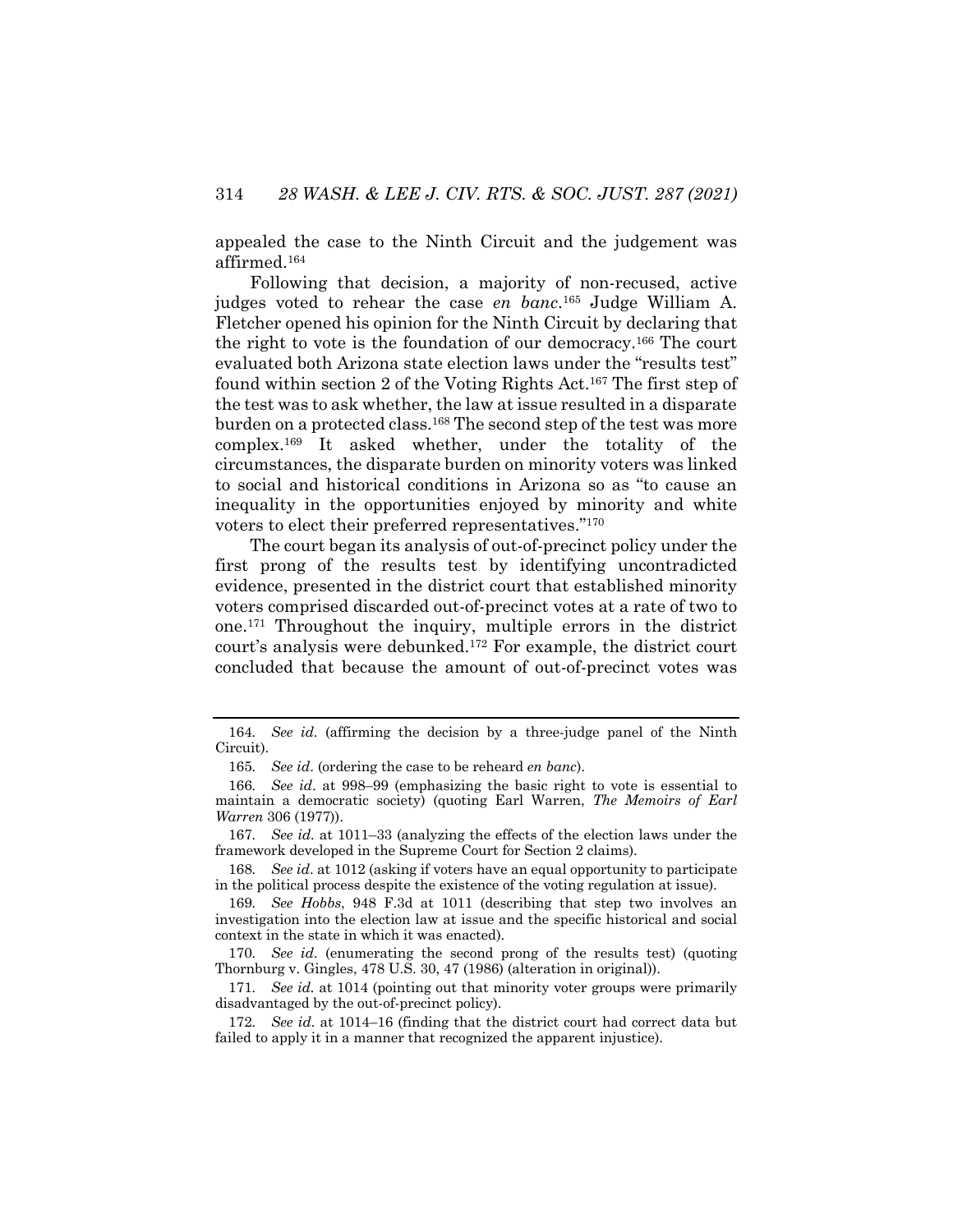declining on average, there could not be a disparate impact on minority voters.173 The Ninth Circuit reasoned that the district court failed to recognize that there was a cognizable decline in all in-person votes, with a consistent trend of predominantly minority voter ballots being wholly discarded in violation of the out-ofprecinct policy.174 The court found that the DNC survived step one, as it only needed to show "a causal connection between the challenged voting practice and a prohibited discriminatory result."175 The DNC successfully showed that the policy of completely discarding the ballots resulted in a higher percentage of discarded minority votes in comparison to white votes.176

Beginning the analysis of step two, the court acknowledged the district court's discussion of seven Senate factors<sup>177</sup> that are considered in vote denial and dilution claims.178 It was concluded that the district court minimized the strength of the DNC's claim under several factors, and that all of the factors weighed in the DNC's favor.179 Following this conclusion, the court held that the

176*. See id.* at 1016 (concluding that the DNC showed a sufficient causal connection to survive step one of the results test).

177*. See id*. at 1017.

<sup>173</sup>*. See id*. at 1014–15 (explaining the rationale the district court employed in concluding that plaintiffs failed at step one of the results test).

<sup>174</sup>*. See Hobbs*, 948 F.3d at 1015 (clarifying that the number of out-of-precinct votes increased in comparison to the total number of in-person votes cast).

<sup>175</sup>*. See id*. at 1016 (stating that the burden of proof plaintiffs needed to meet to succeed on their claim) (quoting Smith v. Salt River Project Agric. Improvement & Power Dist., 109 F.3d 586, 595 (9th Cir. 1997)).

The district court considered seven of the nine Senate factors: factor one, the history of official discrimination connected to voting; factor two, racially polarized voting patterns; factor five, the effects of discrimination in other areas on minority groups' access to voting; factor six, racial appeals in political campaigns; factor seven, the number of minorities in public office; factor eight, officials' responsiveness to the needs of minority groups; and factor nine, the tenuousness of the justification for the challenged voting practice.

<sup>178</sup>*. See id*. (indicating that of all the Senate factors, some are more relevant than others, depending on the case at hand).

<sup>179</sup>*. See Hobbs*, 948 F.3d at 1032 (reasoning that the DNC provided sufficient evidence to show that all the Senate factors, specifically five and nine, weigh in their favor).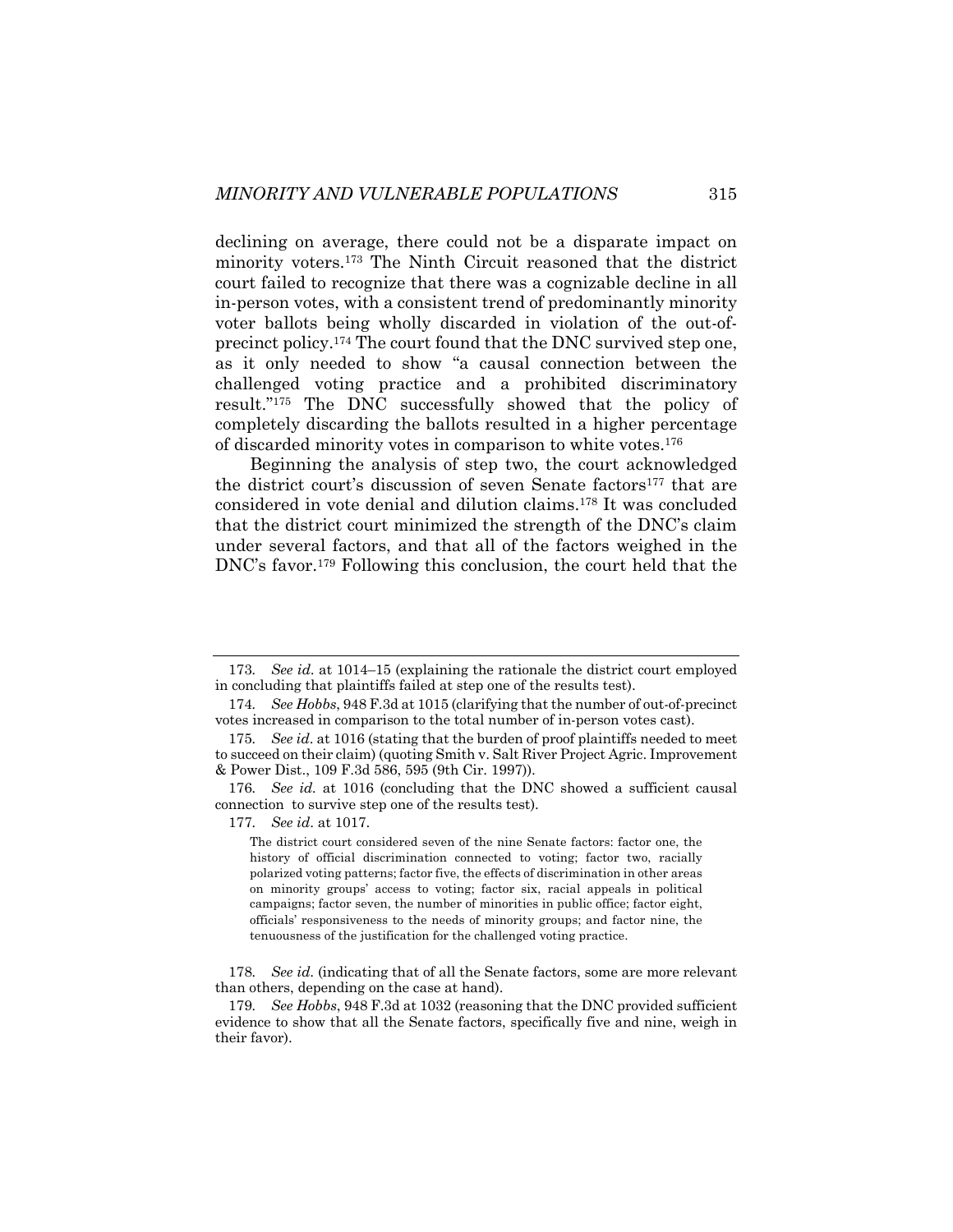out-of-precinct policy imposed a significant disparate burden on minority groups in violation of the results test of Section 2.180

H.B. 2023 was also evaluated under the results test provided by Section 2.181 At the threshold of the analysis, the court identified that uncontested evidence presented in the district court showed that a disproportionate number of minority voters utilized third party services to collect and deliver their absentee ballots prior to the enactment of H.B. 2023.182 The district court classified this evidence as "circumstantial and anecdotal."183 The Ninth Circuit determined that the district court erred in this conclusion, finding that it was direct testimonial evidence that established large numbers of absentee ballots collected by third parties were from minority voters.184 The court held that H.B. 2023 succeeded in step one of the results test, as the statute resulted in a disparate burden on minority voters.185

In consideration of step two, the district court did not differentiate its discussion of the test in regards to the out-ofprecinct policy or H.B. 2023.186 The Ninth Circuit found that the same Senate factors that weighed in favor of the Plaintiffs for the out-of-precinct policy, also applied to H.B. 2023.187 Following this

183*. See id*. at 1033 (citing the district court's conclusion that the evidence was insufficient to establish a claim under Section 2).

<sup>180</sup>*. See id*. (concluding that Plaintiffs have carried the burden to meet both steps of the results test and have shown a violation of Section 2).

<sup>181</sup>*. See id*. (following the same standard used to evaluate the out-of-precinct policy under Section 2 of the Voting Rights Act).

<sup>182</sup>*. See id*. (finding that evidence of minority reliance on third party vote collection is undisputed, and that there is no evidence of white voters' significant reliance on this method of vote collection).

<sup>184</sup>*. See Hobbs*, 948 F.3d at 1033 (refuting the conclusion drawn in the district court based on the facts presented in support of the Plaintiffs' claim).

<sup>185</sup>*. See id*. (concluding that the district court clearly erred when determining that H.B. 2023 did not succeed on the first step of the results test).

<sup>186</sup>*. See id*. (pointing out that the district court did not make a distinction in their evaluation of the Senate factors in application to either of the two election laws at issue).

<sup>187</sup>*. See id*. (regarding Senate factors five, the effects of discrimination in other areas on minorities access to voting, and nine, the tenuousness of the justification for the challenged voting practices, as especially important in the analysis).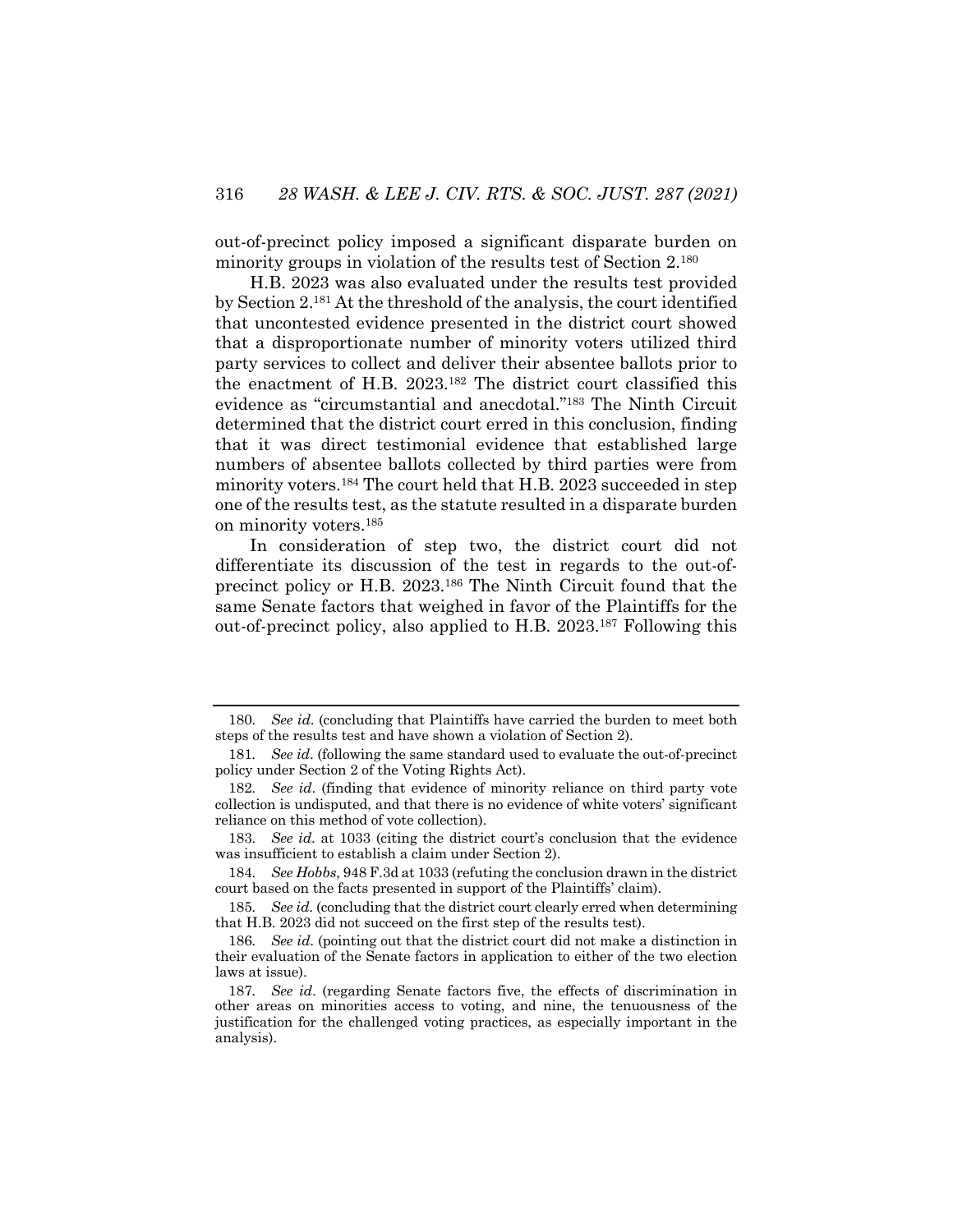determination, the Court held that H.B. 2023 also violated the results test under section 2.188

H.B. 2023 was further analyzed using the "intent test" embedded in section 2.189 To prevail under the intent test, the DNC needed to show that discriminatory purpose was a motivating factor for the enactment of the legislation at issue.190 In *Village of Arlington Heights v. Metropolitan Housing Development Corporation*, <sup>191</sup> the Supreme Court delineated the following list of factors for courts to consider when assessing claims of intentional discrimination:192 (1) the historical background; (2) the sequence of events leading to enactment, including any substantive or procedural departures from the normal legislative process; (3) the relevant legislative history; and (4) whether the law has a disparate impact on a particular racial group.193 Once it had been established that racial discrimination was a motivating factor behind legislative enactment, the burden shifted to Arizona to demonstrate that the law would have been enacted without the discriminatory motivation.194 Here, the Ninth Circuit held that all four of the factors weighed in favor of the DNC.195 Additionally, the court made a factual finding that H.B. 2023 would not have been

<sup>188</sup>*. See id*. at 1037 (recognizing that a large portion of the Senate factor analysis for the out-of-precinct policy similarly applied to H.B. 2023).

<sup>189</sup>*. See Hobbs*, 948 F.3d at 1037 (applying the intent test provided by Section 2 to assess the discriminatory nature of the enactment of House Bill 2023).

<sup>190</sup>*. See id*. at 1038 (differentiating between the discriminatory purpose being a "primary" motive for legislation); *see also* Vill. of Arlington Heights v. Metro. Hous. Dev. Corp., 429 U.S. 252, 265–66 (1977) (establishing the test for analyzing claims of intentional discrimination).

<sup>191</sup>*. See* Vill. of Arlington Heights v. Metro. Hous. Dev. Corp., 429 U.S. 252, 266 (1977) (describing factors that must be examined with claims of intentional discrimination).

<sup>192</sup>*. See id.* at 266 (providing a non-exhaustive list of factors for courts to apply to the voting legislation at issue).

<sup>193</sup>*. See id.* at 266–68 (listing factors used to determine if legislation was enacted with discriminatory intent).

<sup>194</sup>*. See* Hunter v. Underwood, 471 U.S. 222, 228 (explaining the burdenshifting mechanism that provides defendants with an opportunity to defend the enactment of the law).

<sup>195</sup>*. See* Democratic Nat'l Comm. v. Hobbs, 948 F.3d 989, 1041 (9th Cir. 2020) (holding that the district court clearly erred in determining that the DNC did not meet the initial burden under the intent test).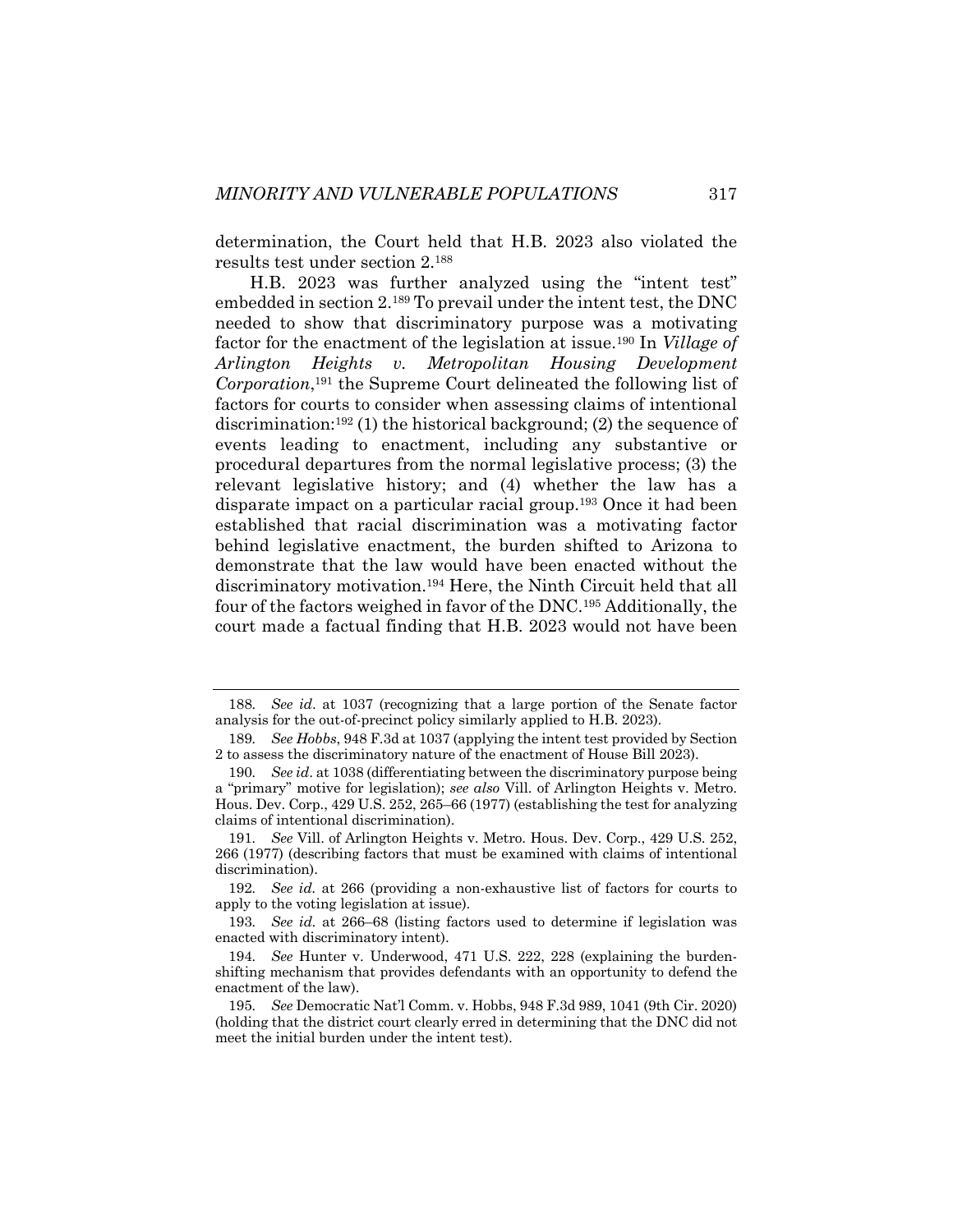enacted without racial discrimination.196 In finding that H.B. 2023 failed the intent test, the court reasoned that it was also in violation of the Fifteenth Amendment.197

In holding that the out-of-precinct policy violated the results test of Section 2 and H.B. 2023 violated both the results test, the intent test, and the Fifteenth Amendment, the court departed from the district court and initial case in the Ninth Circuit to hold in favor of the DNC on all of the claims.<sup>198</sup> In doing so, the Ninth Circuit created a window of opportunity for voters to bring claims against mail-in voting regulations that can be shown to disadvantage minority voters.199

#### *2.* Brnovich v. Democratic National Committee

Recently in 2021, the Supreme Court granted certiorari to decide whether the Arizona voting legislation disproportionately affected participation in the electoral process.200 In an opinion authored by Justice Samuel Alito, the Court ruled that neither Arizona's out-of-precinct rule, nor its ballot-collection law violates section 2.<sup>201</sup> The Court's rationale relied heavily on the precedent set in *Crawford*<sup>202</sup> to determine that the burdens imposed by these

<sup>196</sup>*. See id.* (citing race-based allegations made by Arizona state Senators as justification for this conclusion).

<sup>197</sup>*. See id.* (correlating meeting the burden of the intent test with a violation of the Fifteenth Amendment).

<sup>198</sup>*. See id.* at 1046 (reciting the holding that departed from the procedural posture of the case).

<sup>199</sup>*. See id.* at 1008–15 (imposing a lower burden for Plaintiffs who bring claims under Section 2).

<sup>200</sup>*. See* Brnovich v. Democratic Nat'l Comm., 141 S. Ct. 2321 (2021) (granting certiorari to review the out-of-precinct policy and H.B. 2023 that dictates the Arizona voting regime).

<sup>201</sup>*. See id.* at 2343–44 (reciting the Court's holding in favor of the Petitioners).

<sup>202</sup>*. See* Crawford v. Marion Cnty. Election Bd., 553 U.S. 181, 192–99 (2008) (concluding that "the inconvenience of making a trip to the BMV, gathering the required documents, and posing for a photograph surely does not qualify as a substantial burden on the right to vote, or even represent a significant increase over the usual burdens of voting").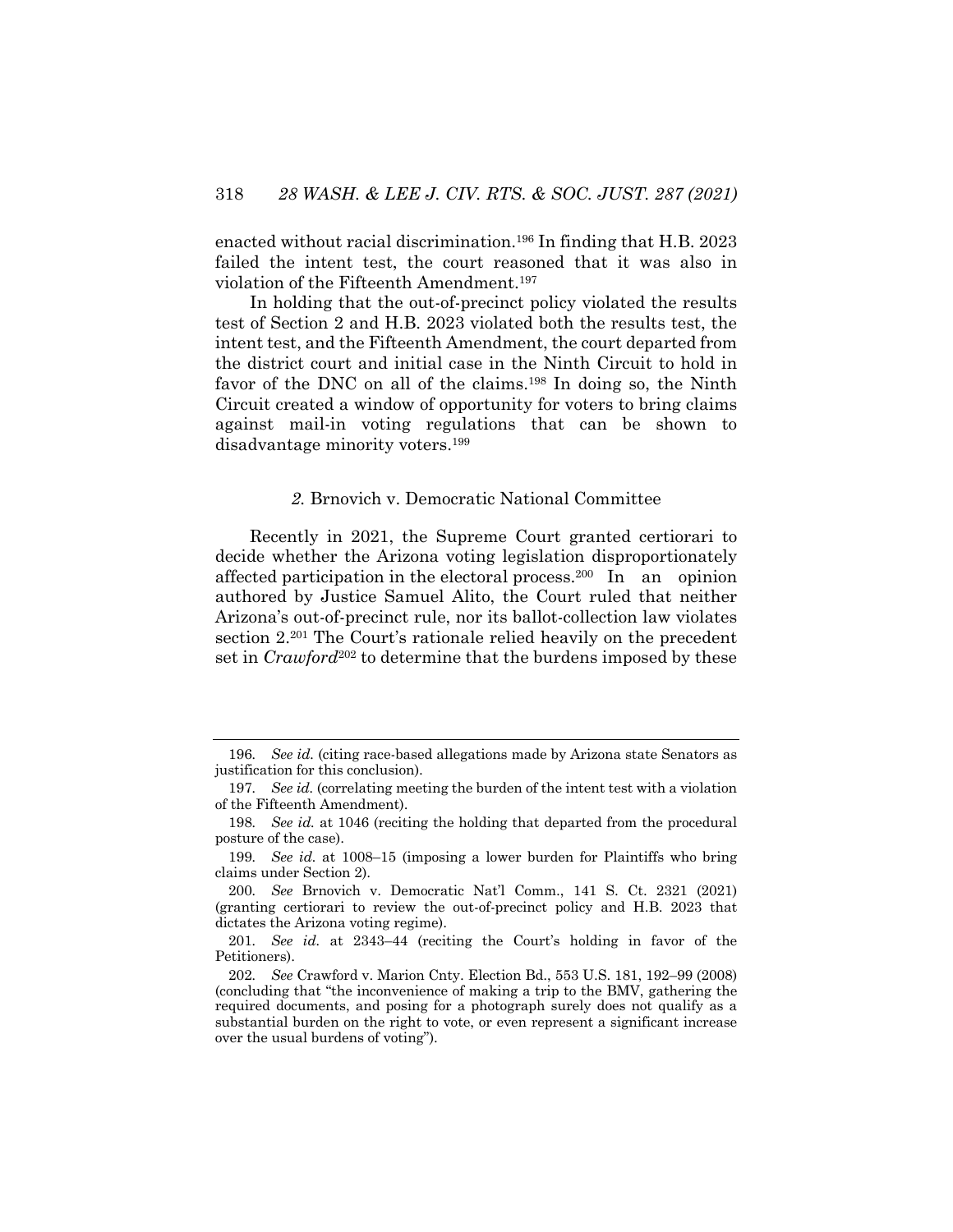restrictions were not unconstitutional.203 Justice Alito emphasized that despite the evidence of statistical showing of a higher rejection rate for minority votes cast, no racial disparity existed. <sup>204</sup> The Court also reasoned that the State justifications proffered for the Arizona voting laws supported any burdens.205 The decision noted that Section 2 does not require a state to show that its chosen policy is absolutely necessary, or that a less restrictive means would not comply with the state's objectives.<sup>206</sup> Ultimately, the Court concluded that the "modest" racially disparate burdens imposed by the Arizona election laws, juxtaposed with the state justifications, do not violate Section 2.207 By doing this, the Court foreclosed any opportunities for discriminatory election legislation to be challenged under Section 2.208 Further, the Court found that H.B. 2023 was not enacted with a discriminatory purpose.<sup>209</sup>

The dissenting opinion, authored by Justice Elena Kagan, presented that the Congressional intent of enacting section 2 was to prevent these explicitly discriminatory policies.210 Justice Kagan emphasized that Section 2 provides sweeping language that prohibits any "voting qualification" any "prerequisite to voting," or "any standard, practice, or procedure" that "results in a denial or abridgement of the right to vote on account of race."<sup>211</sup> The dissent heavily criticized the majority's approach for failing to consider

206*. See id.* at 2345–46 (interpreting Section 2 jurisprudence and applying it to the Arizona voting policy).

<sup>203</sup>*. See Brnovich*, 141 S. Ct. at 2344 (comparing the burdens set forth as unconstitutional in this case to the burdens determined to be constitutional in *Crawford*).

<sup>204</sup>*. See id.* at 2344–45 (noting that the racial disparity was small and that the system was not inequitable for certain populations).

<sup>205</sup>*. See id.* at 2345 (finding that the Court of Appeals' decision "failed" to give appropriate weight to the state interests advanced).

<sup>207</sup>*. See id.* at 2346–2348 (concluding that Section 2 does not provide a remedy for disadvantaged minority voters).

<sup>208</sup>*. See id.* at 2372–2373 (Kagan, J., dissenting) (emphasizing that the majority opinion cuts the breadth and strength of the protections afforded by Section 2).

<sup>209</sup>*. See id.* at 2349–50 (majority opinion) (finding that there is no evidence that the legislature as a whole was racially motivated in enacting H.B. 2023).

<sup>210</sup>*. See id.* at 2365 (pointing out that states have historically intertwined discriminatory voting laws cloaked in facially neutral procedure).

<sup>211</sup>*. See id.* at 2356 (reiterating the purpose of Section 2 as it applies to the case at hand).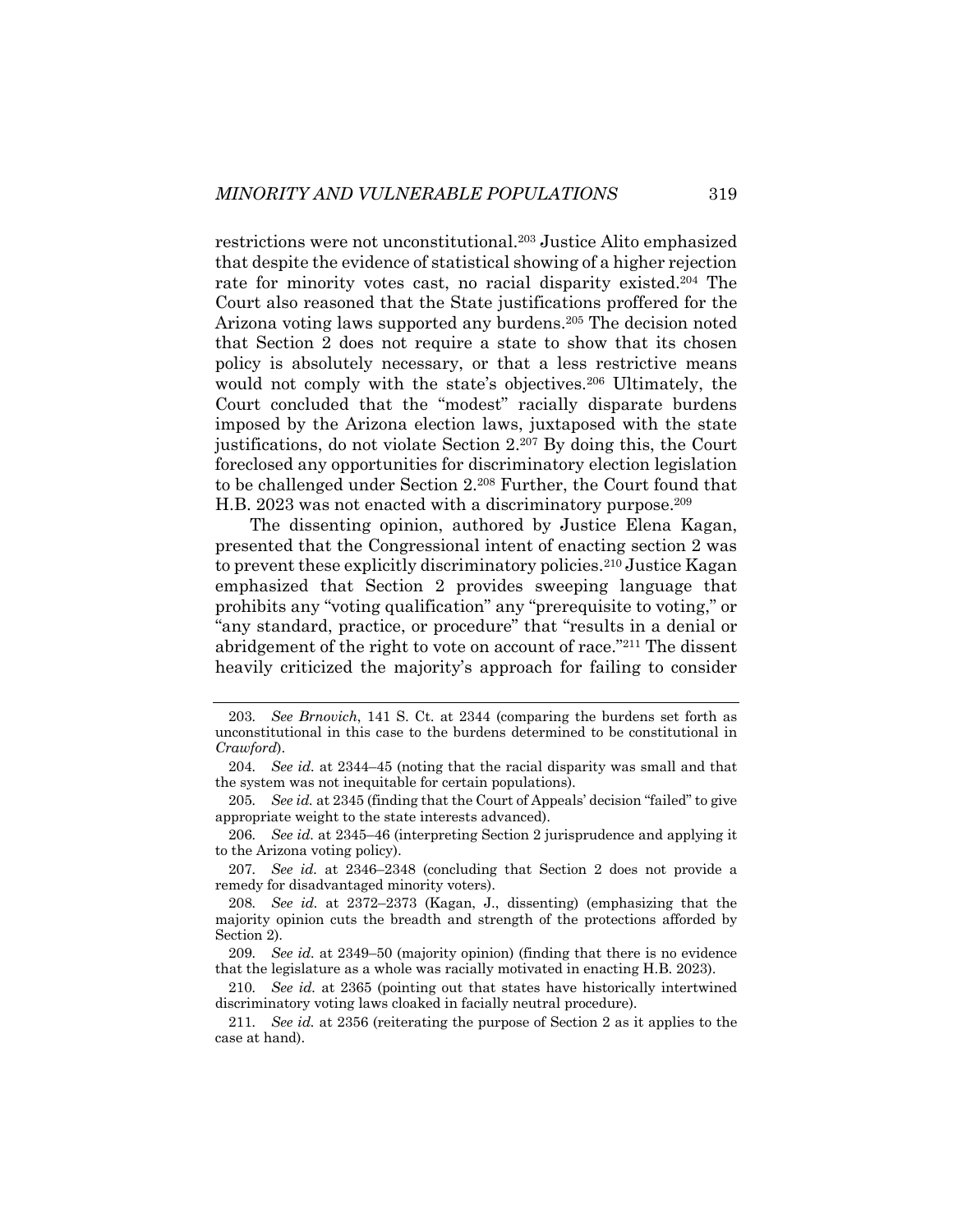Section 2 precedent and a voter's "equal opportunity" to cast a ballot.212 Justice Kagan ended her dissent with skepticism for the future of voting rights claims, contemplating that the every American, of every race, is given an equal chance to participate in democracy, and that Section 2 was a crucial tool to achieve that goal before it was manipulated by this Court.213

## *IV. The Evolution of Absentee Voting*

With no remedy left under Section 2, the following question remains: when a minority voter is disadvantaged by a discriminatory absentee voting practice, how do they create a cognizable claim?214 For the purposes of this Note, absentee and mail-in voting will be used interchangeably, and the terms refer to when registered voters to submit their ballots remotely by mail, rather than in person at polling stations.<sup>215</sup> The foundation of the current voting by mail-in ballot system in the United States can be traced back as early as 1874.216 During the American Civil War, the United States experimented with the idea of allowing someone to cast a vote in an election remotely.217 As industrialization surged in the United States, the presence of absentee voting respectively intensified.218 Each year since then, more voters have made the

<sup>212</sup>*. See id.* at 2361 (explaining how the Court did not carefully consider the language and widespread application of Section 2 in the majority opinion).

<sup>213</sup>*. See id.* at 2373 (refuting the majority's interpretation of Section 2 and explaining that Congress enacted Section 2 to prevent the discriminatory effects that these laws have created).

<sup>214</sup>*. See* discussion *infra* Part V.

<sup>215</sup>*. See Absentee and Early Voting*, USA GOV (last updated Oct. 8, 2020) (defining examples of people who are permitted to vote absentee as voters who reside in the United States, United States military members and families stationed outside of the United States, and overseas United States citizens) [https://perma.cc/7GZJ-ZLRM].

<sup>216</sup>*. See generally* RUSS W. CARTER, WAR BALLOTS: MILITARY VOTING FROM THE CIVIL WAR TO WWII (Military Postal History Society ed., 2005) (clarifying that precedents to absentee voting existed in Pennsylvania, New Jersey, and about half of the Confederate states).

<sup>217</sup>*. See id.* (explaining that the Ohio legislature enacted a provision that allowed many eligible male voters were stationed outside of their home districts fighting in the American Civil War to vote absentee in the 1864 presidential election).

<sup>218</sup>*. See* ALEXANDER KEYSSAR, THE RIGHT TO VOTE: THE CONTESTED HISTORY OF DEMOCRACY IN THE UNITED STATES 122–23 (Basic Books ed., 2009) (interpreting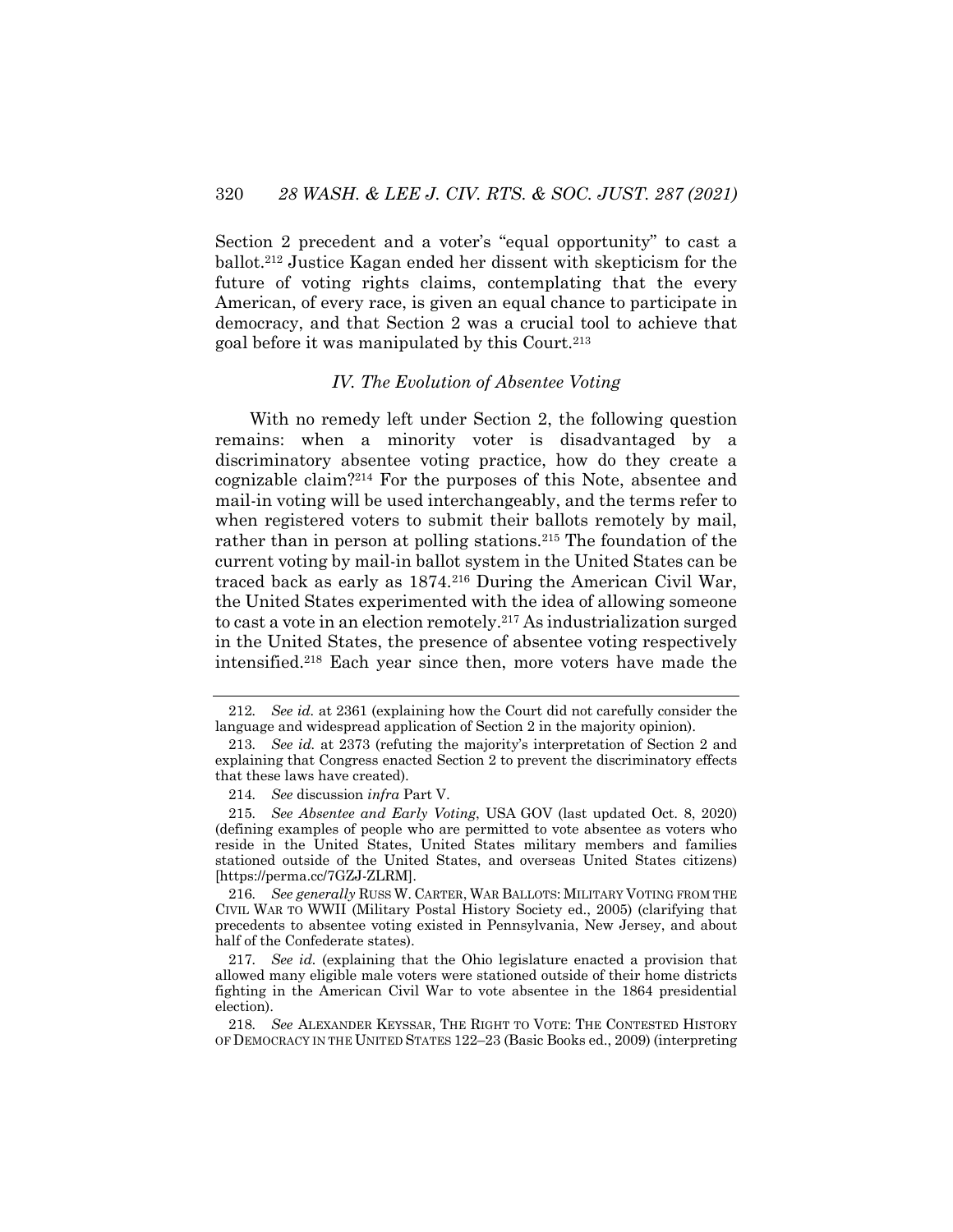choice to mail in their ballots and the states have responded by regulating procedures to safeguard the integrity of the election process.219

In general, citizens in every state have access to absentee voting, yet rules vary on who can partake.220 Absentee voting regulations also differ from state to state,<sup>221</sup> and the ability to vote in this manner has been construed as a privilege to voters, as opposed to an absolute right.222 This is because the Constitution expressly grants the states authority to establish specific voting qualifications, including the time, place, and manner by which one can participate.223 The freedom states have in crafting election law also encompasses the construction of absentee voting procedures.224 Consequently, the rules governing a citizen's ability to vote in this manner depends on the state where the citizen is registered to vote.225

Despite the patchwork of statutory regimes, the Voting Rights Act has imposed a number of national standards relevant to the

223. U.S. CONST. art. I, § 2, cl. 1.

the industrial revolution in the United States as a potential reason for why more than twenty states adopted formal registration absentee voting procedures for individuals who could demonstrate a work-related reason for being absent on election day).

<sup>219</sup>*. See* EAVS DEEP DIVE: EARLY, ABSENTEE AND MAIL VOTING, U.S. ELECTION ASSISTANCE COMM'N, Oct. 17, 2017, at 2 (graphing the large rise in the percentage of absentee and mail-in ballots over a span of 12 years ranging from 2004 to 2016) [https://perma.cc/NS3W-FPNL].

<sup>220</sup>*. See* KEYSSAR, *supra* note 218, at 123 (disclosing that some states may require voters to have a valid excuse to send an absentee ballot in the mail in lieu of their in-person vote).

<sup>221.</sup> This note will not discuss the validity of any particular state's absentee voter laws as that would require a particular evaluation of state constitutional provisions.

<sup>222</sup>*. See* McDonald v. Bd. of Election Com'rs of Chi., 394 U.S. 802, 811 (1969) (upholding an Illinois absentee voting provision that denied pretrial detainees the ability to vote by absentee ballot despite a challenge under the Equal Protection Clause); Sheils v. Flynn, 299 N.Y.S. 64, 78–80 (N.Y. Sup. Ct. 1937) (stating that the state legislature is authorized to provide the manner, time, and place of voters who are absent on election day).

<sup>224</sup>*. See McDonald*, 394 U.S. at 808–09 (describing the deference that the court gives to the state's election law procedures as a presumption of statutory validity upon review).

<sup>225</sup>*. See id.* at 810–11 (affirming that states have the autonomy to determine absentee voting procedures).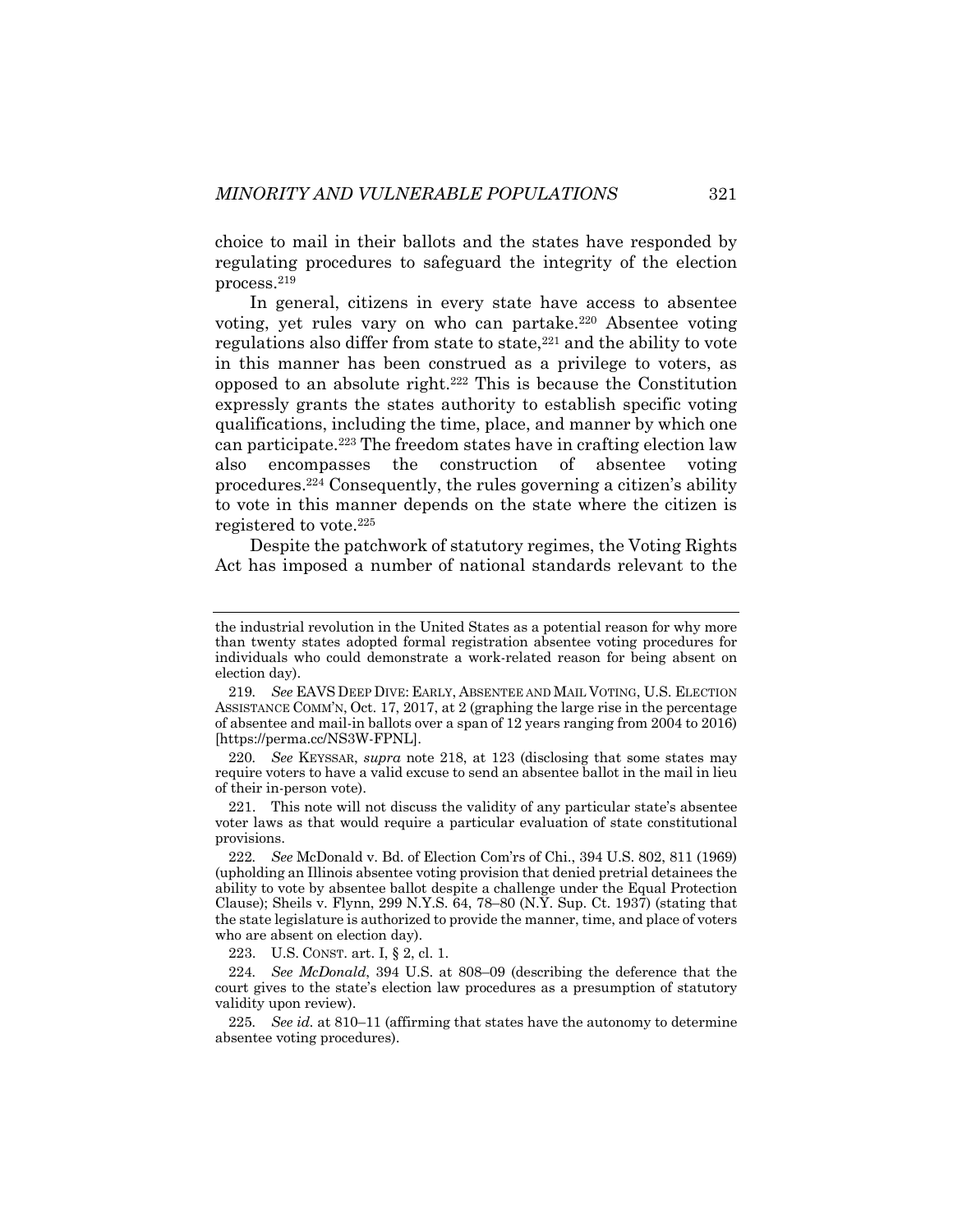absentee voting scheme.226 For example, in 1970, the legislation was amended to include uniform nation rules for absentee registration and voting in presidential and vice-presidential elections.227 These amendments have been challenged and upheld in the Supreme Court as a reasonable means for eliminating an unnecessary burden on the right of interstate travel.<sup>228</sup> Further, to address the needs of vulnerable or disabled voters, a provision was enacted to allow for a voter that requires assistance to vote due to a disability or impairment to be given help in casting a ballot by a person of the voter's choice.229 This wake of reform in the twentieth century has been in attempt to adapt to the growing needs of our more diverse, transient, and flexible society.230

## *A. Who Can Vote Absentee?*

Absentee voting is a distinctly different process than in-person voting and requires vastly different procedures to be performed in accordance with the corresponding state statute where the election is taking place.<sup>231</sup> At the time this is written, only sixteen states require registered voters to provide an "excuse"<sup>2232</sup> to vote by mail

229*. See* 52 U.S.C. § 10508 (specifying that if a voter requires assistance because of blindness, disability, or illiteracy, they are permitted to have assistance from anyone other than the voter's employer or agent of that employer, or officer or agent of the voter's union).

230*. See* KEYSSAR, *supra* note 218, at 123 (laying a basis for the legislative amendments that have been implemented to provide voter protections).

231*. See Absentee and Mail Voting Policies in Effect for the 2020 Election*, NATIONAL CONFERENCE OF STATE LEGISLATURES (Nov. 3, 2020) (providing a survey of the different absentee and mail voting policies across the nation) [https://perma.cc/7ATY-8G74].

232*. See Table 2: Excuses to Vote Absentee*, NATIONAL CONFERENCE OF STATE LEGISLATURES (Apr. 20, 2020) (providing specific examples of excuses that states require for their citizens to vote by mail, including illness, disability, work, religious beliefs, etc.) [https://perma.cc/E5RW-73UK].

<sup>226.</sup> 42 U.S.C. § 1973 (2018).

<sup>227.</sup> 42 U.S.C. § 1973 (2018).

<sup>228</sup>*. See* Dunn v. Blumstein, 405 U.S. 330, 340–41 (1972) (maintaining the holding that the amendments made to the federal Voting Rights Act, mandating absentee voting for presidential elections, as constitutional under the travel and enforcement clauses of the Fourteenth Amendment).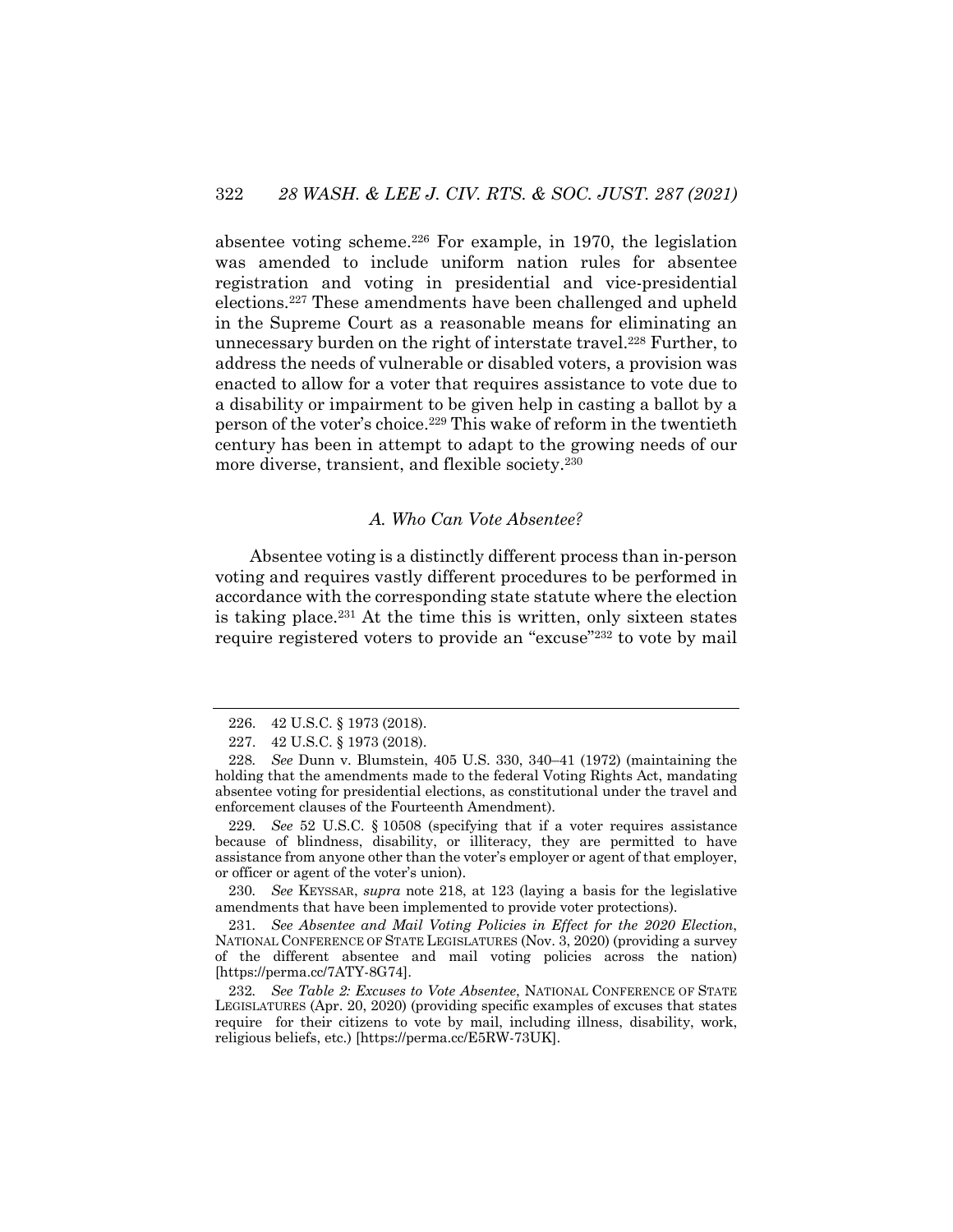in an election, the other thirty-four and Washington D.C. either do not require an excuse or conduct all mail elections.233

Although many voters are eligible to vote using an absentee ballot, characteristics of voters who request an absentee ballot systemically differ in comparison with registered voters in the remainder of the population.234 It has been maintained that minority groups are less inclined to cast an absentee ballot because they are less likely to have a permanent address, more likely to live in areas inconsistent with mail delivery, and are more prone to not return mail they receive.<sup>235</sup> As a consequence of these pervasive issues, mail-in voting has led to a disparate impact on the rejection of mail-in votes from minority and vulnerable groups.236

### *1. Current Absentee Voting Regime*

To best accommodate the increasing numbers of voters deciding to mail their ballot before election day, individual states have promulgated more restrictive measures on casting an absentee ballot in an effort to continue to closely regulate statewide voting regulations.<sup>237</sup> States have chosen to implement these requirements to protect a multitude of state interests in the electoral process.238 If a ballot fails to meet strict state

<sup>233</sup>*. See generally Table 1: States with No-Excuse Absentee Voting*, NATIONAL CONFERENCE OF STATE LEGISLATURES (May 1, 2020) [https://perma.cc/BT9S-VUSK].

<sup>234</sup>*. See* THAD KOUSSER & MEGAN MULLIN, DOES VOTING BY MAIL INCREASE PARTICIPATION? USING MATCHING TO ANALYZE A NATURAL EXPERIMENT 430 (Cambridge Univ. Press et al. eds., 2007) (finding that those who choose to vote by absentee ballot are more likely to be male, well-educated, older Republicans).

<sup>235</sup>*. See* Stephanopoulos, *supra*, note 1, at 1644–45 (elaborating on factors that are prevalent among minority groups that explain why they are disproportionately affected by mail-in voting).

<sup>236</sup>*. See id.* (weighing the impact that mail-in voting has on minority voters and concluding that those groups are at a disadvantage if they wanted to vote absentee in an election).

<sup>237</sup>*. See* John C. Fortier & Norman J. Ornstein, *The Absentee Ballot and the Secret Ballot: Challenges for Election Reform*, 36 U. Mich. J. L. Reform 483, 508– 09 (2003) (exploring state concerns in regulating mail-in voting procedures).

<sup>238</sup>*. See* Bell v. Gannaway, 227 N.W.2d 797, 802 (Minn. 1975) (citing the preservation of the enfranchisement of voters, the secrecy of the voter's ballot, the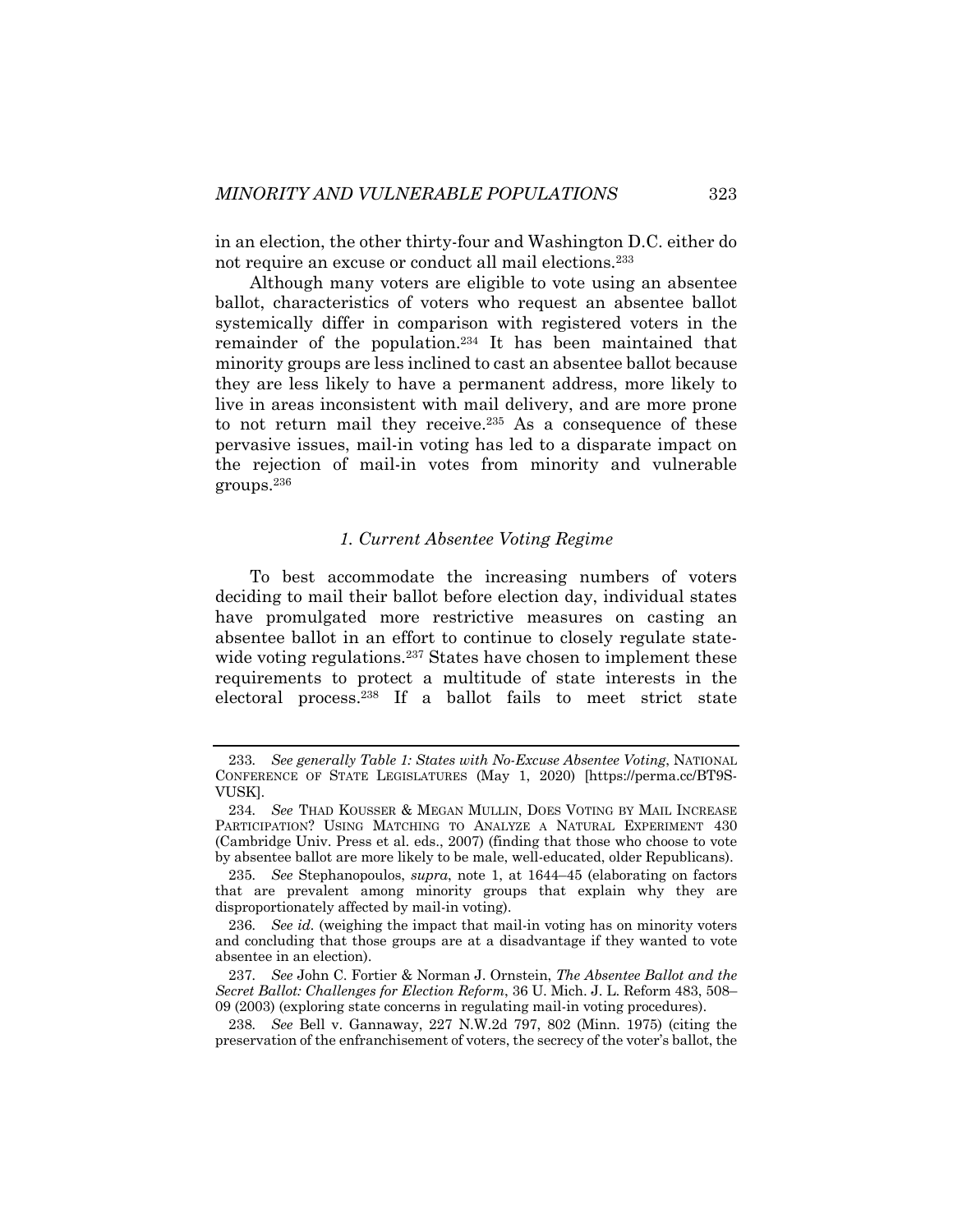requirements, it has the possibility to be rejected by the vote tabulator, causing that individual's vote to be not counted.239

States have autonomy in implementing absentee voting regulations that further state interests and simultaneously safeguard the election process.<sup>240</sup> A frequently implemented form of absentee ballot requirement amongst state statutes is that an absentee ballot shall be opened, marked, closed, and sealed in the presence of a witness, and it shall be accompanied by a prescribed affidavit of the voter and the certificate of the witness.241 Across the nation, ballots are regulated by, and can be rejected upon arrival for, reasons including mismatched signatures $242$ , technical errors<sup>243</sup>, and postage issues.<sup>244</sup> During the 2016 Presidential Election, almost twenty-four percent of approximately one hundred and forty million votes were mailed in, and over three hundred thousand of those votes were discarded and not

241*. See Colten*, 564 N.E.2d at 990–91 (verifying the validity of a Massachusetts absentee voting provision that requires the form to be completed in front of a witness and enclosed with a corresponding properly executed affidavit).

243*. See* Gooch v. Hendrix, 851 P.2d 1321, 1329–31 (Cal. 1993) (finding that ballots that were collected and returned to the county clerk by a political association could not be counted, and absentee ballots that had political associations listed as the address for ballots to be sent could also not be counted).

244*. See* Washington v. Hill, 960 So.2d 643, 650 (Ala. 2006) (confirming the validity of an Alabama absentee voting statute which provided that votes may be rejected if they are retrieved from the United States Post Office without a postmark or postmarked with a date later than a day before the election).

prevention of fraud, and the compilation of election results in a reasonable timeframe to determine the election outcome as state interests advanced through absentee voter legislation).

<sup>239</sup>*. See* Colten v. City of Haverhill, 564 N.E.2d 987, 989 (Mass. 1991) (illustrating the principle by evaluating the validity of ballots that were not counted in a Massachusetts election).

<sup>240</sup>*. See* Stephanopoulos, *supra* note 1, at 508 (clarifying the authority and interest states have in administering elections according to state prescribed standards).

<sup>242</sup>*. See* Connolly v. Secretary of the Commonwealth, 536 N.E.2d 1058, 1063– 64 (Mass. 1989) (holding that elderly voters' absentee ballots containing signatures followed by initials was technically a violation of the Massachusetts statute); Saucedo v. Gardner, 335 F. Supp. 3d 202, 222 (D.N.H. 2018) (ruling that New Hampshire's signature-match requirement for mail-in votes was facially unconstitutional under the Fourteenth Amendment because of the natural variation in voters' signatures, the absence of training on handwriting analysis for reviewers, and the lack of compliance measures).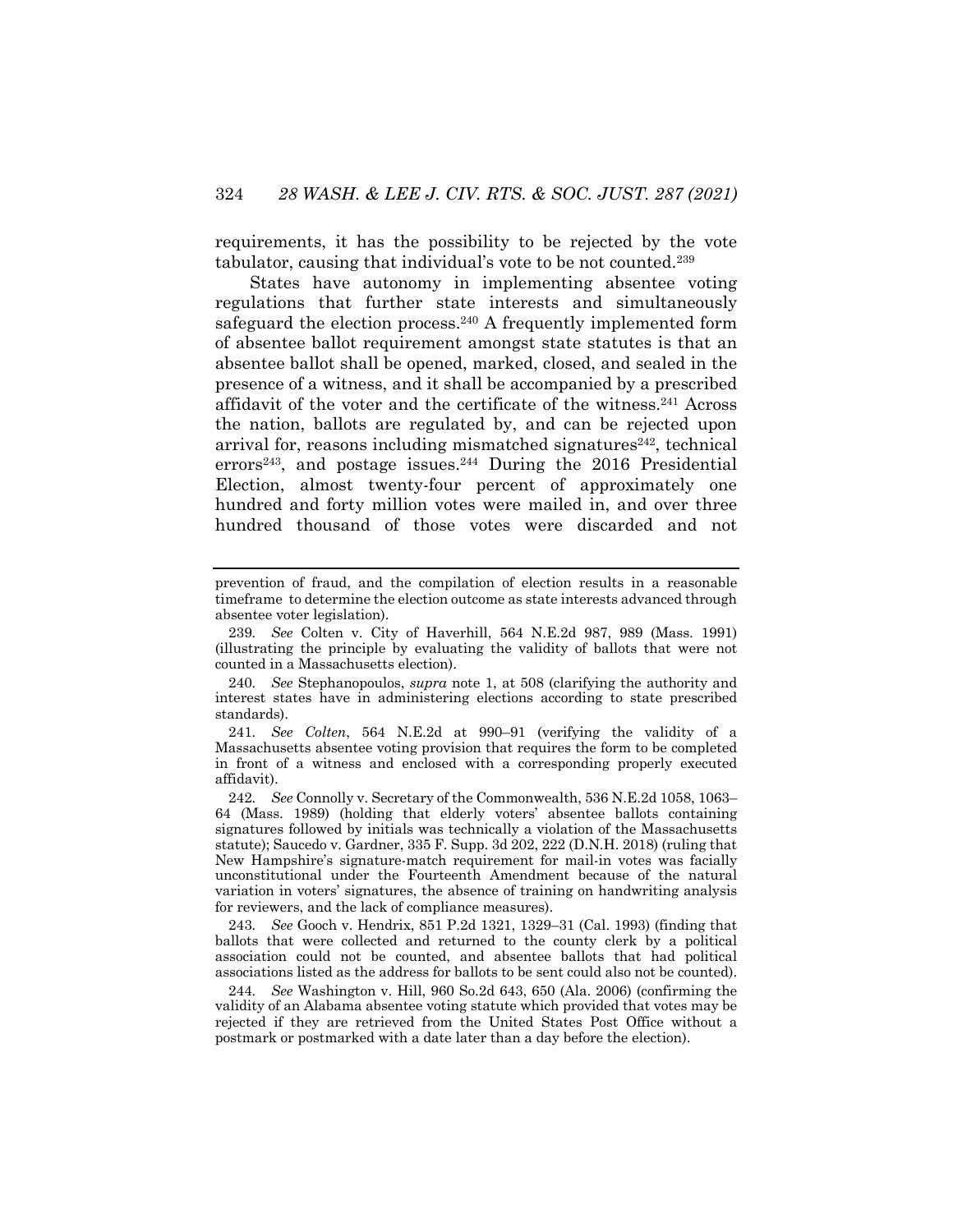counted.245 In 2017, sixteen states had more than fifty percent of voters choose to vote at the polling place before Election Day or prior to the election by absentee ballot.246 Most recently, in the 2020 general election, some states had more than two percent of all absentee ballots cast be discarded for an error.247 While that percentage may seem insignificant, it is important to remember that the fundamental right to vote is at stake, and as more people make the choice to vote absentee, it will continue to rise unless state restrictions are given less deference in judicial decisions.<sup>248</sup>

#### *a. State Justifications for Absentee Voting Restrictions*

In general, states are focused on safeguarding the integrity of the electoral process through implementation of strict absentee ballot regulations.249 States posit numerous justifications for strict compliance with superfluous election regulations.250 The option to partake in the mail-in voting process presents a large range of public interest issues for states to regulate through legislation.251 Prevention of voter fraud is often specified as a state interest when

<sup>245</sup>*. See generally* U.S. ELECTION ASSISTANCE COMMISSION, THE ELECTION ADMINISTRATION AND VOTING SURVEY, 2016 COMPREHENSIVE REPORT (2016) (reporting on statistics from the 2016 general election and the number of mailed ballots that were not counted).

<sup>246</sup>*. See* EAVS DEEP DIVE: EARLY, ABSENTEE AND MAIL VOTING, U.S. ELECTION ASSISTANCE COMM'N, Oct. 17, 2017, at 3 (reporting statistics on states that had more than half of their ballots cast early, absentee, or by mail during the 2016 presidential election).

<sup>247</sup>*. See Election Downloads: 11/03/2020*, NORTH CAROLINA STATE BOARD OF ELECTIONS (2020), (reporting that North Carolina rejected almost 2.5 percent of absentee ballots in the 2020 general election) [https://perma.cc/BHW2-ZT8Z].

<sup>248</sup>*. See* discussion *infra* Part V.B.

<sup>249</sup>*. See* Crawford v. Marion Cnty. Election Bd., 553 U.S. 181, 192–99 (2008) (viewing the interest of safeguarding voter confidence as closely related to other interests promulgated by the state).

<sup>250</sup>*. See id.* at 192 (listing all of the state interests in enacting the photo identification provision).

<sup>251</sup>*. See Voting Outside the Polling Place: Absentee, All-Mail and Other Voting at Home Options*, NATIONAL CONFERENCE OF STATE LEGISLATURES (Sept. 24, 2020) (presenting advantages and disadvantages to the mail-in voting process) [https://perma.cc/HMH5-ZDZ4].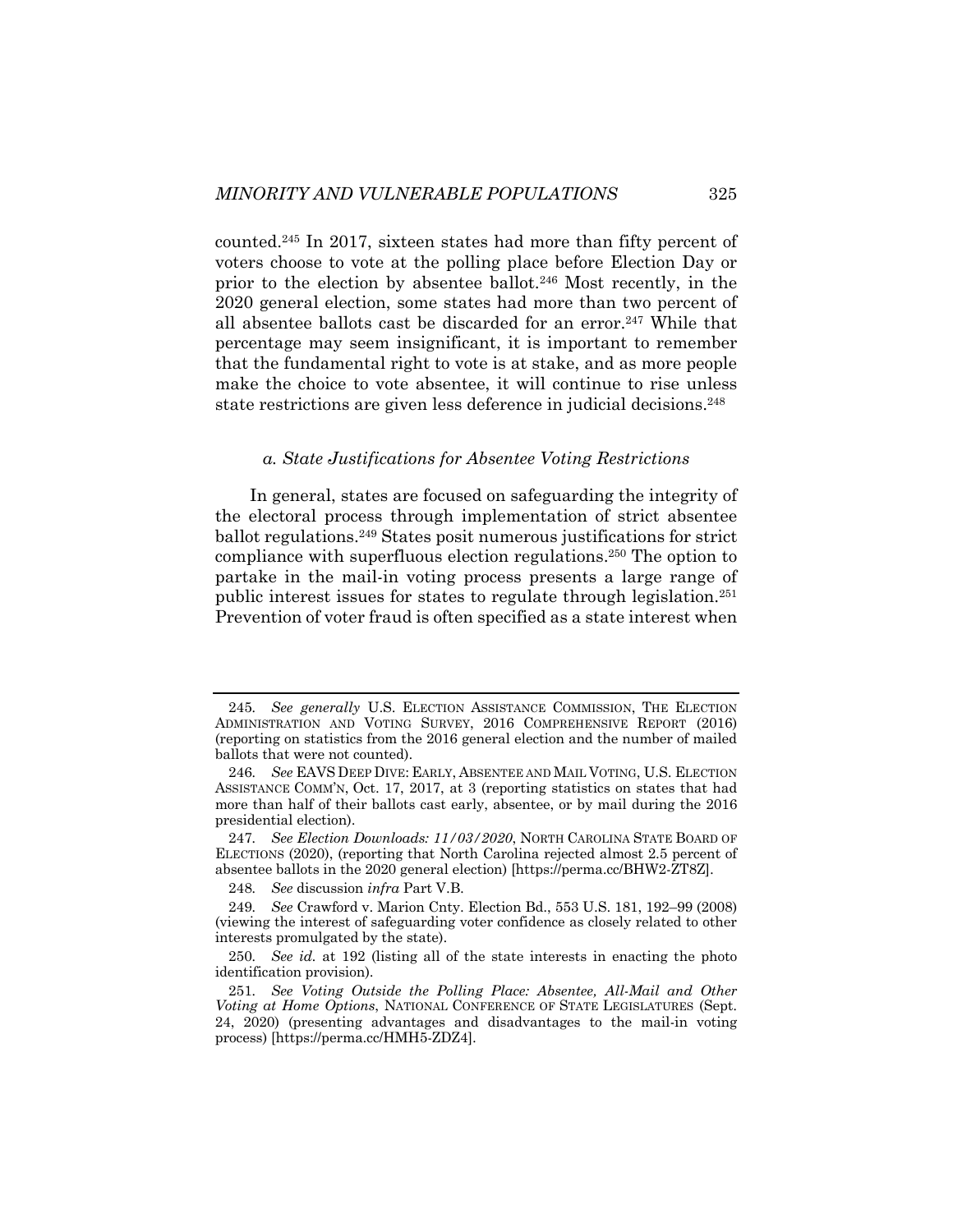fashioning mail-in voter laws.252 Identification requirements, like signature matching and witness oversight, are explained by the desire to deter fraudulent votes.253 Maintaining the secrecy of the voter's preferences are of equal importance to the states, who are concerned with preserving the sanctity of the electoral process.254 These interests are compelling and significant in administering a proper election, yet they must be weighed against the potential for voter deprivation to pass constitutional muster.255

## *b. Issues Faced by Minority and Vulnerable Populations in Returning an Absentee Ballot*

For most Americans, it seems relatively simple to receive an absentee ballot in the mail and return it according to state standards.256 There are a multitude of concerns that might present themselves for specific subsets of the population trying to participate in an election by mail.257 For example, not every U.S. citizen has access to mail delivery.258 The issue is made even more complex as literacy issues often cause further ballot discrepancies among certain populations.259

<sup>252</sup>*. See id.* (proffering that the deterrence of voter fraud is a motivator to establish election restrictions for absentee votes).

<sup>253</sup>*. See id.* (identifying restrictions that are commonly used to achieve that goal).

<sup>254</sup>*. See* Scott v. Kenyon, 105 P.2d 291, 295 (Cal. 1940) (upholding California's election law requirements for absentee voting as a means to protect the secrecy of the voter).

<sup>255</sup>*. See id.* at 190 (performing an analysis that weighed the interests put forward by the state against the asserted injury to determine the constitutionality of an election regulation).

<sup>256</sup>*. See Voting Outside the Polling Place: Absentee, All-Mail and Other Voting at Home Options*, NATIONAL CONFERENCE OF STATE LEGISLATURES (Sept. 24, 2020) (stating that convenience is an advantage voters have when they choose to vote by absentee ballot) [https://perma.cc/HMH5-ZDZ4].

<sup>257</sup>*. See Hobbs,* 948 F.3d at 1025–26 (presenting examples of barriers citizens face in the attempt to access a ballot).

<sup>258</sup>*. See id.* at 1027–28 (detailing the disparate effect that mail-in voting has on Native Americans on reservations that do not have street addresses or other barriers to receiving mail).

<sup>259</sup>*. See id.* (explaining that literacy has a disparaging affect for uneducated voters because election materials are often written at a college level).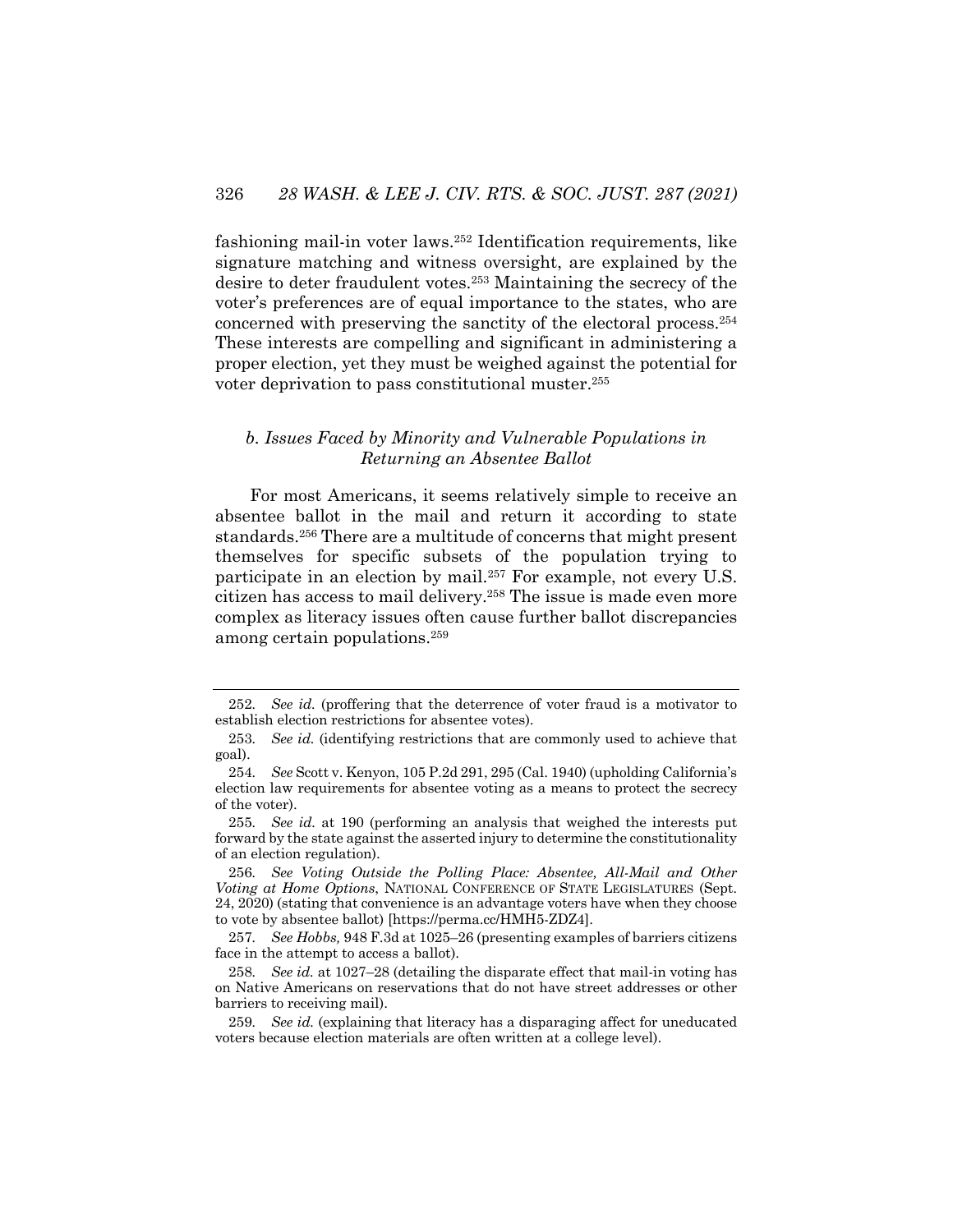Studies have been conducted in numerous states that conclude that mailed ballots cast by minority populations are more likely to be rejected than mail ballots cast by white voters, and relatedly, these groups are less likely to correct a ballot that has been returned due to error.<sup>260</sup> The burdens of these laws do not fall equally on all voting populations, as there is evidence of how these seemingly neutral rules serve to disadvantage young voters and voters of color.261 Research derived from the 2018 election in Florida revealed that the rejection rate for mail-in ballots for ages eighteen to twenty-one was almost two percent higher than the voters age sixty-five and older.262 The same study identified Black and Hispanic minority groups have a higher percentage of mail-in votes rejected as compared to White voters.263 There are similar controversaries from vulnerable groups, such as disabled populations, that are comparably disadvantaged from the strict absentee voting standards.264

It is vital to directly address the broader regulatory state interests in implementing these strict mail-in voting standards.265 It has been argued that with appropriate modern safeguards, voting by mail produces a scant number of fraudulent votes.<sup>266</sup> Over the past twenty years, more than 250 million ballots have been cast by mail, yet there have been less than one hundred and

<sup>260</sup>*. See generally* Steve Bousquet, *Study: Mail Ballots Have Higher Rejection Rates and They Vary Widely by County*, TAMPA BAY TIMES (Sept. 20, 2018) [https://perma.cc/7QW5-JJXR]; Chris Joyner & Jennifer Peebles, *AJC Analysis: Absentee Voting Pitfalls Tripped Thousands of Ga. Voters*, THE ATLANTA J. CONST. (Dec. 20, 2018) [https://perma.cc/5CB8-D49Z].

<sup>261</sup>*. See id.* (identifying the age and race disparity in rejection of mail-in ballots).

<sup>262</sup>*. See* Anna Baringer et al., *Voting by Mail and Ballot Rejection: Lessons from Florida for Elections in the Age of Coronavirus*, 19 ELECTION L.J. 289, 309 (2020) (reporting on the total rejected ballots among different age groups).

<sup>263</sup>*. See id.* at 299 (finding that White mail-in votes are rejected at a rate of 0.9 percent and Black and Hispanic voters are rejected at rates of 1.96 percent and 2.05 percent, respectively).

<sup>264</sup>*. See* Drenth v. Boockvar, No. 1:20-CV-00829, 2020 WL 4805621, at \*1 (M. D. Pa. Aug. 18, 2020) (noting the preliminary injunction that required the state to provide an "Accessible Write-n Ballot").

<sup>265</sup>*. See* discussion *infra* Part V.

<sup>266</sup>*. See* Marc Elias, *Four Pillars to Safeguard Vote by Mail*, DEMOCRACY DOCKET (Mar. 18, 2020) (arguing that minority and vulnerable groups are disproportionately affected as mail-in voters) [https://perma.cc/L8GY-EZAG].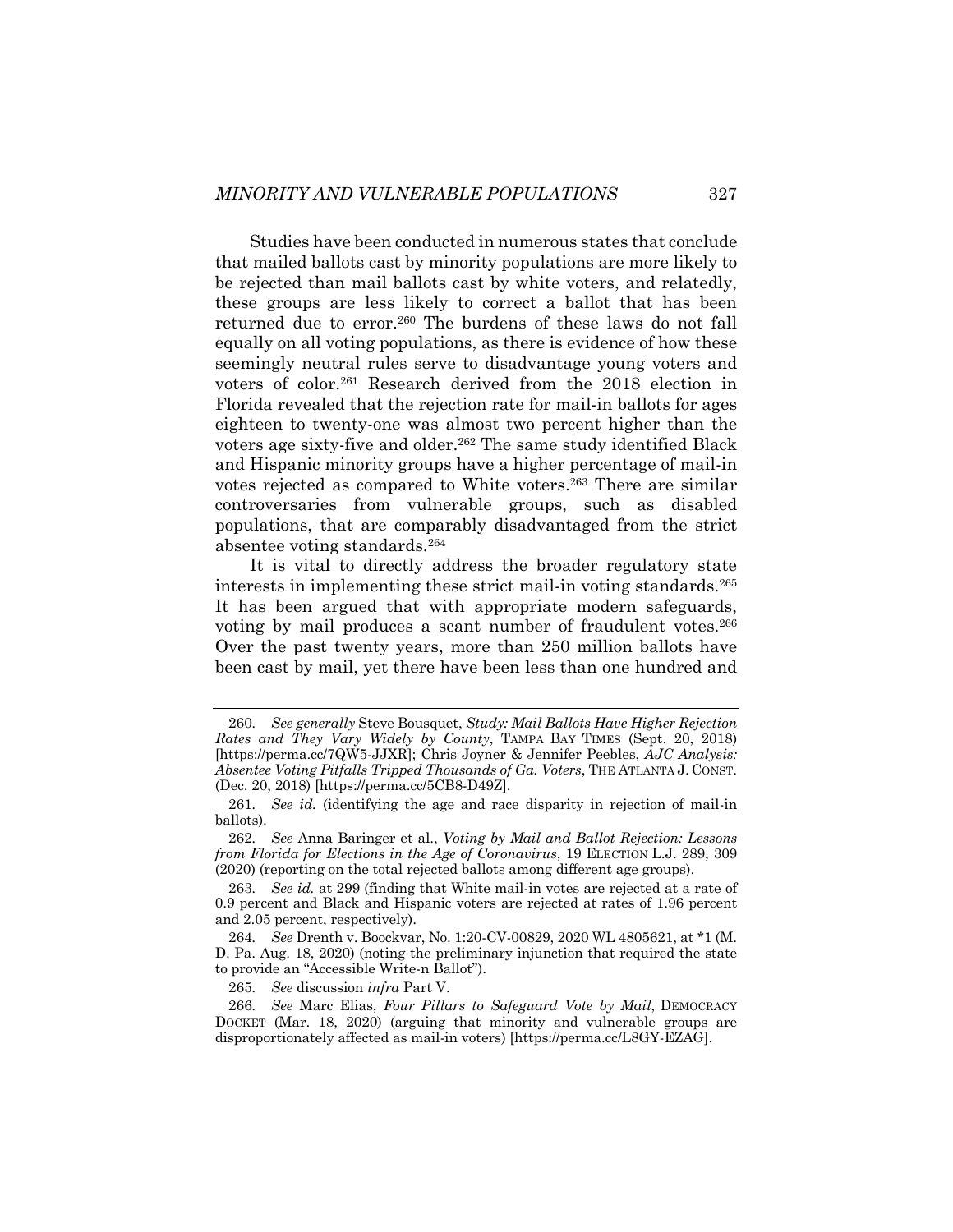fifty criminal convictions for election fraud related to mail-in ballots.267

## *V. Minority and Vulnerable Populations Deserve Protection Surrounding the Right to Cast an Absentee Ballot Under the Constitution*

The excessive history of voting rights jurisprudence in an attempt to safeguard minority and vulnerable voters is illustrious of the need for a specific judicial remedy in the case of absentee ballot discrimination. Mail-in voting disproportionately harms voters in a racial minority group and voters with disabilities or impairments.268 Higher rejection rates and lower return rates of absentee ballots from these groups compared to other subsets of the population are clear evidence of this declaration.

Notwithstanding the abundance of legal precedent, this precise question still remains: which legislative provision provides a cognizable and promising judicial remedy for disenfranchised minority and vulnerable absentee voters?269

The Fourteenth Amendment permits states to enact laws that create a reasonable burden on the right to vote.<sup>270</sup> The Equal Protection Clause has been the basis for a plethora of litigation to determine the definition of a "reasonable burden" in voting rights cases.271 In *Crawford*, the Supreme Court applied a balancing framework on a voter identification law to refine the

<sup>267</sup>*. See Election Fraud Cases*, THE HERITAGE FOUNDATION (reporting on all incidents of election fraud nationwide and indicating the type of fraud that was found in each case) [https://perma.cc/U2JR-AYKZ].

<sup>268</sup>*. See* Danielle Root et al., *In Expanding Vote by Mail, States Must Maintain In-Person Voting Options During the Coronavirus*, CENTER FOR AMERICAN PROGRESS (pointing out that there is a clear imbalance of minority and vulnerable populations voting by mail compared to majority populations and arguing that an in-person voting option is necessary for these groups when no other option remains) [https://perma.cc/H7LE-3HL3].

<sup>269</sup>*. See* Stephanopoulos, *supra* note 1, at 1588 (questioning how the judicial system can create a remedy for deprived voters).

<sup>270</sup>*. See Burdick,* 504 U.S. at 441–42 (upholding Hawaii's prohibition on write-in voting as a reasonable burden on voters that is valid under the Fourteenth Amendment).

<sup>271</sup>*. See* U.S. CONST. amend. XIV, § 1 ("[N]or deny to any person within its jurisdiction equal protection of the laws.").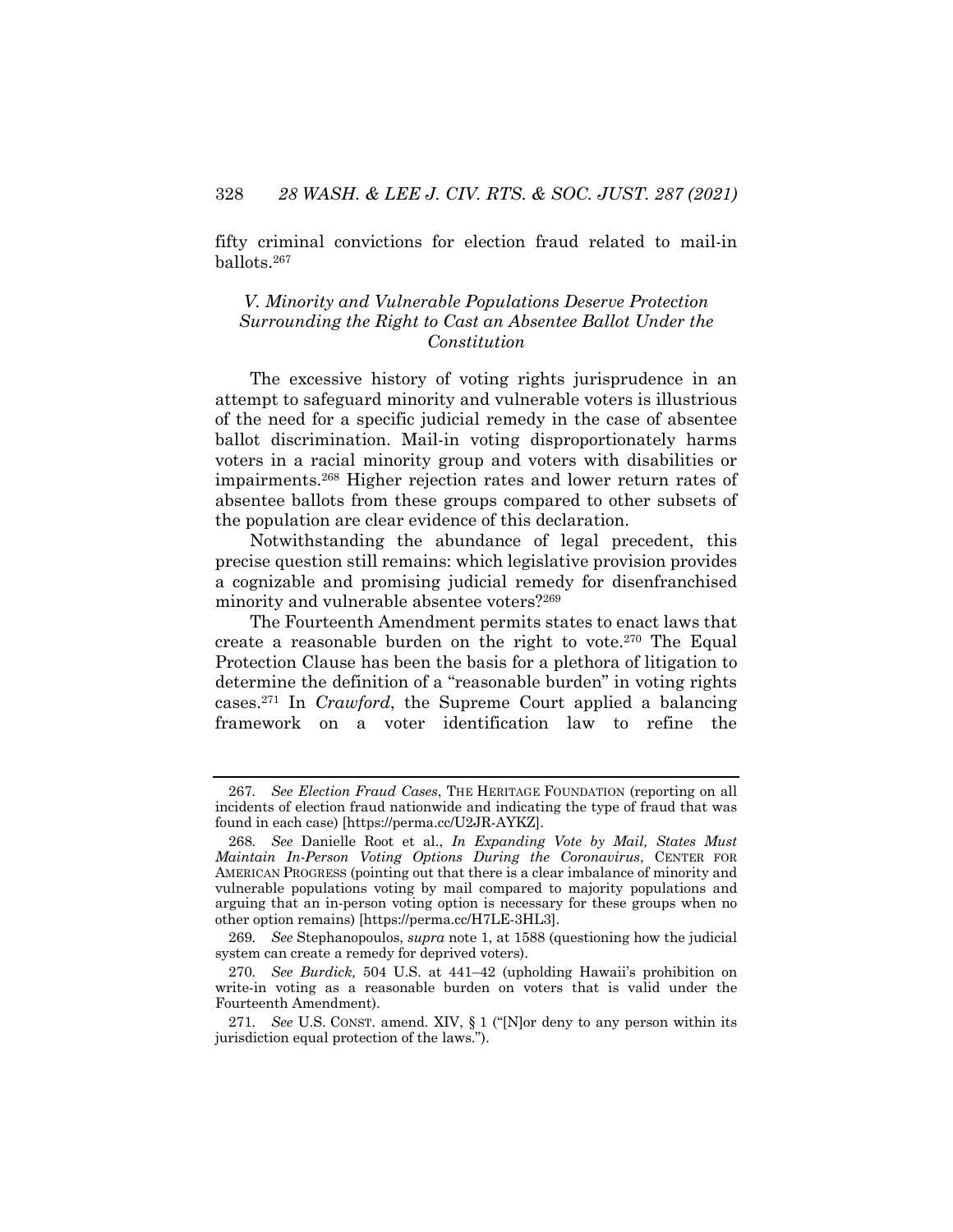understanding of a reasonable burden of an election regulation.272 The framework involved weighing the state justifications in enacting the regulation against the burden faced by voters as a result of the regulation at issue.273 This framework has been the cornerstone for evaluating state voting regulations as recent as the year 2021.274 In ruling that the voter identification law did not impose "excessively burdensome requirements" and that the state interests were "sufficiently strong" in enacting the provision, the Court implied a significant amount of deference to the state's proffered justifications without much further inquiry.275

In the years following the *Crawford* decision, many district and circuit courts have continued to apply the balancing test with an interpretation that declined to give states as much deference in their justifications for strict voting regulations.276 Specifically, the District Court for the Southern District of Texas found that an election law violated the Fourteenth Amendment from applying the *Crawford* balancing test, but instead of analyzing whether the election law was "sufficient" to achieve state objectives, it asked whether the regulations were "necessary" to accomplish state interests and burden a plaintiff's rights.<sup>277</sup> Furthermore, some courts did not give as much weight to the state's justifications for the election law at issue, purposely because the law limited a minority voter's effective exercise of the electoral franchise and the burdens on an entire racial population facing a disadvantage were

<sup>272</sup>*. See Crawford,* 553 U.S. at 190 (acknowledging that balancing tests have been utilized in claims challenging election regulations).

<sup>273</sup>*. See id.* at 191 (identifying the claims of both parties before weighing and determining whether the burden asserted by the state is reasonable in light of the justifications).

<sup>274</sup>*. See Brnovich,* 141 S. Ct. at 2338 (applying the *Crawford* analysis to claims brought against an alleged discriminatory voting practice).

<sup>275</sup>*. See Crawford,* 553 U.S. at 203–04 (concluding that the election law regulation was reasonable on a facial challenge).

<sup>276</sup>*. See, e.g.*, Veasey v. Perry, 71 F. Supp. 3d 627, 686–88 (2014) (applying a balancing test that identifies the natures of the states' interests and the voter's burden to ask whether the states interests make it necessary to burden the voter's rights), *aff'd in part, vacated in part, rev'd in part sub nom.* Veasey v. Abbott, 830 F.3d 216 (5th Cir. 2016).

<sup>277</sup>*. See id.* at 685 ("[T]aking into consideration 'the extent to which those interests make it necessary to burden a plaintiff's rights.'" (quoting from Burdick v. Takushi, 504 U.S. 428, 434 (1992)).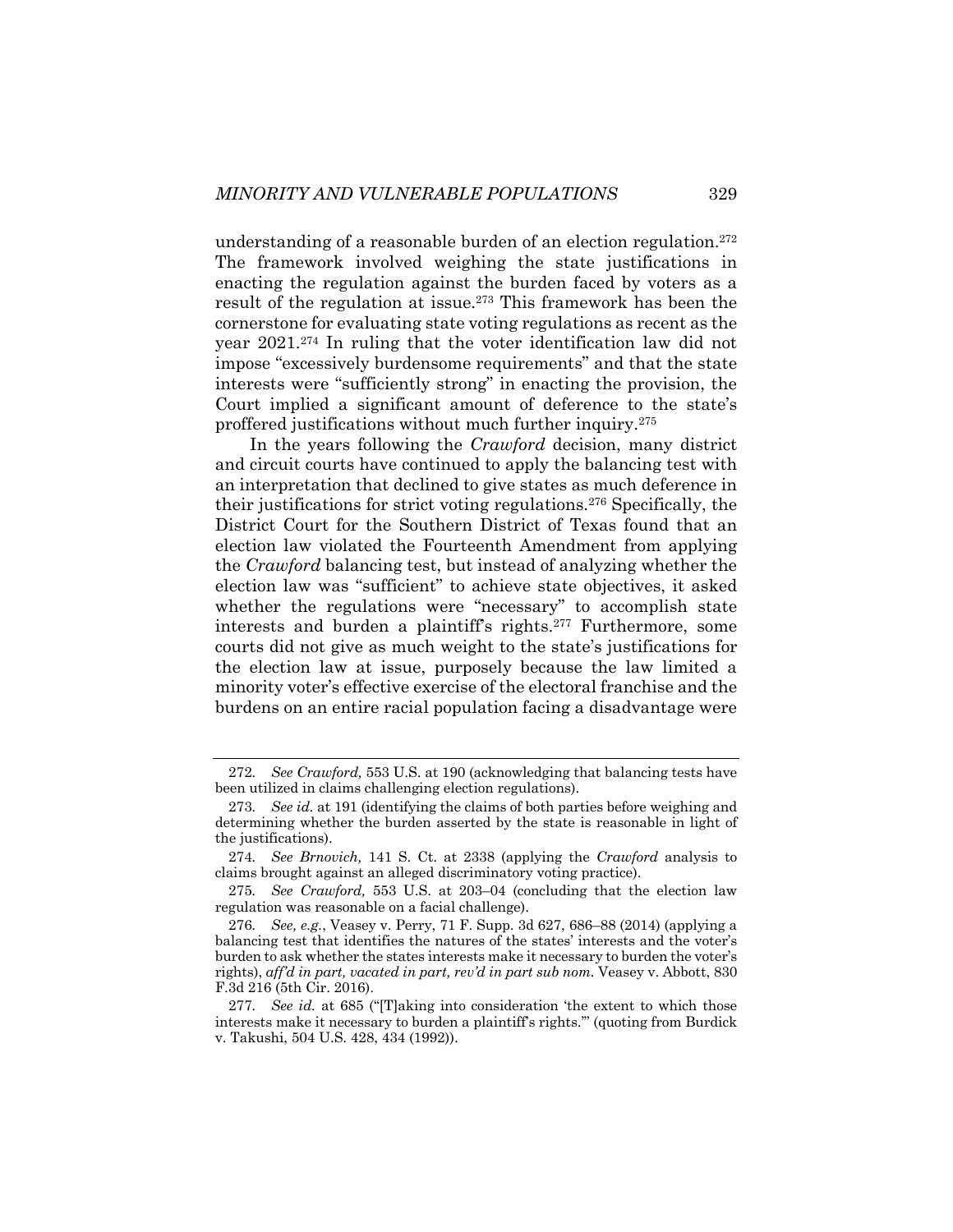characterized as particularly strong.278 The courts have postulated that the burden of discrimination imposed on voters were distinguished from the burdens in *Crawford* as more severe, resulting in an unreasonable burden despite the state's purpose in enacting the regulation. <sup>279</sup> The court found that although the state justifications were similar, the discriminatory result was too severe to justify.280 The *Crawford* balancing test was originally formulated in deciding the constitutionality of an in-person voting regulation.281 However, the test has also been employed by district courts in deciding the constitutionality of mail-in ballot regulations that unduly burdened the minority vote.282 Therefore, it would be appropriate to apply the *Crawford* balancing tests to Fourteenth Amendment claims to mail-in voting requirements in the future.283 Moreover, in federal district court the Equal Protection Clause has been construed to provide protection to disabled and elderly voters from mail-in voting signature match requirements, permitting the *Crawford* test in application of these claims as well.284

<sup>278</sup>*. See* Texas v. Holder, 888 F. Supp. 2d 113, 143–44 (D.D.C. 2012) (holding that Texas failed to prove that a photo-identification law did not have a retrogressive effect on the racial minority vote), *vacated,* 570 U.S. 928 (2013); *see also* N.C. State Conf. of NAACP v. McCrory, 831 F.3d 204, 214–15 (4th Cir. 2016) (classifying the state justifications as "meager" in comparison to the apparent racial discrimination).

<sup>279</sup>*. See* One Wis. Inst., Inc. v. Thomsen, 198 F. Supp. 3d 896, 949 (W.D. Wis. 2016) (finding that the burden on voters who were facing racial discrimination in an effort to cast an absentee ballot were much greater than those who faced obstacles complying with a photo-identification requirement), *aff'd in part, vacated in part, rev'd in part sub nom.* Luft v. Evers, 963 F.3d 665 (7th Cir. 2020).

<sup>280</sup>*. See id.* (concluding that otherwise qualified voters were experiencing limited access to the vote as a result of the regulations).

<sup>281</sup>*. See Crawford,* 553 U.S. at 191 (reasoning that the state's interest must be "relevant in protecting the integrity and reliability of the electoral process").

<sup>282</sup>*. See Thomsen,* 198 F. Supp. 3d at 935 (finding that the state's interests did not justify the racial discrimination caused by the mail-in voting regime).

<sup>283</sup>*. See id.* at 929–30 (applying *Crawford's* balancing test throughout after the plaintiff claimed the voting law impermissibly burdens voters in violation of the Fourteenth Amendment).

<sup>284</sup>*. See* Frederick v. Lawson, 481 F. Supp 3d 774, 798–99 (S.D. Ind. 2020) (emphasizing that the state's interests were not sufficient to justify the burdens placed upon disabled and elderly voters).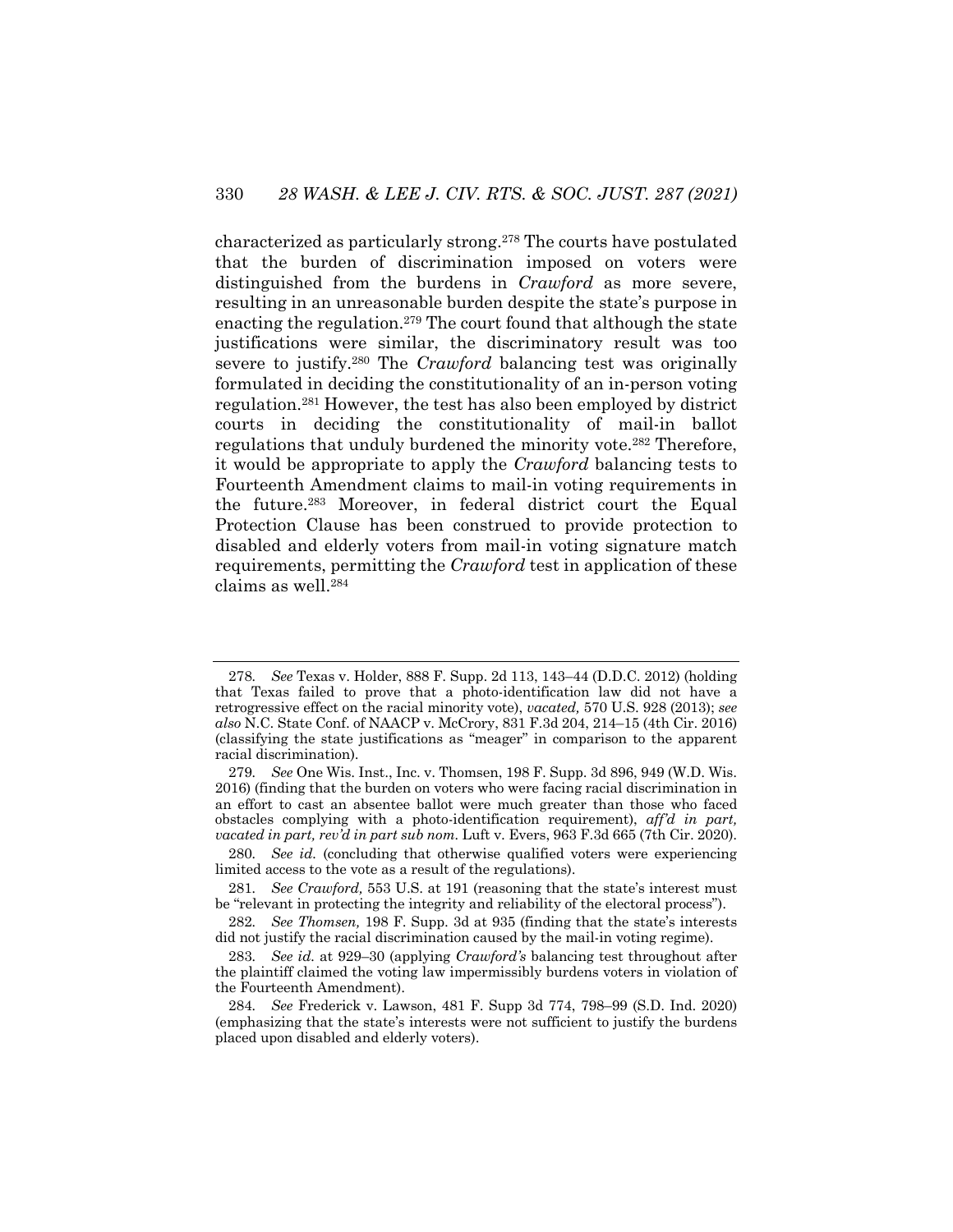Landmark Supreme Court cases have also signaled a cause of action under the Fourteenth Amendment.285 Justice Ginsberg's dissenting opinion in *Shelby County* provides support for this proposition. <sup>286</sup> There, she argued that there was a means to eliminate the invidious voting discrimination by explicitly pointing to the Fourteenth Amendment as support for providing relief to disenfranchised minority voter populations.287

Circuit courts have also seen explicit challenges to mail-in vote requirements under the Fourteenth Amendment.288 The court in *Hobbs* did not make a finding on the Fourteenth Amendment claim against the absentee voting provisions that allegedly discriminated against minority populations.289 *Hobbs* was consolidated and granted writ of certiorari to consider a claim of facially neutral voter restrictions that disproportionately affect minority populations under Section 2 of the Voting Rights Act.290 The Supreme Court granting certiorari and deciding the case, *Brnovich v. Democratic National Committee*<sup>291</sup> was indicative of the fact that there is a disadvantage that minority and vulnerable populations face when attempting to cast a mail-in ballot; unfortunately because the Court found that no remedy was available under Section 2, there *must* be another alternative available to successfully adjudicate these claims, as the absentee voting regime is only getting more prevalent.292 Justice Kagan's

289*. See id.* at 1046 (extending the judgment to only the section 2 and Fifteenth Amendment claims).

290*. See* Ariz. Republican Party v. Democratic Nat'l Comm., 141 S. Ct. 221 (2020) (granting the petition for certiorari to the Ninth Circuit), *rev'd sub nom.*  Brnovich v. Democratic Nat'l Comm., 141 S. Ct. 2321 (2021).

291*. See Brnovich,* 141 S. Ct. 2321 (granting certiorari to review the out-ofprecinct policy and H.B. 2023 that dictates the Arizona voting regime).

292*. See* discussion *infra* Part V.

<sup>285</sup>*. See Shelby Cnty.,* 570 U.S. at 567–68 (providing the Fourteenth Amendment as a foundation for challenging voter discrimination issues).

<sup>286</sup>*. See id.* at 568 (arguing that the Equal Protection Clause of the Fourteenth Amendment gave Congress the power to enforce the coverage formula at issue).

<sup>287</sup>*. See id.* at 579 (identifying that a violation of the Fourteenth Amendment has occurred when a subset of the population is indirectly excluded from the electoral process).

<sup>288</sup>*. See, e.g.*, Hobbs, 948 F.3d at 999 (challenging Arizona's ballot harvesting statute under the Fourteenth Amendment).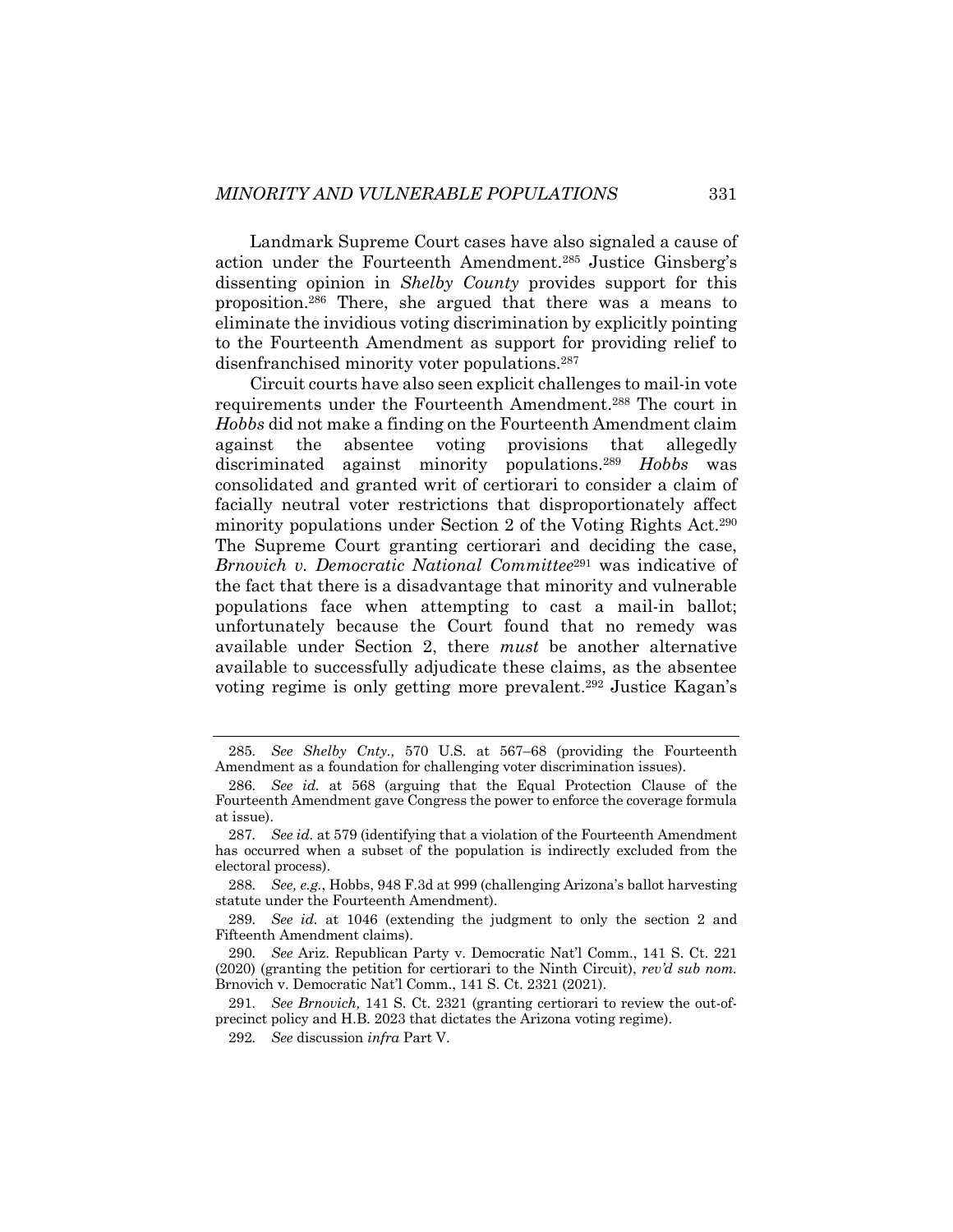dissenting opinion in *Brnovich* unwaveringly supports this notion, as it emphasizes the "right" every American, of every race, has to equal access to the electoral scheme, and that the majority opinion undermines this fundamental right.293

Going back to *Crawford*, if the Court manufactured a revised balancing test for a claim under the Equal Protection clause of the Fourteenth Amendment against the showing of an apparent disproportionate amount of rejected mail-in ballots from minority and vulnerable populations, relief should be recognizably available.294

## *A. The Equal Protection Clause of the Fourteenth Amendment Should Provide Protection to Disenfranchised Minority and Vulnerable Populations*

A disproportionate effect of tossed absentee ballots from minority and vulnerable voters can be attributed to strict state mail-in voting requirements.295 The validity of absentee voting legislation in light of this data continues to be challenged on Equal Protection grounds.296 In situations that produce a disproportionate number of rejected ballots from minority and vulnerable voters, state justifications for strict absentee ballot regimes are insufficient to rationalize the excessive burdens.297 These situations produce circumstances unlike the setting in *Crawford*, as the burdens there did not involve an issue as

<sup>293</sup>*. See Brnovich,* 141 S. Ct. at 2366 (criticizing fervently the effect of the majority opinion on voting rights equality).

<sup>294</sup>*. See Crawford,* 553 U.S. at 190 (examining previous tests the Court applied with claims challenging voting regulations under the Fourteenth Amendment).

<sup>295</sup>*. See* Stephanopoulos, *supra* note 1, at 1582–83 (pointing out that courts consider a challenged state election practice against an asserted injury).

<sup>296</sup>*. See* ACLU of N.M. v. Santillanes, 546 F.3d 1313, 1322–23 (10th Cir. 2008) (finding that absentee voting procedures that required a voter to complete an absentee voter application with a personal identification number was sufficient to confirm the identification of the voter and did not violate equal protection).

<sup>297</sup>*. See Thomsen,* 198 F. Supp. 3d at 934–35 (concluding that the racial discrimination and subsequent burdens caused by the mail-in voting regime was unreasonable despite the state justifications).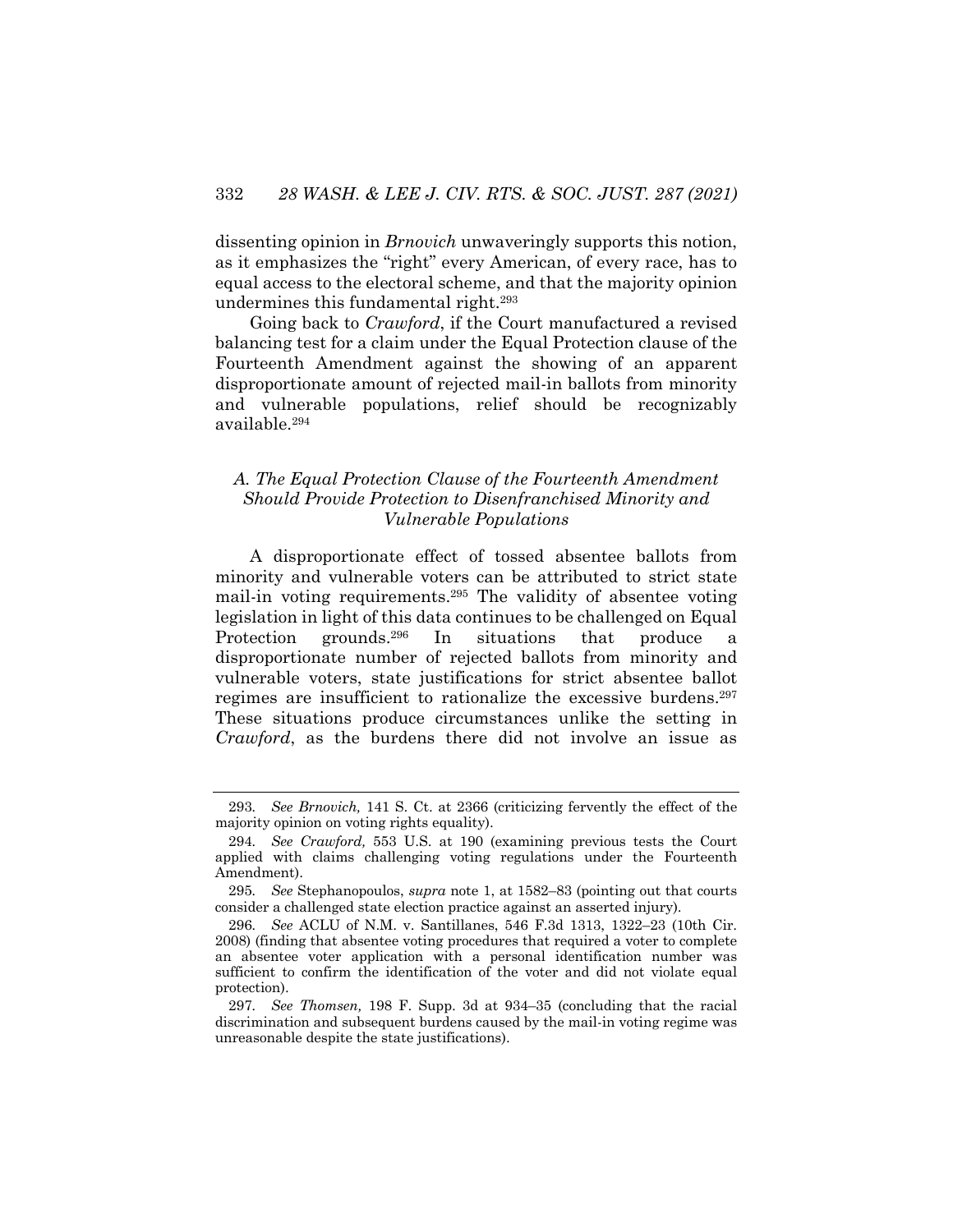fundamental as discrimination in access to the electoral scheme.<sup>298</sup> It has been argued that the justifications set forth in *Crawford*  were not sufficient in light of the excessive burdens the Indiana photo identification laws placed on voters.299 Upon consideration of the Court's excessive deference to state justifications in that case, to provide the most protection for minority and vulnerable voters, a modified version of the balancing test should be applied to these claims.300 The *Crawford* balancing test should be applied to mailin voting claims under the Equal Protection Clause of the Fourteenth Amendment more regularly, specifically to those claims that present a showing of discrimination through disproportionate rejection rates of absentee ballots from minority and vulnerable voters.301

In adjudicating these claims, courts should also give considerably less deference to state interests and decide whether the state interest makes it *necessary* to burden the voters' rights when deciding a claim of discrimination.<sup>302</sup> Implementing this framework will create more protection for minority and vulnerable voters as it will ensure the state restrictions are not designed to exclude any portions of the population from enfranchisement.<sup>303</sup>

## *B. Mail-In Voting is Here to Stay*

In 2020, the COVID-19 pandemic created a surge in absentee voters and subsequent absentee voting legislation.304 Disputes of

<sup>298</sup>*. See Crawford,* 553 U.S. at 192 (presenting the burdens of Indiana voters as "limited" in the context of availability of increased access to the ballot).

<sup>299</sup>*. See* Abigail A. Howell, *An Examination of Crawford v. Marion County Election Board: Photo Identification Requirements Make the Fundamental Right to Vote Far from "Picture Perfect*," S. DAKOTA L. REV. 325, 351–355 (2010) (analyzing the state justifications from *Crawford* and finding that they are not justifiable compared to the burdens).

<sup>300</sup>*. See id.* at 353 (arguing that the state justifications received too much deference in the *Crawford* case).

<sup>301</sup>*. See id.* (supporting the notion that state justifications should not be given as much weight in the *Crawford* analysis).

<sup>302</sup>*. See Veasey,* 71 F. Supp. 3d at 686–88 (determining that Texas failed to mitigate burdens for eligible voters).

<sup>303</sup>*. See id*.

<sup>304</sup>*. See* Gallagher v. N.Y. State Bd. of Elections, 477 F. Supp. 3d 19, 51–52 (S.D.N.Y. 2020) (concluding that plaintiffs had established their entitlement to